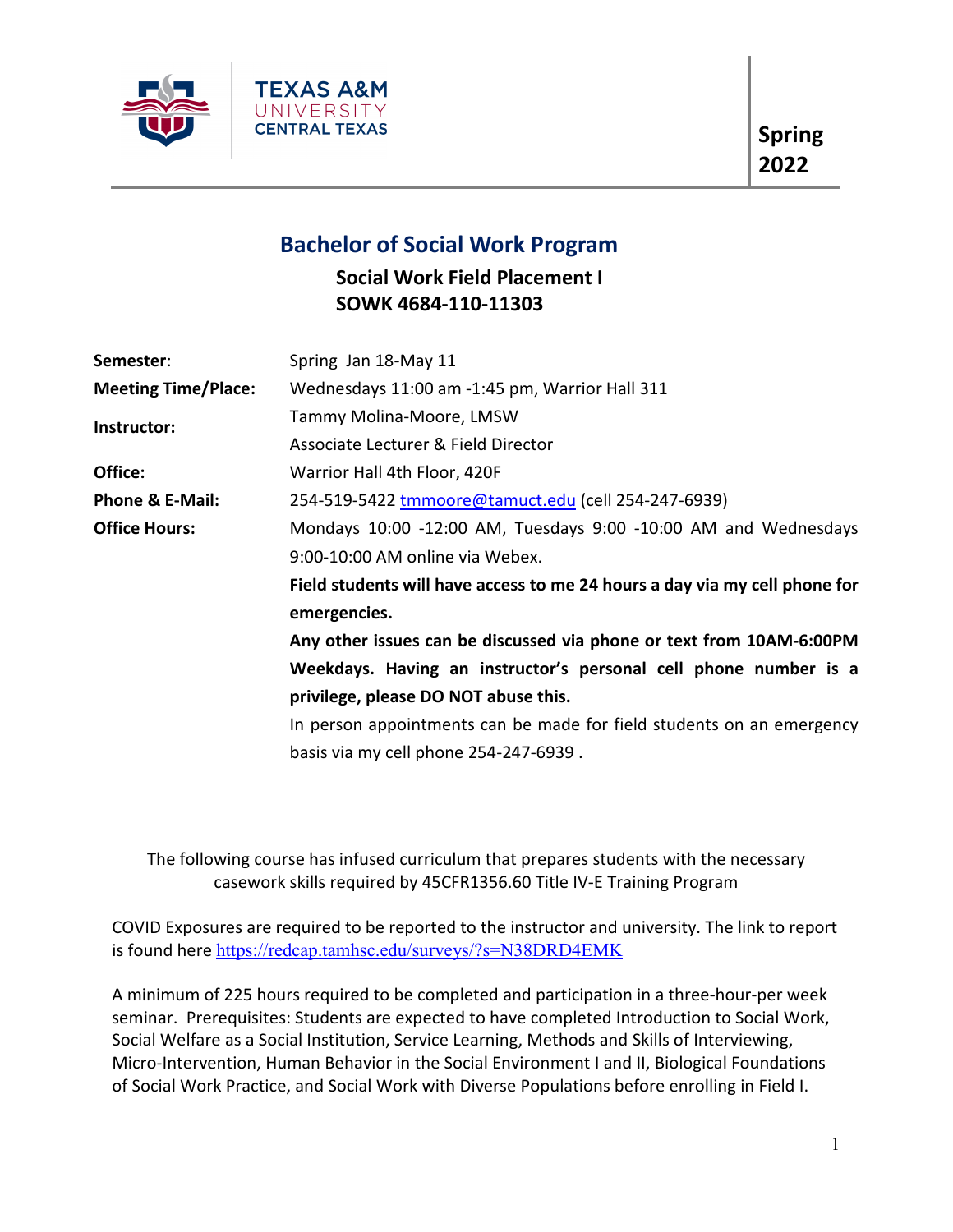

They also must have gone through the application and interview process and have been accepted into the field program.

**In order to pass this field class, students must pass two sections of the course, just as they do in a writing intensive class. In field, both I and II, students must pass a practice section and a course section. The two will not be averaged. Please see the points section for further explanation.** 

# **COURSE DATES, MODALITY, AND LOCATION**

- *This is a blended course, which meets 30% online, and 70% in person. The in person will be the attendance to your field internship weekly and attending the field class. The course calendar will provide specific dates for online meetings or assignments.*
- *Due to the unpredictability of Covid and its may varying forms, the instructor may have to change a class to the online format without much notice. Please remain patient during these changes. Every effort will be made to make students aware of these changes as soon as they are known to the instructor.*

Emergency Warning System for Texas A&M University-Central Texas **SAFEZONE.** SafeZone provides a public safety application that gives you the ability to call for help with the push of a button. It also provides Texas A&M University-Central Texas the ability to communicate emergency information quickly via push notifications, email, and text messages. All students automatically receive email and text messages via their myCT accounts.

Downloading SafeZone allows access to push notifications and enables you to connect directly for help through the app.

You can download SafeZone from the app store and use your myCT credentials to log in. If you would like more information, you can visit the **[SafeZone](http://www.safezoneapp.com/)** website [www.safezoneapp.com].

To register SafeZone on your phone, please follow these 3 easy steps*:*

- 1. Download the SafeZone App from your phone store using the link below:
	- o [iPhone/iPad:](https://apps.apple.com/app/safezone/id533054756) [https://apps.apple.com/app/safezone/id533054756]
	- o [Android Phone / Tablet](https://play.google.com/store/apps/details?id=com.criticalarc.safezoneapp)

[https://play.google.com/store/apps/details?id=com.criticalarc.safezoneapp]

- 2. Launch the app and enter your myCT email address (e.g. {name}@tamuct.edu)
- 3. Complete your profile and accept the terms of service

#### **COURSE OUTLINE AND CALENDAR**

#### **Important University Dates**

*https://www.tamuct.edu/registrar/academic-calendar.html]*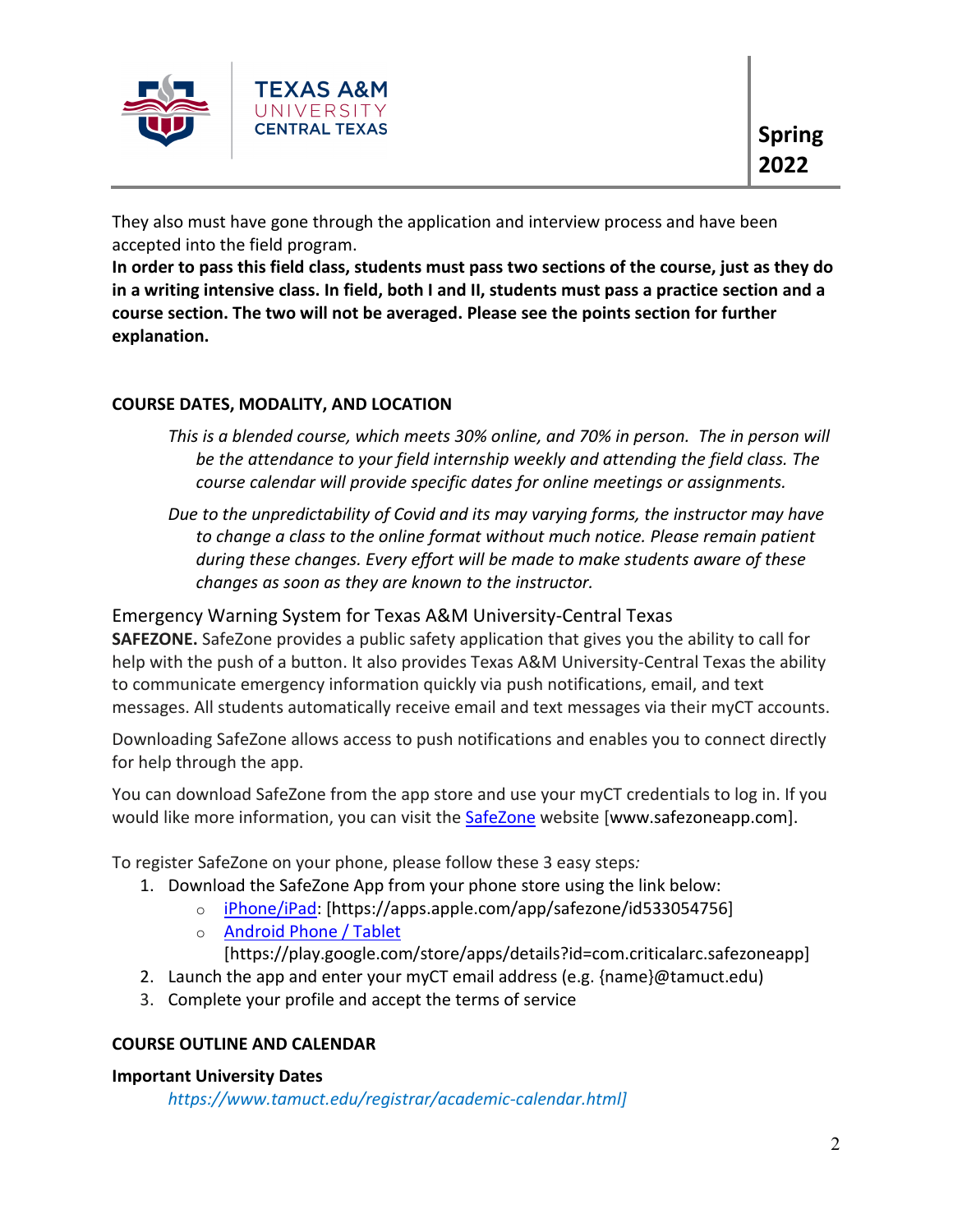

# **TECHNOLOGY REQUIREMENTS AND SUPPORT**

#### **Technology Requirements**

This course will use the A&M-Central Texas Instructure Canvas learning management system. **We strongly recommend the latest versions of Chrome or Firefox browsers. Canvas no longer supports any version of Internet Explorer.**

Logon to A&M-Central Texas Canvas [https://tamuct.instructure.com/] or access Canvas through the TAMUCT Online link in myCT [https://tamuct.onecampus.com/]. You will log in through our Microsoft portal.

Username: Your MyCT email address. Password: Your MyCT password

## **Canvas Support**

Use the Canvas Help link, located at the bottom of the left-hand menu, for issues with Canvas. You can select "Chat with Canvas Support," submit a support request through "Report a Problem," or call the Canvas support line: 1-844-757-0953.

For issues related to course content and requirements, contact your instructor.

## **Online Proctored Testing**

A&M-Central Texas uses Proctorio for online identity verification and proctored testing. This service is provided at no direct cost to students. If the course requires identity verification or proctored testing, the technology requirements are: Any computer meeting the minimum computing requirements, plus web camera, speaker, and microphone (or headset). Proctorio also requires the Chrome web browser with their custom plug in.

#### **Other Technology Support**

For log-in problems, students should contact Help Desk Central, 24 hours a day, 7 days a week

Email: [helpdesk@tamu.edu](mailto:helpdesk@tamu.edu) Phone: (254) 519-5466 [Web Chat:](http://hdc.tamu.edu/) [http://hdc.tamu.edu] *Please let the support technician know you are an A&M-Central Texas student.*

#### UNIVERSITY RESOURCES, PROCEDURES, AND GUIDELINES

#### **Drop Policy**

If you discover that you need to drop this class, you must complete the [Drop Request](https://dynamicforms.ngwebsolutions.com/casAuthentication.ashx?InstID=eaed95b9-f2be-45f3-a37d-46928168bc10&targetUrl=https%3A%2F%2Fdynamicforms.ngwebsolutions.com%2FSubmit%2FForm%2FStart%2F53b8369e-0502-4f36-be43-f02a4202f612) Dynamic Form through Warrior Web.

[https://dynamicforms.ngwebsolutions.com/casAuthentication.ashx?InstID=eaed95b9-f2be-45f3 a37d-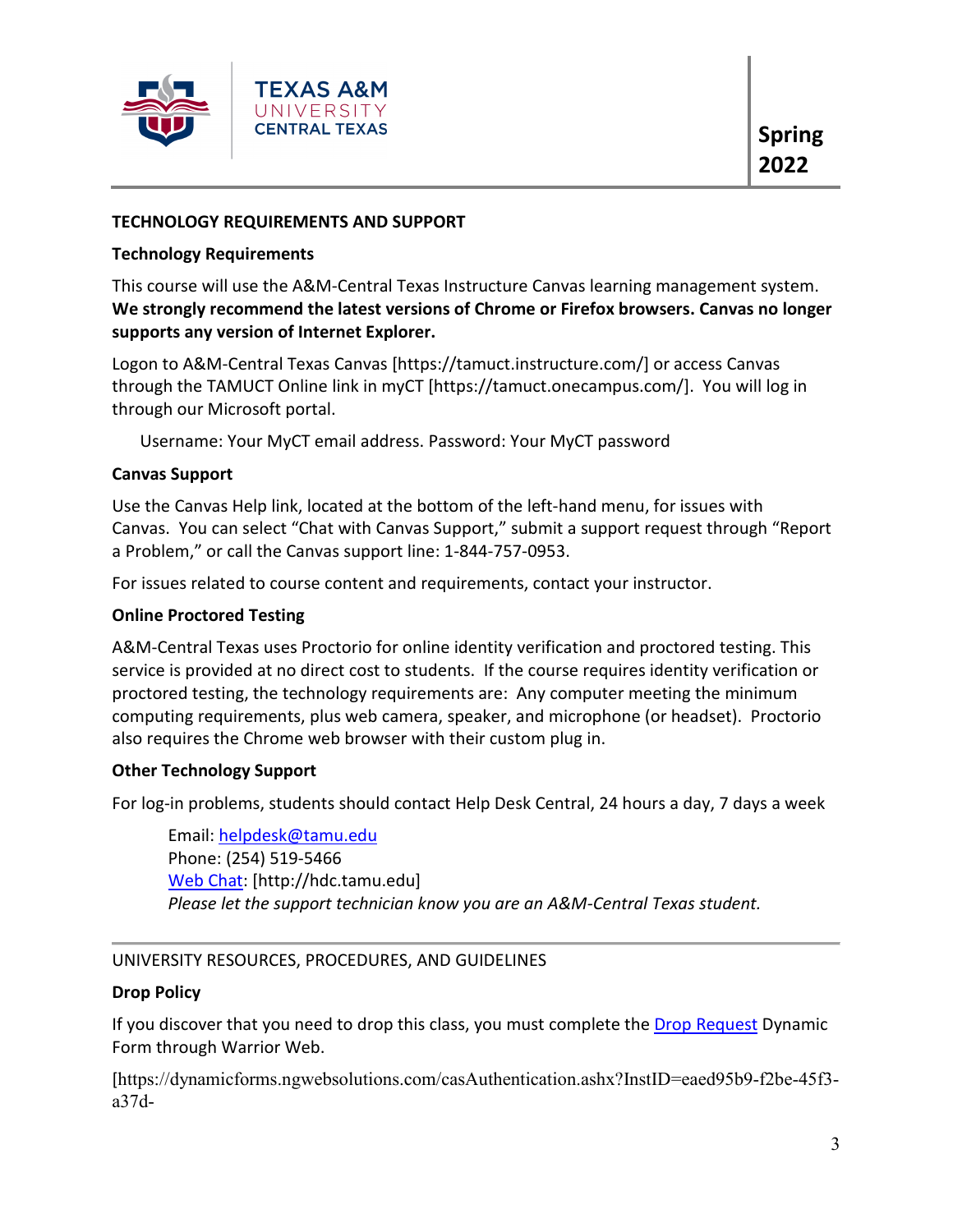

46928168bc10&targetUrl=https%3A%2F%2Fdynamicforms.ngwebsolutions.com%2FSubmit% 2FForm%2FStart%2F53b8369e-0502-4f36-be43-f02a4202f612].

Faculty cannot drop students; this is always the responsibility of the student. The Registrar's Office will provide a deadline on the Academic Calendar for which the form must be completed. Once you submit the completed form to the Registrar's Office, you must go into Warrior Web and confirm that you are no longer enrolled. If you still show as enrolled, FOLLOW-UP with the Registrar's Office immediately. You are to attend class until the procedure is complete to avoid penalty for absence. Should you miss the drop deadline or fail to follow the procedure, you will receive an F in the course, which may affect your financial aid and/or VA educational benefits.

## **Academic Integrity**

Texas A&M University-Central Texas values the integrity of the academic enterprise and strives for the highest standards of academic conduct. A&M-Central Texas expects its students, faculty, and staff to support the adherence to high standards of personal and scholarly conduct to preserve the honor and integrity of the creative community. Any deviation by students from this expectation may result in a failing grade for the assignment and potentially a failing grade for the course. All academic misconduct concerns will be referred to the Office of Student Conduct. When in doubt on collaboration, citation, or any issue, please contact your instructor before taking a course of action.

For more [information](https://nam04.safelinks.protection.outlook.com/?url=https%3A%2F%2Fwww.tamuct.edu%2Fstudent-affairs%2Fstudent-conduct.html&data=04%7C01%7Clisa.bunkowski%40tamuct.edu%7Ccfb6e486f24745f53e1a08d910055cb2%7C9eed4e3000f744849ff193ad8005acec%7C0%7C0%7C637558437485252160%7CUnknown%7CTWFpbGZsb3d8eyJWIjoiMC4wLjAwMDAiLCJQIjoiV2luMzIiLCJBTiI6Ik1haWwiLCJXVCI6Mn0%3D%7C1000&sdata=yjftDEVHvLX%2FhM%2FcFU0B99krV1RgEWR%2BJ%2BhvtoR6TYk%3D&reserved=0) regarding the Student Conduct process, [https://www.tamuct.edu/student-affairs/student-conduct.html].

If you know of potential honor violations by other students, you may [submit](https://nam04.safelinks.protection.outlook.com/?url=https%3A%2F%2Fcm.maxient.com%2Freportingform.php%3FTAMUCentralTexas%26layout_id%3D0&data=04%7C01%7Clisa.bunkowski%40tamuct.edu%7Ccfb6e486f24745f53e1a08d910055cb2%7C9eed4e3000f744849ff193ad8005acec%7C0%7C0%7C637558437485262157%7CUnknown%7CTWFpbGZsb3d8eyJWIjoiMC4wLjAwMDAiLCJQIjoiV2luMzIiLCJBTiI6Ik1haWwiLCJXVCI6Mn0%3D%7C1000&sdata=CXGkOa6uPDPX1IMZ87z3aZDq2n91xfHKu4MMS43Ejjk%3D&reserved=0) a report, [https://cm.maxient.com/reportingform.php?TAMUCentralTexas&layout\_id=0].

#### **Academic Accommodations**

At Texas A&M University-Central Texas, we value an inclusive learning environment where every student has an equal chance to succeed and has the right to a barrier-free education. The Warrior Center for Student Success, Equity and Inclusion is responsible for ensuring that students with a disability receive equal access to the university's programs, services and activities. If you believe you have a disability requiring reasonable accommodations, please contact the Office of Access and Inclusion, WH-212; or call (254) 501-5836. Any information you provide is private and confidential and will be treated as such.

For more information, please visit our **Access & Inclusion** Canvas page (log-in required) [https://tamuct.instructure.com/courses/717]

# **Important information for Pregnant and/or Parenting Students**

Texas A&M University-Central Texas supports students who are pregnant and/or parenting. In accordance with requirements of Title IX and related guidance from US Department of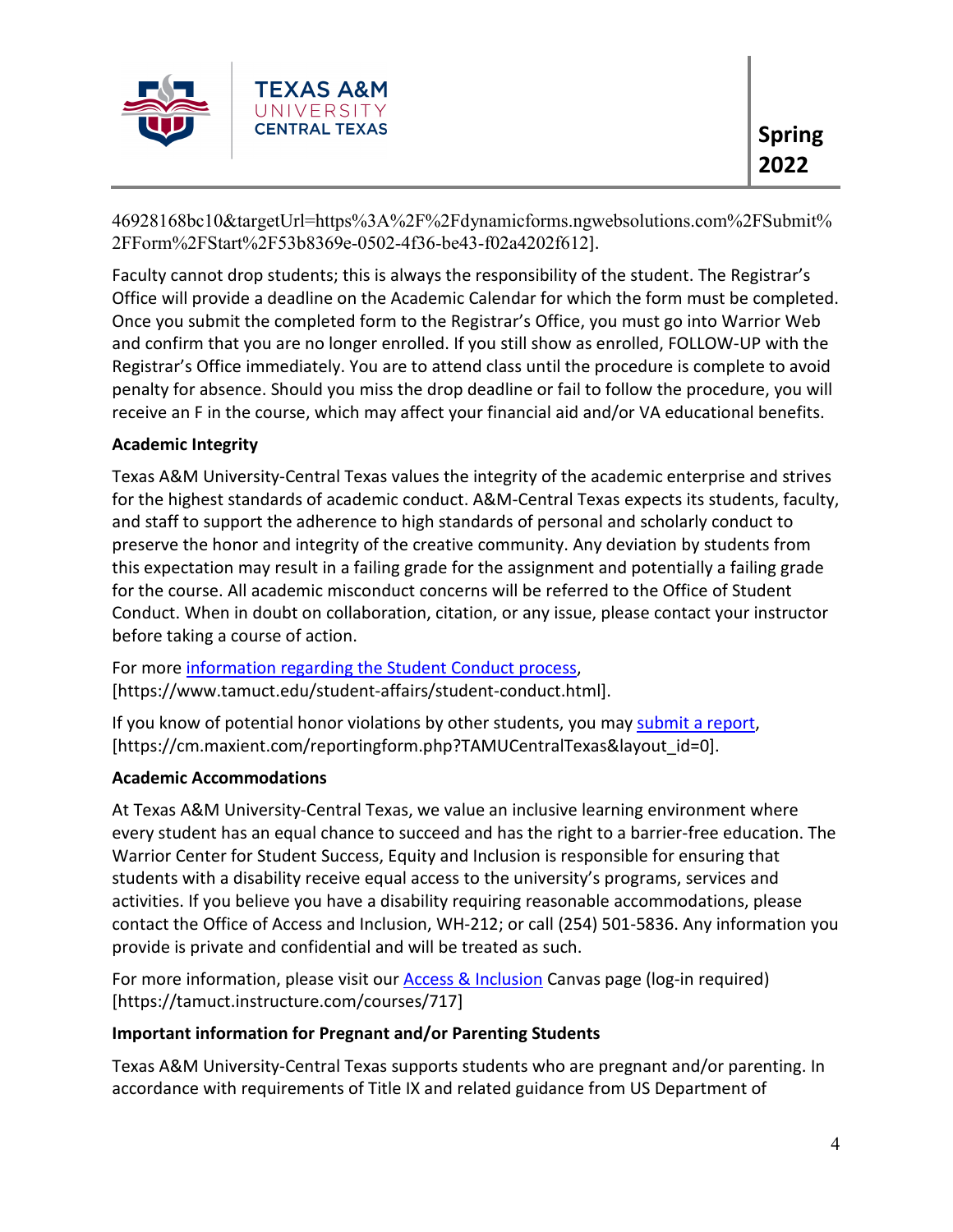

Education's Office of Civil Rights, the Dean of Student Affairs' Office can assist students who are pregnant and/or parenting in seeking accommodations related to pregnancy and/or parenting. Students should seek out assistance as early in the pregnancy as possible. For more information, please visit [Student Affairs](https://www.tamuct.edu/student-affairs/pregnant-and-parenting-students.html) [https://www.tamuct.edu/student-affairs/pregnantand-parenting-students.html]. Students may also contact the institution's Title IX Coordinator. If you would like to read more about thes[e requirements and guidelines](http://www2.ed.gov/about/offices/list/ocr/docs/pregnancy.pdf) online, please visit the website [http://www2.ed.gov/about/offices/list/ocr/docs/pregnancy.pdf].

Title IX of the Education Amendments Act of 1972 prohibits discrimination on the basis of sex and gender–including pregnancy, parenting, and all related conditions. A&M-Central Texas is able to provide flexible and individualized reasonable accommodation to pregnant and parenting students. All pregnant and parenting students should contact the Associate Dean in the Division of Student Affairs at (254) 501-5909 to seek out assistance. Students may also contact the University's Title IX Coordinator.

## **Tutoring**

Tutoring is available to all A&M-Central Texas students, both virtually and in-person. Student success coaching is available online upon request.

If you have a question, are interested in becoming a tutor, or in need of success coaching contact the Warrior Center for Student Success, Equity and Inclusion at (254) 501-5836, visit the Warrior Center at 212 Warrior Hall, or by emailing [WarriorCenter@tamuct.edu.](mailto:WarriorCenter@tamuct.edu)

To schedule tutoring sessions and view tutor availability, please visit Tutor [Matching](https://nam04.safelinks.protection.outlook.com/?url=http%3A%2F%2Fwww.tutormatchingservices.com%2FTAMUCT&data=04%7C01%7Clisa.bunkowski%40tamuct.edu%7C886784139069461670c308d9aa01f55e%7C9eed4e3000f744849ff193ad8005acec%7C0%7C0%7C637727747643427346%7CUnknown%7CTWFpbGZsb3d8eyJWIjoiMC4wLjAwMDAiLCJQIjoiV2luMzIiLCJBTiI6Ik1haWwiLCJXVCI6Mn0%3D%7C3000&sdata=D%2F8HN2bUT1lLPfs5qSqKYlwh8a7pZVy7isM2gppluQE%3D&reserved=0) [Services](https://nam04.safelinks.protection.outlook.com/?url=http%3A%2F%2Fwww.tutormatchingservices.com%2FTAMUCT&data=04%7C01%7Clisa.bunkowski%40tamuct.edu%7C886784139069461670c308d9aa01f55e%7C9eed4e3000f744849ff193ad8005acec%7C0%7C0%7C637727747643427346%7CUnknown%7CTWFpbGZsb3d8eyJWIjoiMC4wLjAwMDAiLCJQIjoiV2luMzIiLCJBTiI6Ik1haWwiLCJXVCI6Mn0%3D%7C3000&sdata=D%2F8HN2bUT1lLPfs5qSqKYlwh8a7pZVy7isM2gppluQE%3D&reserved=0) [https://tutormatchingservice.com/TAMUCT] or visit the Tutoring Center in 111 Warrior Hall.

Chat live with a remote tutor 24/7 for almost any subject from on your computer! Tutor.com is an online tutoring platform that enables A&M-Central Texas students to log in and receive online tutoring support at no additional cost. This tool provides tutoring in over 40 subject areas except writing support. Access Tutor.com through Canvas.

# **University Writing Center**

University Writing Center: Located in Warrior Hall 416, the University Writing Center (UWC) at Texas A&M University–Central Texas (A&M–Central Texas) is a free service open to all A&M– Central Texas students. For the Spring 2022 semester, the hours of operation are from 10:00 a.m.-5:00 p.m. Monday thru Thursday in Warrior Hall 416 (with online tutoring available every hour as well) with satellite hours available online only Monday thru Thursday from 6:00-9:00 p.m. and Saturday 12:00-3:00 p.m.

Tutors are prepared to help writers of all levels and abilities at any stage of the writing process. While tutors will not write, edit, or grade papers, they will assist students in developing more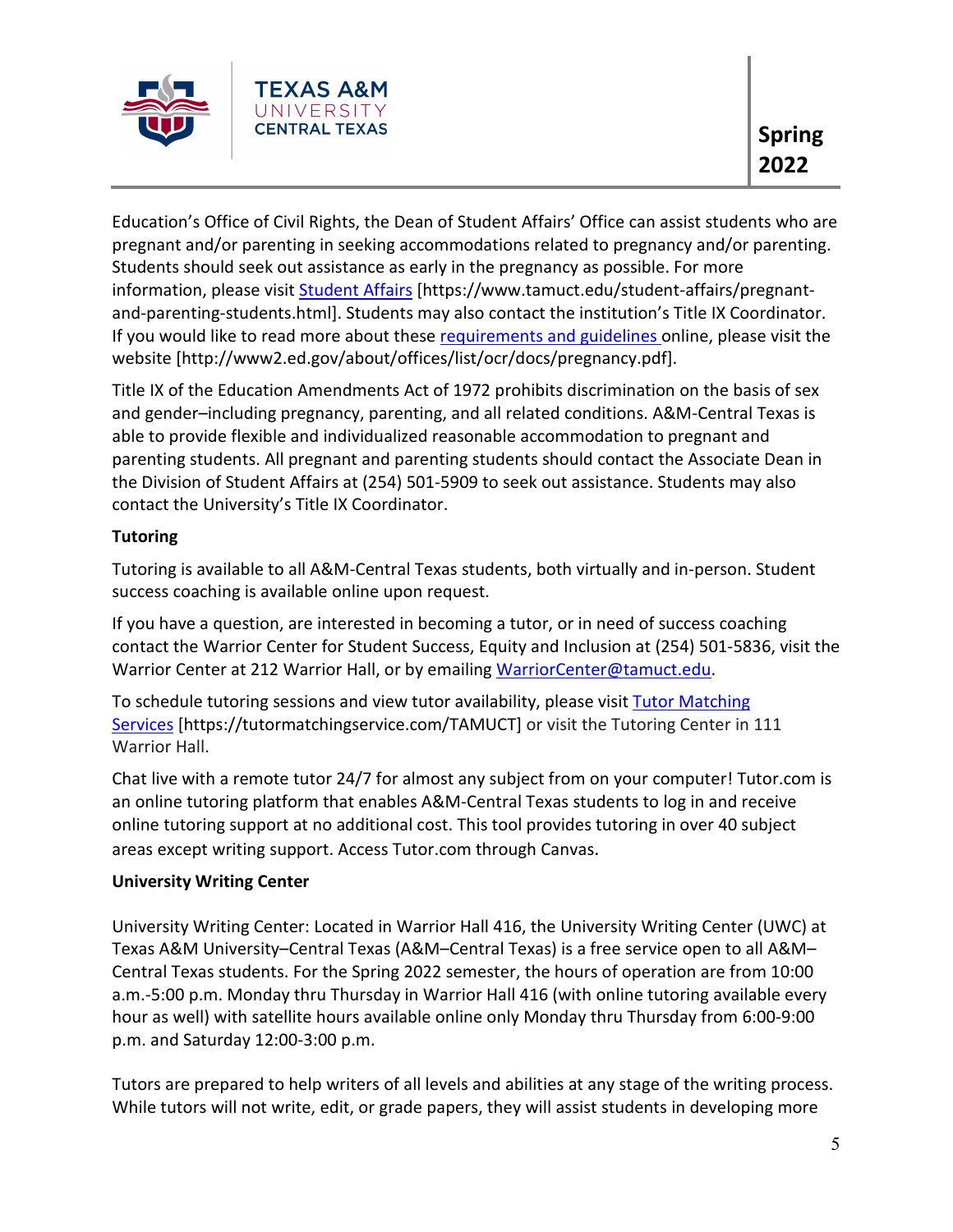

effective composing practices. By providing a practice audience for students' ideas and writing, our tutors highlight the ways in which they read and interpret students' texts, offering guidance and support throughout the various stages of the writing process. In addition, students may work independently in the UWC by checking out a laptop that runs the Microsoft Office suite and connects to WIFI, or by consulting our resources on writing, including all of the relevant style guides. Whether you need help brainstorming ideas, organizing an essay, proofreading, understanding proper citation practices, or just want a quiet place to work, the UWC is here to help!

Students may arrange a one-to-one session with a trained and experienced writing tutor by making an appointment via [WCOnline](https://tamuct.mywconline.com/) [https://tamuct.mywconline.com/]. In addition, you can email Dr. Bruce Bowles Jr. at bruce.bowles@tamuct.edu if you have any questions about the UWC, need any assistance with scheduling, or would like to schedule a recurring appointment with your favorite tutor by making an appointment via [WCOnline](https://tamuct.mywconline.com/)

[https://tamuct.mywconline.com/]. In addition, you can email Dr. Bruce Bowles Jr. at bruce.bowles@tamuct.edu if you have any questions about the UWC, need any assistance with scheduling, or would like to schedule a recurring appointment with your favorite tutor.

# **University Library**

The University Library provides many services in support of research across campus and at a distance. We offer over 200 electronic databases containing approximately 400,000 eBooks and 82,000 journals, in addition to the 96,000 items in our print collection, which can be mailed to students who live more than 50 miles from campus. Research guides for each subject taught at A&M-Central Texas are available through our website to help students navigate these resources. On campus, the library offers technology including cameras, laptops, microphones, webcams, and digital sound recorders.

Research assistance from a librarian is also available 24 hours a day through our online chat service, and at the reference desk when the library is open. Research sessions can be scheduled for more comprehensive assistance, and may take place virtually through WebEx, Microsoft Teams or in-person at the library. Schedule an [appointment](https://nam04.safelinks.protection.outlook.com/?url=https%3A%2F%2Ftamuct.libcal.com%2Fappointments%2F%3Fg%3D6956&data=04%7C01%7Clisa.bunkowski%40tamuct.edu%7Cde2c07d9f5804f09518008d9ab7ba6ff%7C9eed4e3000f744849ff193ad8005acec%7C0%7C0%7C637729369835011558%7CUnknown%7CTWFpbGZsb3d8eyJWIjoiMC4wLjAwMDAiLCJQIjoiV2luMzIiLCJBTiI6Ik1haWwiLCJXVCI6Mn0%3D%7C3000&sdata=KhtjgRSAw9aq%2FoBsB6wyu8b7PSuGN5EGPypzr3Ty2No%3D&reserved=0)

[here](https://nam04.safelinks.protection.outlook.com/?url=https%3A%2F%2Ftamuct.libcal.com%2Fappointments%2F%3Fg%3D6956&data=04%7C01%7Clisa.bunkowski%40tamuct.edu%7Cde2c07d9f5804f09518008d9ab7ba6ff%7C9eed4e3000f744849ff193ad8005acec%7C0%7C0%7C637729369835011558%7CUnknown%7CTWFpbGZsb3d8eyJWIjoiMC4wLjAwMDAiLCJQIjoiV2luMzIiLCJBTiI6Ik1haWwiLCJXVCI6Mn0%3D%7C3000&sdata=KhtjgRSAw9aq%2FoBsB6wyu8b7PSuGN5EGPypzr3Ty2No%3D&reserved=0) [https://tamuct.libcal.com/appointments/?g=6956]. Assistance may cover many topics, including how to find articles in peer-reviewed journals, how to cite resources, and how to piece together research for written assignments.

Our 27,000-square-foot facility on the A&M-Central Texas main campus includes student lounges, private study rooms, group work spaces, computer labs, family areas suitable for all ages, and many other features. Services such as interlibrary loan, TexShare, binding, and laminating are available. The library frequently offers workshops, tours, readings, and other events. For more information, please visit our Library [website](https://nam04.safelinks.protection.outlook.com/?url=https%3A%2F%2Ftamuct.libguides.com%2Findex&data=04%7C01%7Clisa.bunkowski%40tamuct.edu%7C7d8489e8839a4915335f08d916f067f2%7C9eed4e3000f744849ff193ad8005acec%7C0%7C0%7C637566044056484222%7CUnknown%7CTWFpbGZsb3d8eyJWIjoiMC4wLjAwMDAiLCJQIjoiV2luMzIiLCJBTiI6Ik1haWwiLCJXVCI6Mn0%3D%7C1000&sdata=2R755V6rcIyedGrd4Os5rkgn1PvhHKU3kUV1vBKiHFo%3D&reserved=0)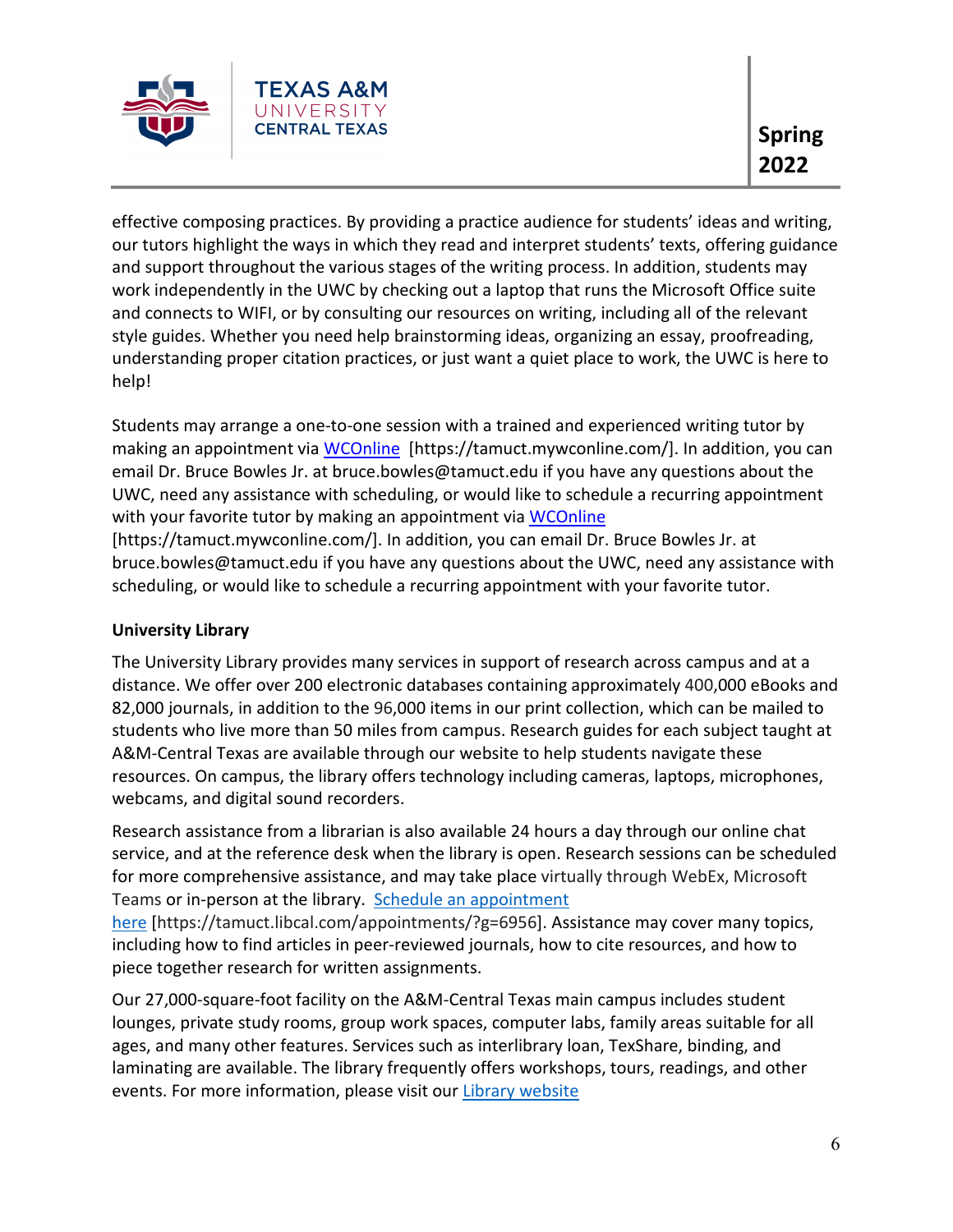

[http://tamuct.libguides.com/index].

## **Nature of Course**

Field I is a field experience that provides the student with the opportunity to integrate theory and develop skills in an agency-based, educationally directed, professionally supervised, social work practice setting. The Field I experience emphasizes an understanding of the overall structure of the agency and working to empower clients to resolve issues. Emphasis is placed on the interaction between micro, mezzo, and macro systems and interventions. The course content focuses on the exploration of issues that occur at the field placement site as well as additional topics of interest for future social workers. Navigation of ethical issues, use of supervision, and decision-making skills are also sharpened. A minimum of 225 hours is required to be completed and participation in a three-hour-per week seminar. Additional supervision must be completed weekly while at the placement or with the instructor as designated.

# **Teaching Method**

The primary teaching approaches in this course will be collaborative and active learning. Material in the course will be presented through interactive class discussions on readings, analysis of case scenarios, role plays, and interactive discussions of issues that occur at the field placement site.

# **About Your Professor**

As the Director of the Field Program and your instructor, I will play many roles in your education. At times I will be a gatekeeper for the profession, an advocate for you, a supervisor in your placement or professor in the classroom. It is my sincere desire to assist you in being the best social worker that you can be. In completing this goal, it is important for me to challenge you in several areas of your life. During the field practicum, you will experience the stress of being a student, trying to balance a field practicum and a personal life, with the extra pressures of life and possibly employment, while forming your identity in the profession of social work. You will soon be a generalist practitioner and, therefore, are expected to perform in that role while integrating your personal beliefs and values. In many of these roles I will be the person who forces you to think about how the values of your life may conflict with those of social work. I will try to help you see how the two can come together and make you a stronger professional for your clients. I am available to discuss issues or concerns that you may have either in person or via phone. It is my hope to challenge you, but I will also be your cheerleader as you look back on what you have accomplished and, hopefully, see your personal, professional and academic growth.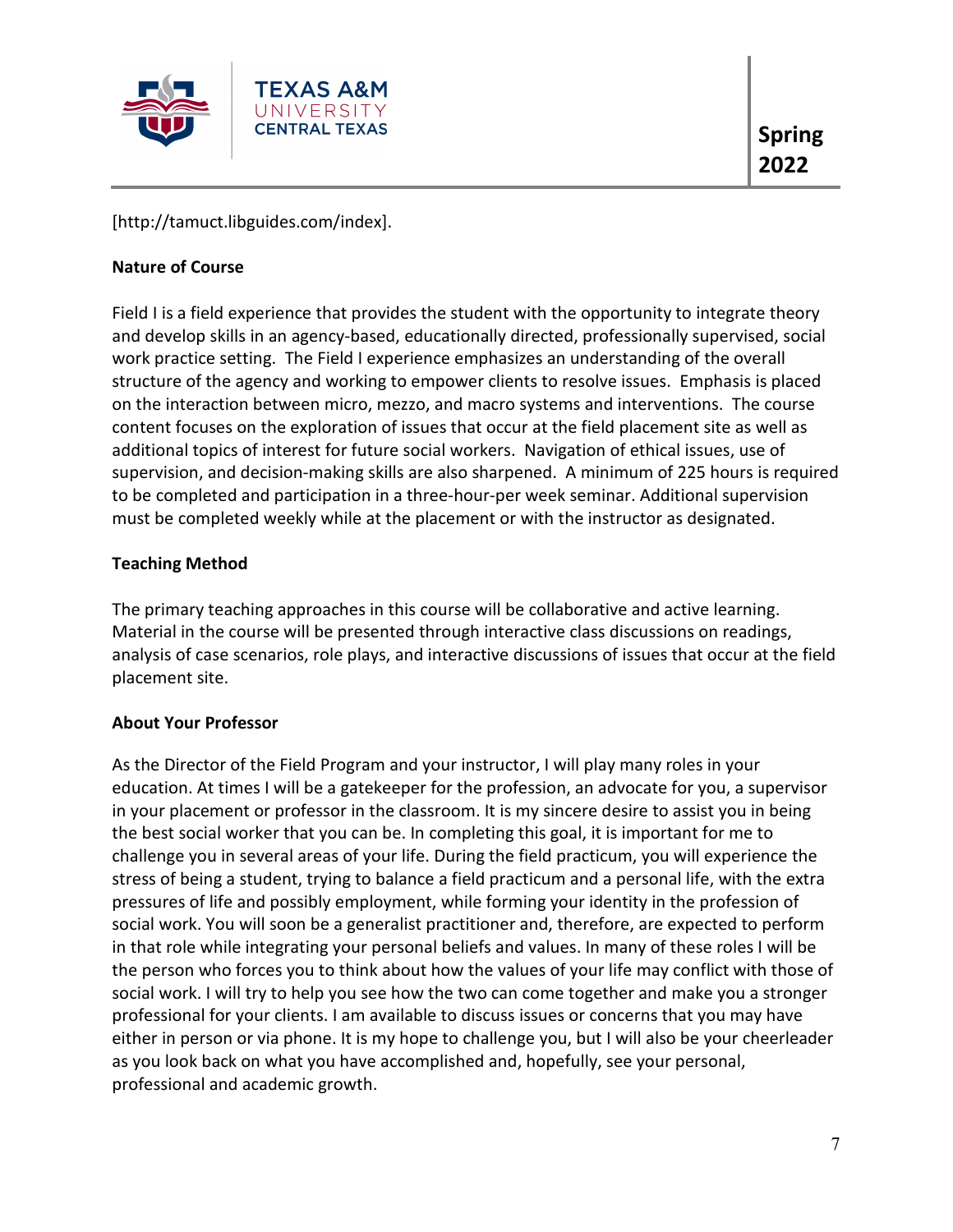

#### **Competency Goals Statements**

The mission of the Texas A&M University-Central Texas (TAMUCT) Bachelor of Social Work Program is to provide a high quality, rigorous and innovative learning experience that helps students develop the knowledge, professional behaviors, and values that are essential in a generalist social work practitioner. The Program aims to achieve this by:

- 1. Responding to the needs of the local community, including the military and non-traditional students.
- 2. Providing a student-centered education that fosters personal and professional responsibility.
- 3. Providing compassionate mentorship that models the core values of the social work profession.
- 4. Fostering commitment to Service, Social Justice, Dignity and Worth of the Person, Importance of Human Relationships, Integrity and Competence.

**Generalist Social Work Practice**: Work with individuals, families, groups, communities and organizations in a variety of social work and host settings. Generalist practitioners view clients and client systems from a strength's perspective in order to recognize, support, and build upon the innate capabilities of all human beings. They use a professional problem solving process to engage, assess, broker services, advocate, counsel, educate, and organize with and on behalf of clients and client systems. In addition, generalist practitioners engage in community and organizational development. Finally, generalist practitioners evaluate service outcomes in order to continually improve the provision and quality of services most appropriate to client needs.

Generalist social work practice is guided by the NASW Code of Ethics and is committed to improving the well-being of individuals, families, groups, communities and organizations and furthering the goals of social justice.

#### **Program Framework**

The Social Work Program curriculum is rooted in a framework established by the Council on Social Work Education (CSWE). Specifically, the program endeavors to develop social workers who promote human and community well-being by being able to demonstrate the following 9 core competencies upon graduation:

Each core competency has specific, measurable practice behaviors that help students and their professors determine if the competency has been achieved. There are 31 total practice behaviors.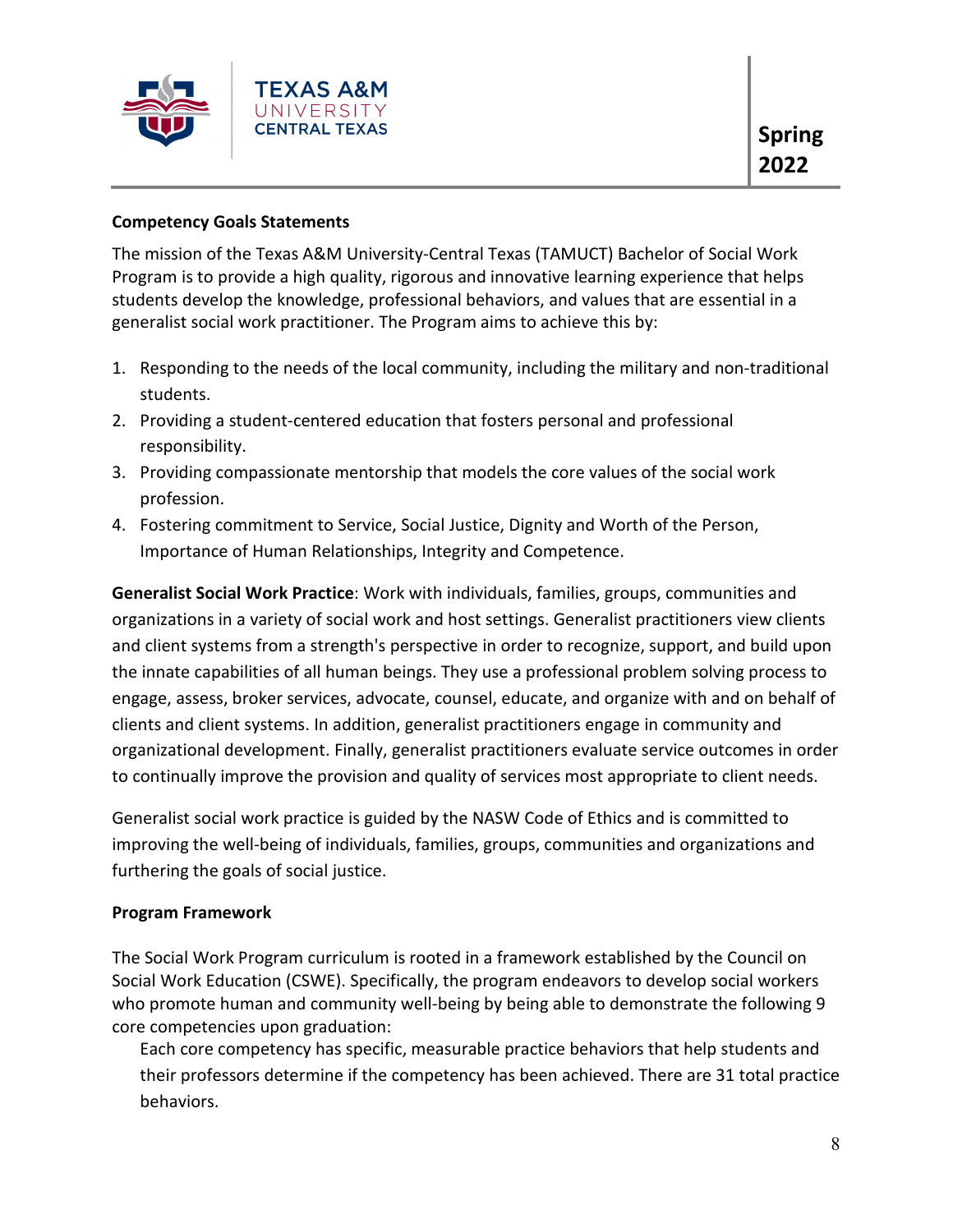

#### **Course Objectives & Related CSWE Practice Behaviors**

This course provides content that helps to prepare you, the generalist social work student, to engage in all practice behaviors that define the 9 CSWE Core Competencies as outlined below:

## **Council on Social Work Education (CSWE) 9 Core Competencies and 31 Practice Behaviors**

#### **Competency 1: Demonstrate Ethical and Professional Behavior**

Social workers understand the value base of the profession and its ethical standards, as well as relevant laws and regulations that may impact practice at the micro, mezzo, and macro levels. Social workers understand frameworks of ethical decision-making and how to apply principles of critical thinking to those frameworks in practice, research, and policy arenas. Social workers recognize personal values and the distinction between personal and professional values. They also understand how their personal experiences and affective reactions influence their professional judgment and behavior. Social workers understand the profession's history, its mission, and the roles and responsibilities of the profession. Social Workers also understand the role of other professions when engaged in inter-professional teams. Social workers recognize the importance of life-long learning and are committed to continually updating their skills to ensure they are relevant and effective. Social workers also understand emerging forms of technology and the ethical use of technology in social work practice. Social workers:

- make ethical decisions by applying the standards of the NASW Code of Ethics, relevant laws and regulations, models for ethical decision-making, ethical conduct of research, and additional codes of ethics as appropriate to context;
- use reflection and self-regulation to manage personal values and maintain professionalism in practice situations;
- demonstrate professional demeanor in behavior; appearance; and oral, written, and electronic communication;
- use technology ethically and appropriately to facilitate practice outcomes; and
- use supervision and consultation to guide professional judgment and behavior.

#### **Competency 2: Engage Diversity and Difference in Practice**

Social workers understand how diversity and difference characterize and shape the human experience and are critical to the formation of identity. The dimensions of diversity are understood as the intersectionality of multiple factors including but not limited to age, class,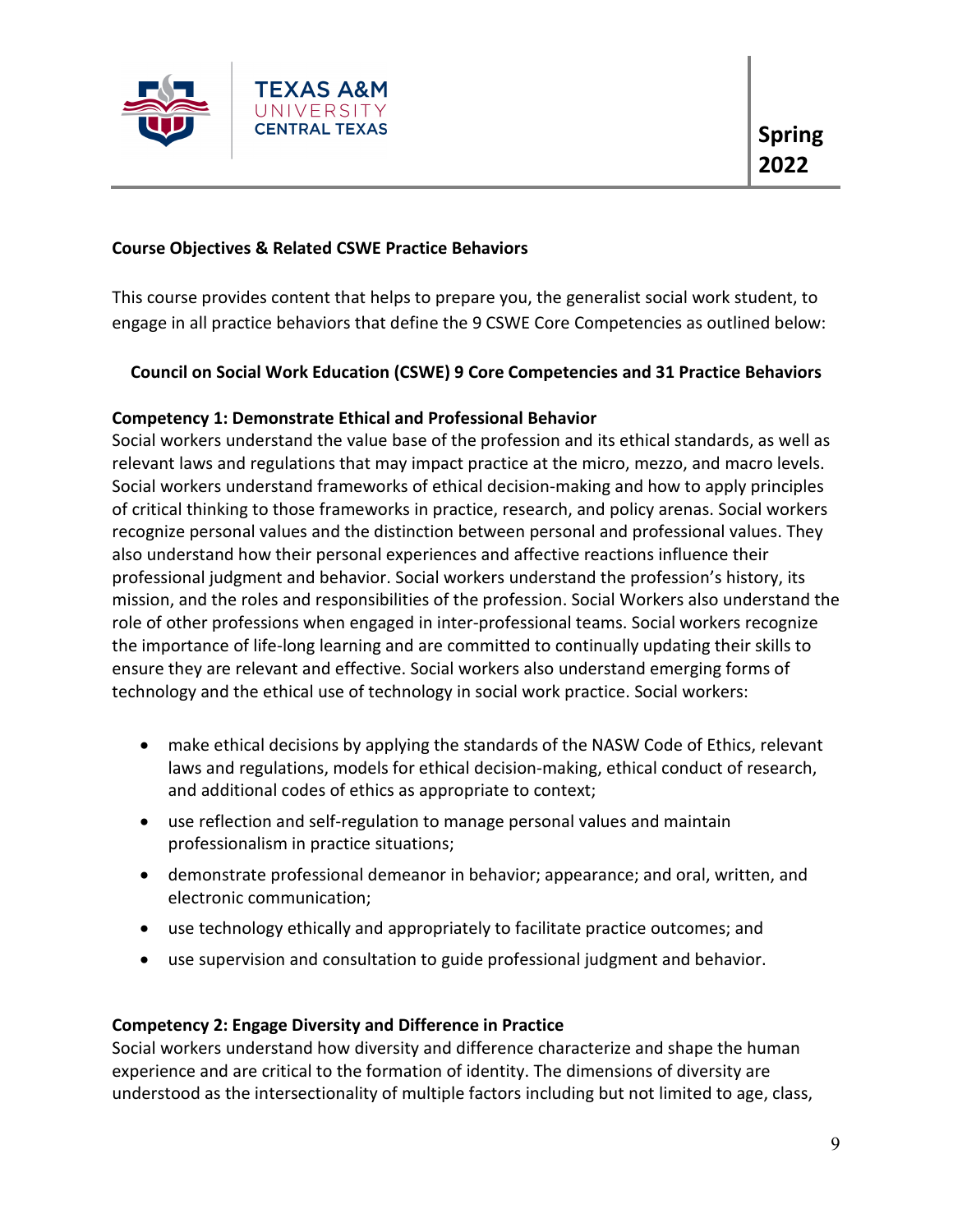

color, culture, disability and ability, ethnicity, gender, gender identity and expression, immigration status, marital status, political ideology, race, religion/spirituality, sex, sexual orientation, and tribal sovereign status. Social workers understand that, as a consequence of difference, a person's life experiences may include oppression, poverty, marginalization, and alienation as well as privilege, power, and acclaim. Social workers also understand the forms and mechanisms of oppression and discrimination and recognize the extent to which a culture's structures and values, including social, economic, political, and cultural exclusions, may oppress, marginalize, alienate, or create privilege and power. Social workers:

- apply and communicate understanding of the importance of diversity and difference in shaping life experiences in practice at the micro, mezzo, and macro levels;
- present themselves as learners and engage clients and constituencies as experts of their own experiences; and
- apply self-awareness and self-regulation to manage the influence of personal biases and values in working with diverse clients and constituencies.

#### **Competency 3: Advance Human Rights and Social, Economic, and Environmental Justice**

Social workers understand that every person regardless of position in society has fundamental human rights such as freedom, safety, privacy, an adequate standard of living, health care, and education. Social workers understand the global interconnections of oppression and human rights violations, and are knowledgeable about theories of human need and social justice and strategies to promote social and economic justice and human rights. Social workers understand strategies designed to eliminate oppressive structural barriers to ensure that social goods, rights, and responsibilities are distributed equitably and that civil, political, environmental, economic, social, and cultural human rights are protected. Social workers:

- apply their understanding of social, economic, and environmental justice to advocate for human rights at the individual and system levels; and
- engage in practices that advance social, economic, and environmental justice.

# **Competency 4: Engage In Practice-informed Research and Research-informed Practice**

Social workers understand quantitative and qualitative research methods and their respective roles in advancing a science of social work and in evaluating their practice. Social workers know the principles of logic, scientific inquiry, and culturally informed and ethical approaches to building knowledge. Social workers understand that evidence that informs practice derives from multi-disciplinary sources and multiple ways of knowing. They also understand the processes for translating research findings into effective practice. Social workers: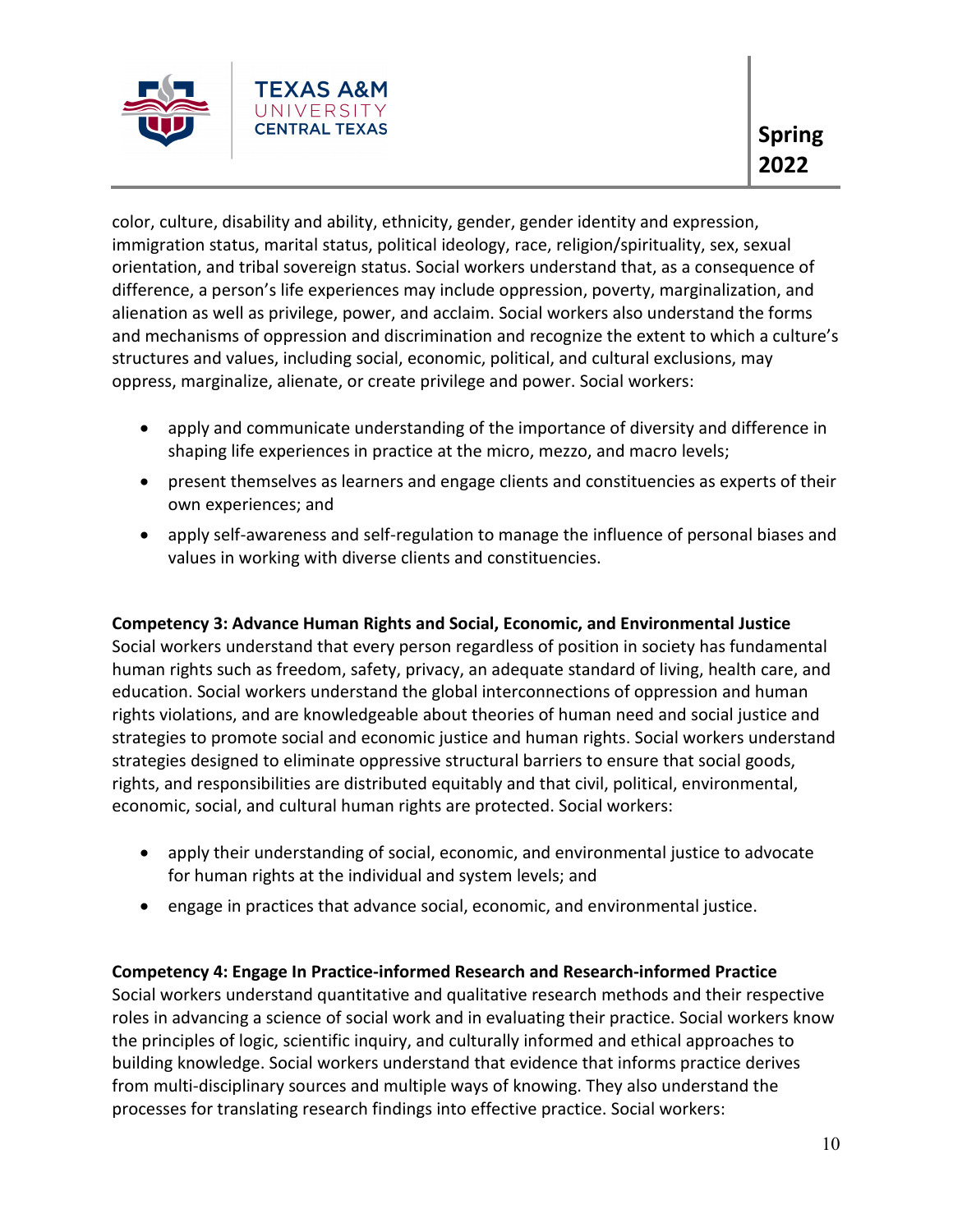

- use practice experience and theory to inform scientific inquiry and research;
- apply critical thinking to engage in analysis of quantitative and qualitative research methods and research findings; and
- use and translate research evidence to inform and improve practice, policy, and service delivery.

## **Competency 5: Engage in Policy Practice**

Social workers understand that human rights and social justice, as well as social welfare and services, are mediated by policy and its implementation at the federal, state, and local levels. Social workers understand the history and current structures of social policies and services, the role of policy in service delivery, and the role of practice in policy development. Social workers understand their role in policy development and implementation within their practice settings at the micro, mezzo, and macro levels and they actively engage in policy practice to effect change within those settings. Social workers recognize and understand the historical, social, cultural, economic, organizational, environmental, and global influences that affect social policy. They are also knowledgeable about policy formulation, analysis, implementation, and evaluation. Social workers:

- Identify social policy at the local, state, and federal level that impacts well-being, service delivery, and access to social services;
- assess how social welfare and economic policies impact the delivery of and access to social services;
- apply critical thinking to analyze, formulate, and advocate for policies that advance human rights and social, economic, and environmental justice.

**Competency 6: Engage with Individuals, Families, Groups, Organizations, and Communities**  Social workers understand that engagement is an ongoing component of the dynamic and interactive process of social work practice with, and on behalf of, diverse individuals, families, groups, organizations, and communities. Social workers value the importance of human relationships. Social workers understand theories of human behavior and the social environment, and critically evaluate and apply this knowledge to facilitate engagement with clients and constituencies, including individuals, families, groups, organizations, and communities. Social workers understand strategies to engage diverse clients and constituencies to advance practice effectiveness.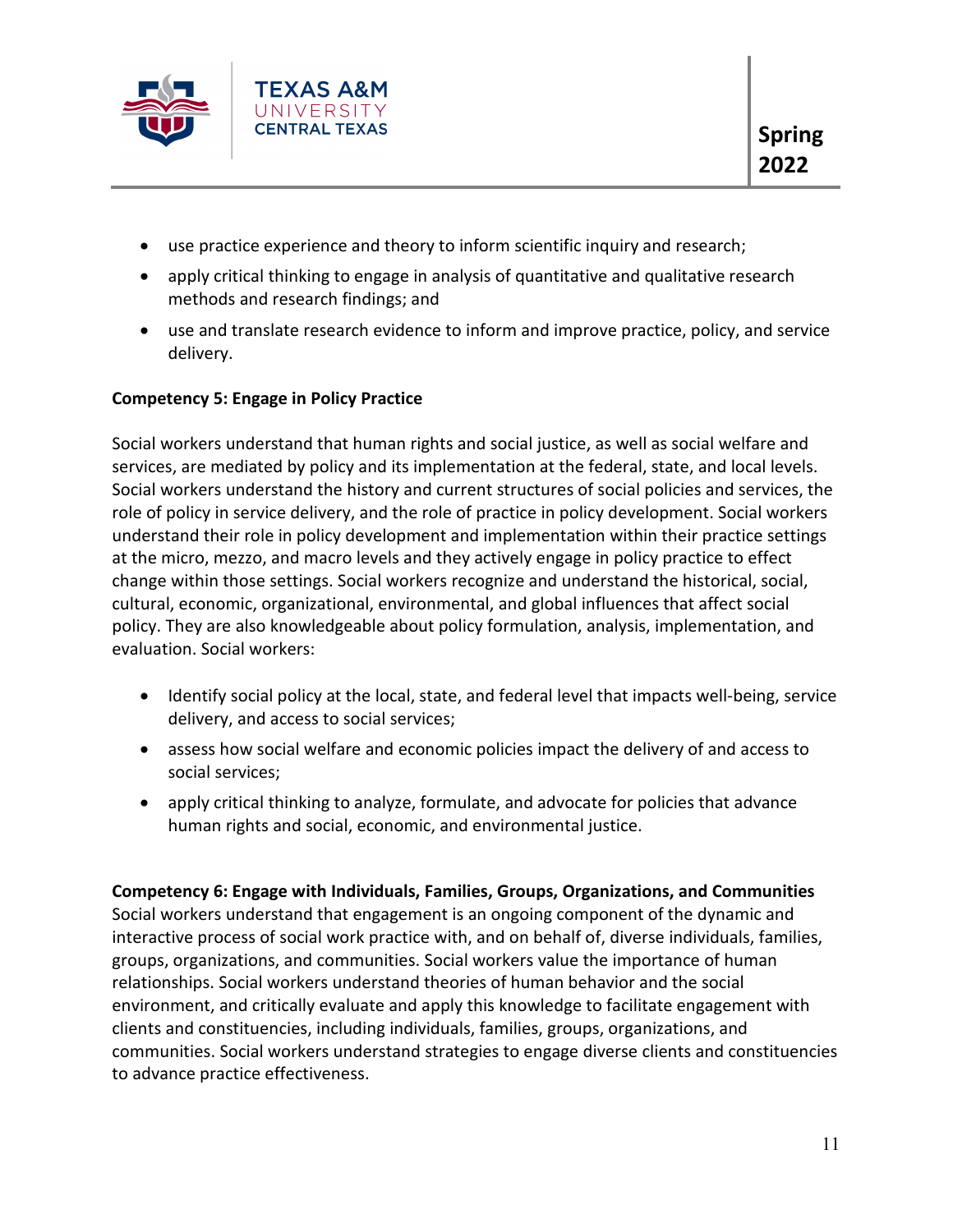

Social workers understand how their personal experiences and affective reactions may impact their ability to effectively engage with diverse clients and constituencies. Social workers value principles of relationship-building and inter-professional collaboration to facilitate engagement with clients, constituencies, and other professionals as appropriate. Social workers:

- apply knowledge of human behavior and the social environment, person-inenvironment, and other multidisciplinary theoretical frameworks to engage with clients and constituencies; and
- use empathy, reflection, and interpersonal skills to effectively engage diverse clients and constituencies.

# **Competency 7: Assess Individuals, Families, Groups, Organizations, and Communities**

Social workers understand that assessment is an ongoing component of the dynamic and interactive process of social work practice with, and on behalf of, diverse individuals, families, groups, organizations, and communities. Social workers understand theories of human behavior and the social environment, and critically evaluate and apply this knowledge in the assessment of diverse clients and constituencies, including individuals, families, groups, organizations, and communities. Social workers understand methods of assessment with diverse clients and constituencies to advance practice effectiveness. Social workers recognize the implications of the larger practice context in the assessment process and value the importance of inter-professional collaboration in this process. Social workers understand how their personal experiences and affective reactions may affect their assessment and decisionmaking. Social workers:

- collect and organize data, and apply critical thinking to interpret information from clients and constituencies;
- apply knowledge of human behavior and the social environment, person-inenvironment, and other multidisciplinary theoretical frameworks in the analysis of assessment data from clients and constituencies;
- develop mutually agreed-on intervention goals and objectives based on the critical assessment of strengths, needs, and challenges within clients and constituencies; and
- select appropriate intervention strategies based on the assessment, research knowledge, and values and preferences of clients and constituencies.

**Competency 8: Intervene with Individuals, Families, Groups, Organizations, and Communities**  Social workers understand that intervention is an ongoing component of the dynamic and interactive process of social work practice with, and on behalf of, diverse individuals, families,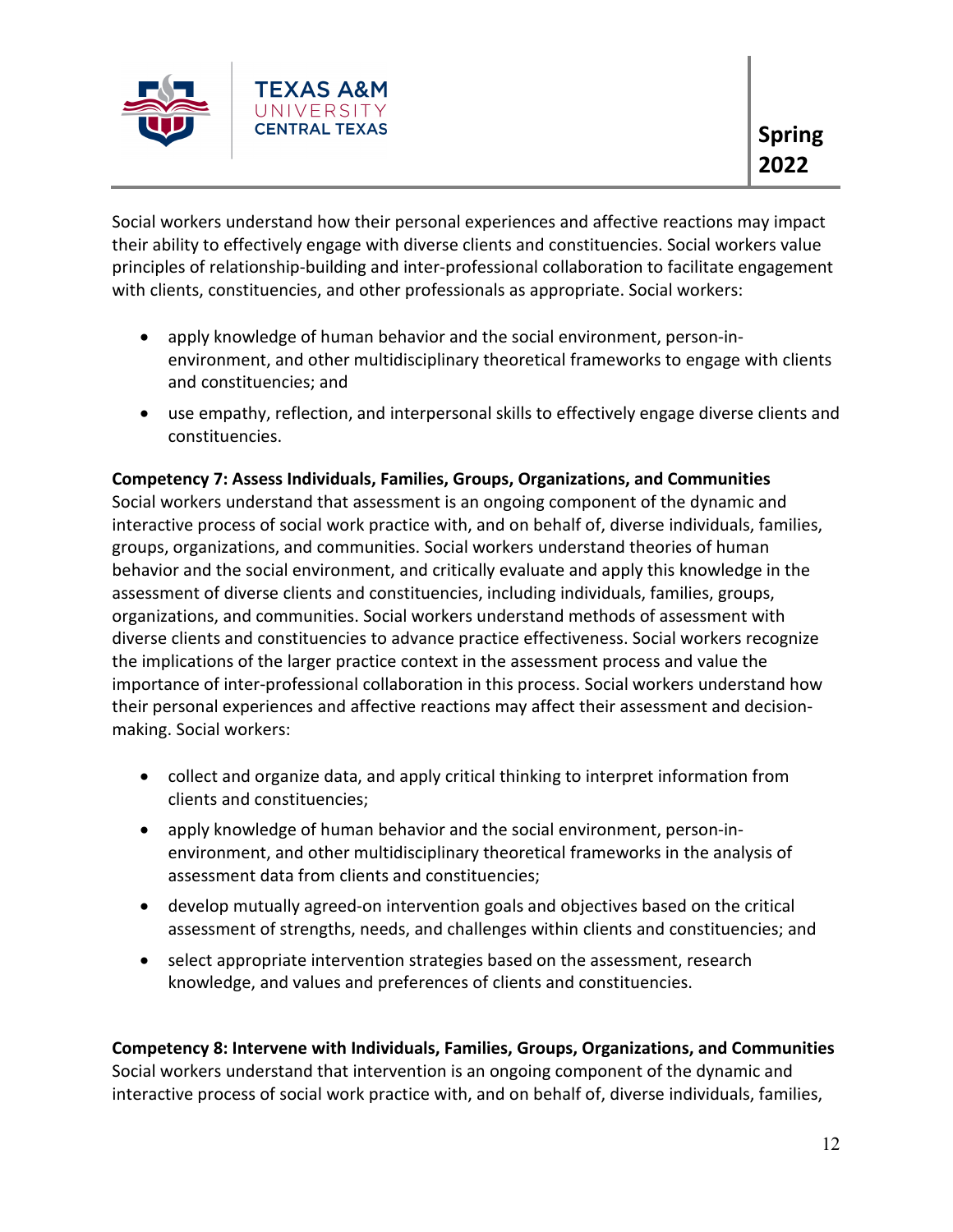

groups, organizations, and communities. Social workers are knowledgeable about evidenceinformed interventions to achieve the goals of clients and constituencies, including individuals, families, groups, organizations, and communities. Social workers understand theories of human behavior and the social environment, and critically evaluate and apply this knowledge to effectively intervene with clients and constituencies. Social workers understand methods of identifying, analyzing and implementing evidence-informed interventions to achieve client and constituency goals. Social workers value the importance of inter-professional teamwork and communication in interventions, recognizing that beneficial outcomes may require interdisciplinary, inter-professional, and inter-organizational collaboration. Social workers:

- critically choose and implement interventions to achieve practice goals and enhance capacities of clients and constituencies;
- apply knowledge of human behavior and the social environment, person-inenvironment, and other multidisciplinary theoretical frameworks in interventions with clients and constituencies;
- use inter-professional collaboration as appropriate to achieve beneficial practice outcomes;
- negotiate, mediate, and advocate with and on behalf of diverse clients and constituencies; and
- facilitate effective transitions and endings that advance mutually agreed-on goals.

# **Competency 9: Evaluate Practice with Individuals, Families, Groups, Organizations, and Communities**

Social workers understand that evaluation is an ongoing component of the dynamic and interactive process of social work practice with, and on behalf of, diverse individuals, families, groups, organizations and communities. Social workers recognize the importance of evaluating processes and outcomes to advance practice, policy, and service delivery effectiveness. Social workers understand theories of human behavior and the social environment, and critically evaluate and apply this knowledge in evaluating outcomes. Social workers understand qualitative and quantitative methods for evaluating outcomes and practice effectiveness. Social workers:

- select and use appropriate methods for evaluation of outcomes;
- apply knowledge of human behavior and the social environment, person-inenvironment, and other multidisciplinary theoretical frameworks in the evaluation of outcomes;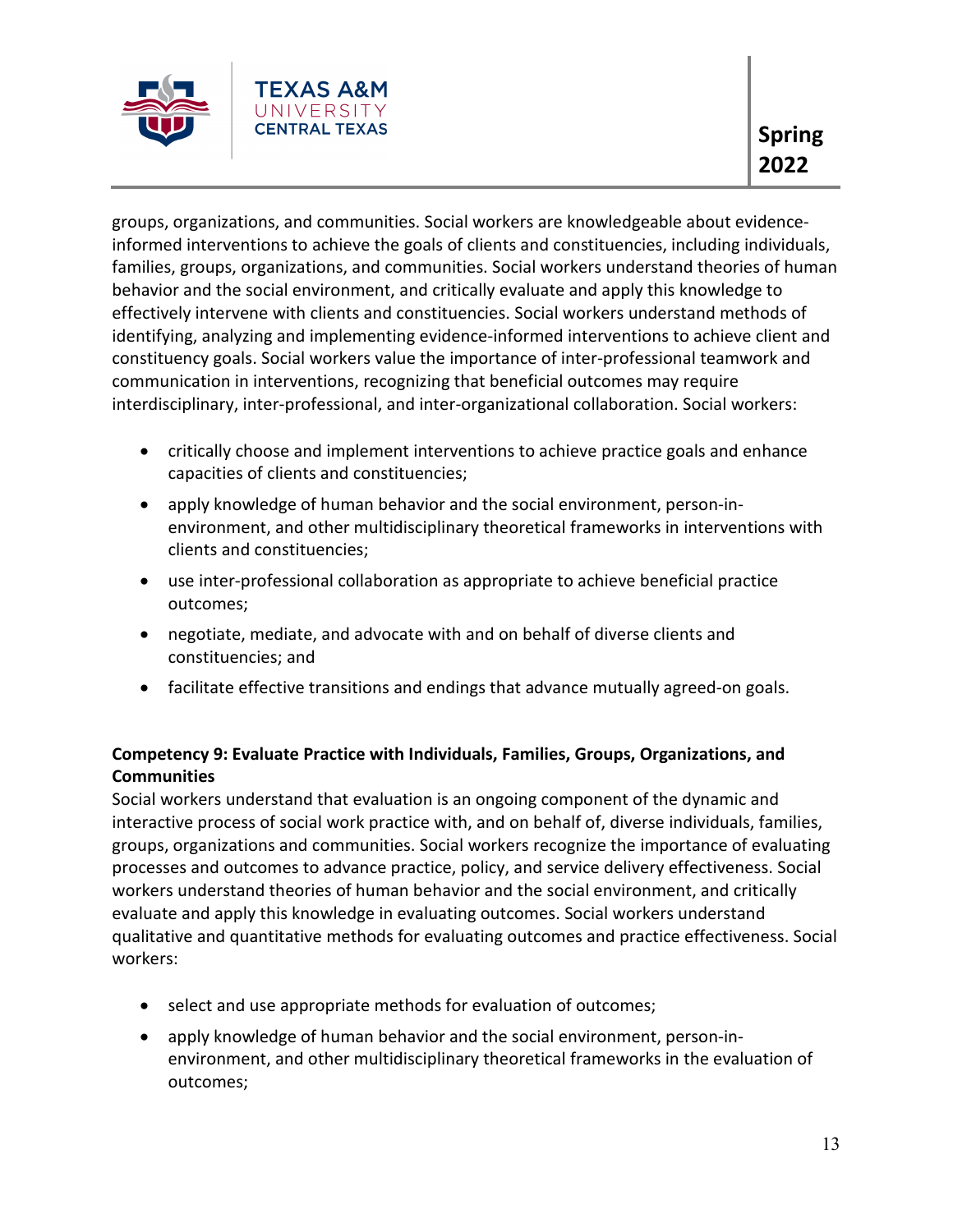

- critically analyze, monitor, and evaluate intervention and program processes and outcomes; and
- apply evaluation findings to improve practice effectiveness at the micro, mezzo, and macro levels.

The objectives for this course, that support the CSWE related practice behaviors, are:

- 1. Each student will become familiar with the structure, organization, and operation of their assigned field agency. He/she will begin to learn the social service delivery system and available resources in the community, will begin to develop a resource of information, and will be able to make appropriate referrals and help clients negotiate that system.
- 2. Each student must demonstrate an ability to adopt a professional role by assuming responsibility to meet agency and class work standards, by interacting appropriately and effectively with clients and colleagues, by showing accountability for their practice, by setting goals for professional development and competence, by monitoring progress toward meeting those goals, and by adhering to the NASW *Code of Ethics* and Standards of Practice, as well as the Texas State Board of Social Work Examiners' Code of Conduct.
- 3. Each student will demonstrate effective communication skills by organizing information (both verbal and written) in a professional manner appropriate to the agency setting.
- 4. Each student is expected to increase in self-awareness of his/her strengths and weaknesses as well as his/her reactions to authority, conflict, and stress. Each student must demonstrate the ability to evaluate his/her generalist practice **(Appendix: O)**, make use of supervision, and change undesired behavior that violates the NASW Code of Ethics, code of conduct and professional standards when required.
- 5. Each student must demonstrate ability to work with diverse client systems in order to (a) conduct an assessment; (b) develop an intervention plan that identifies objectives and appropriate interventions; (c) work toward those objectives; (d) evaluate outcomes; (e) terminate appropriately; and (f) conduct follow-up.
- 6. Each student must begin to demonstrate the integration of theory and evidence-based practice.
- 7. Each student must demonstrate the application of social work values and ethics to practice, to include developing awareness of prejudices and biases within culturally diverse populations and initiating efforts to modify those stereotypical beliefs and behaviors. The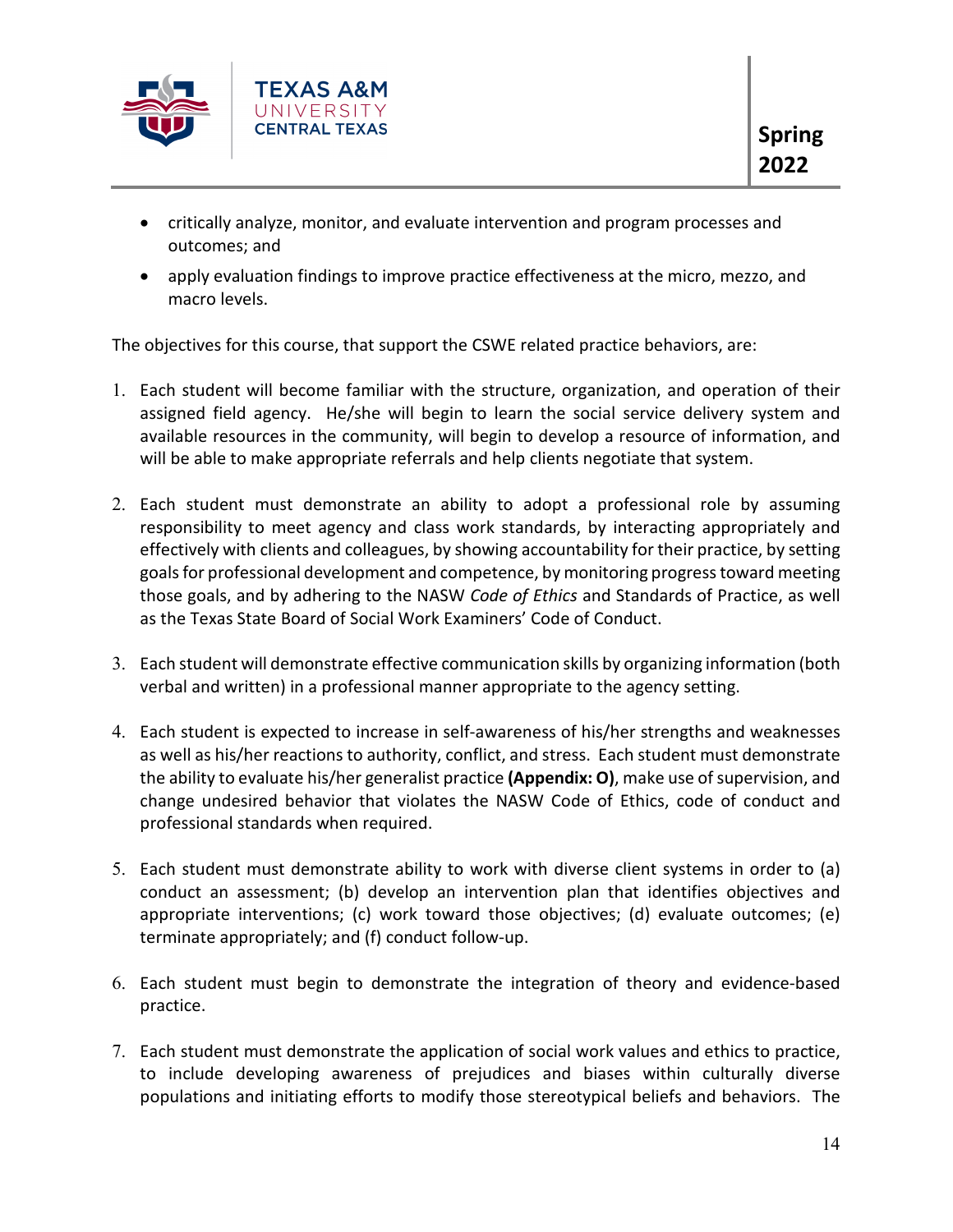

student must also demonstrate an awareness of the impact of oppression and the diverse needs of vulnerable populations.

8. The student will demonstrate the commitment and ability to plan and prepare for his or her career and ongoing professional development. The student will develop interviewing skills.

The following table shows the relationship between: A) the course objectives, B) the CSWE related competency, and C) the assignments used to assess your ability to fulfill the objective related to the practice behavior:

| A. Objectives<br>(By the completion of the course,<br>it is expected that you will be able<br>to)                                            | <b>B. CSWE Related</b><br>Competency<br>(This is the practice<br>behavior that objective<br>supports) | <b>C.</b> Course Assignments<br>(This is the assignment used to assess<br>your ability to fulfill the objective related<br>to the practice behavior) |
|----------------------------------------------------------------------------------------------------------------------------------------------|-------------------------------------------------------------------------------------------------------|------------------------------------------------------------------------------------------------------------------------------------------------------|
| Become familiar with the<br>1.<br>dynamic field placement<br>agency structure,<br>organization, and operation.                               | 1.c                                                                                                   | <b>Field Practicum</b><br>$\bullet$<br>Field Evaluation of Students (FIRS)<br>$\bullet$<br>Learning contract                                         |
| Become familiar with evolving<br>2.<br>community resources and<br>demonstrate the ability to<br>make appropriate and<br>effective referrals. | 1a                                                                                                    | <b>Field Practicum</b><br>$\bullet$<br>Field Evaluation of Students (FIRS)<br>Learning contract                                                      |
| 3. Demonstrate an ability to<br>identify as a professional<br>social worker and adopt a<br>professional role and<br>demeanor by assuming     | 1a                                                                                                    | <b>Field Practicum</b><br>$\bullet$<br>Field Evaluation of Students (FIRS)<br>Learning contract<br>Course engagement                                 |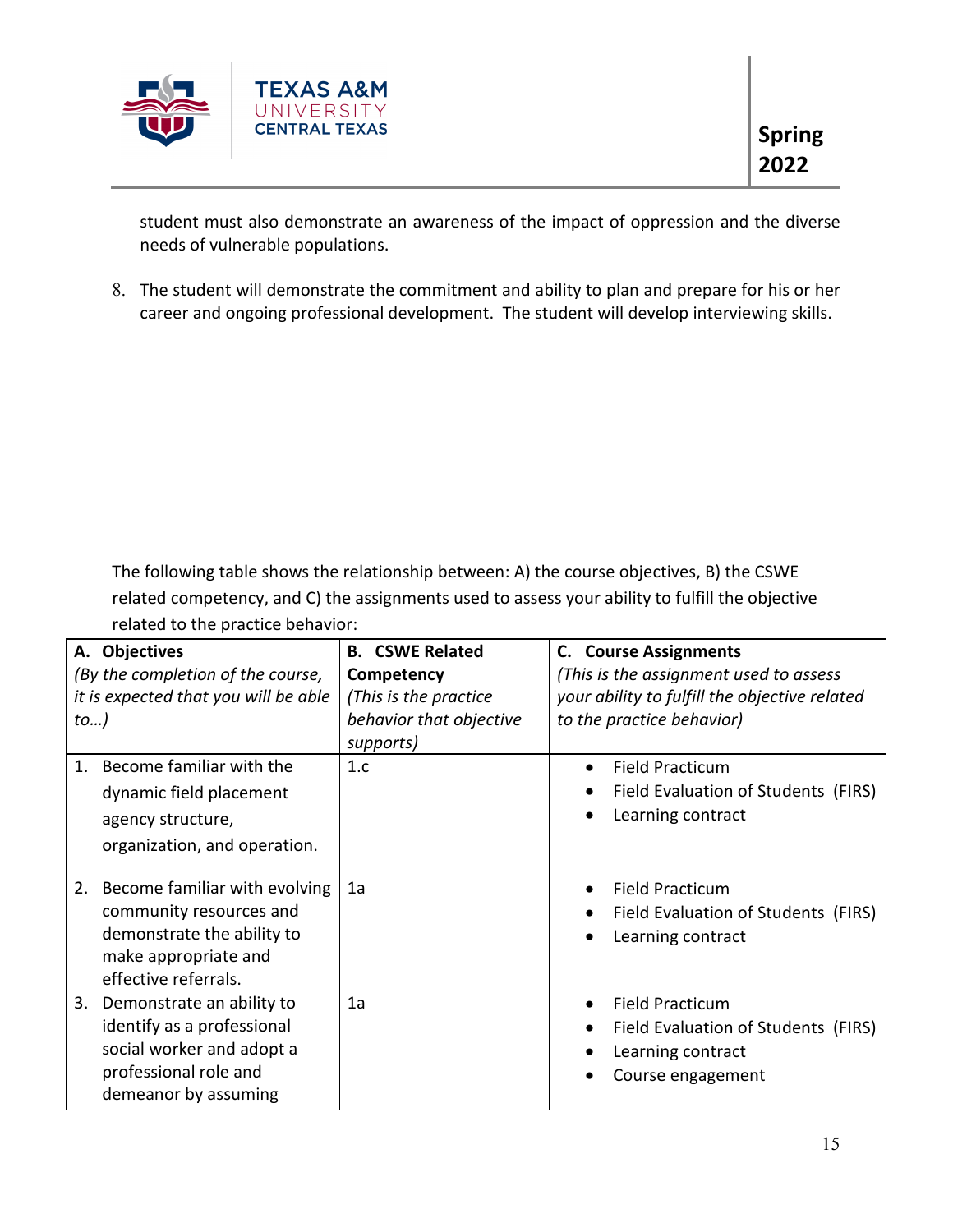

**Spring and Spring Spring 2022 2022**

|    | responsibility to meet agency<br>and class work standards, by<br>behaving appropriately<br>toward clients and colleagues,<br>and by adhering to the Social<br>Work Code of Ethics and the<br>field placement agency code<br>of conduct.                                          |                            |           |                                                                                                         |
|----|----------------------------------------------------------------------------------------------------------------------------------------------------------------------------------------------------------------------------------------------------------------------------------|----------------------------|-----------|---------------------------------------------------------------------------------------------------------|
|    | 4. Demonstrate effective<br>communication skills by<br>organizing information<br>effectively in oral and written<br>forms to fulfill class<br>assignments and to complete<br>documentation required by<br>the field placement agency.                                            | 1 <sub>c</sub>             | $\bullet$ | <b>Field Practicum</b><br>Field Evaluation of Students (FIRS)<br>Learning contract<br>Course engagement |
|    | 5. Demonstrate self-awareness<br>in terms of knowledge of their<br>own strengths and<br>weaknesses, their reactions<br>to authority, conflict, and<br>stress, and demonstrate<br>awareness and control of<br>prejudices, biases, and<br>stereotypes when working<br>with people. | 2a<br>2 <sub>b</sub><br>2c | $\bullet$ | <b>Field Practicum</b><br>Field Evaluation of Students (FIRS)<br>Learning contract<br>Course engagement |
| 6. | Demonstrate the knowledge<br>and ability to practice with<br>diverse client systems in<br>order to conduct an<br>assessment, develop an<br>intervention plan that<br>identifies objectives and                                                                                   | 6 a<br>6b<br>8d            | $\bullet$ | <b>Field Practicum</b><br>Field Evaluation of Students (FIRS)<br>Learning contract<br>Course engagement |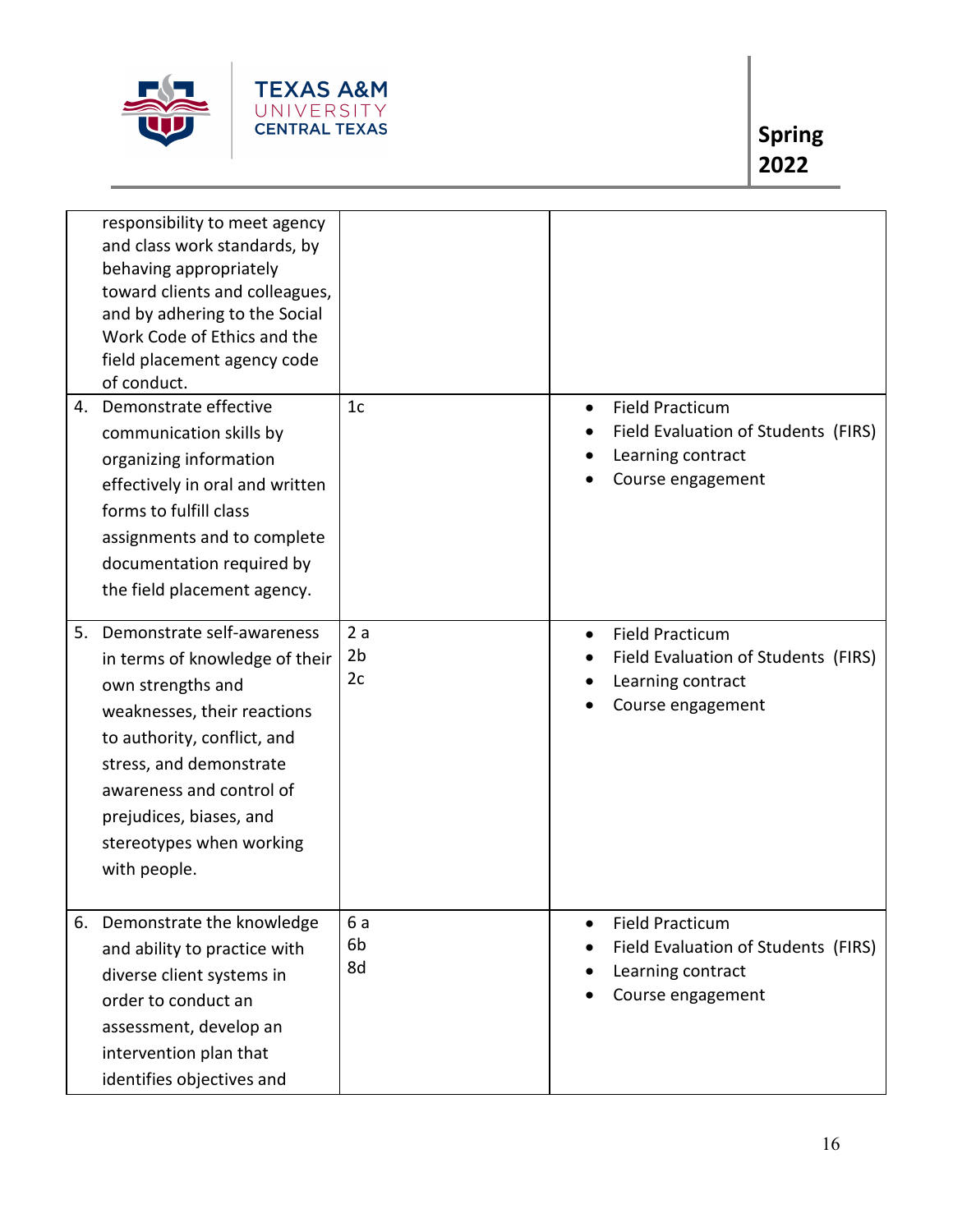

**Spring and Spring Spring 2022 2022**

|    | appropriate interventions,<br>work toward those objectives,<br>and evaluate outcomes.<br>7. Demonstrate the ability to<br>engage in research-informed<br>practice within the agency,<br>utilizing the "best practice"<br>information available.                                                                                                                    | 4a<br>4b                |           | <b>Field Practicum</b><br>Field Evaluation of Students (FIRS)<br>Learning contract                      |
|----|--------------------------------------------------------------------------------------------------------------------------------------------------------------------------------------------------------------------------------------------------------------------------------------------------------------------------------------------------------------------|-------------------------|-----------|---------------------------------------------------------------------------------------------------------|
| 8. | Demonstrate a basic<br>understanding and<br>application of behavioral and<br>practice theories, and will<br>continue to apply critical<br>thinking skills in the<br>assessment, intervention, and<br>evaluation of work with<br>clients and systems. This will<br>include an application of their<br>knowledge of human<br>behavior and the social<br>environment. | 7a<br>8b<br>9b, c and d | $\bullet$ | <b>Field Practicum</b><br>Field Evaluation of Students (FIRS)<br>Learning contract<br>Course engagement |
|    | 9. Understand and develop a<br>respect for the positive value<br>of diversity and global<br>interconnections, with an<br>awareness of the problems,<br>issues, and strengths of all<br>contexts of human diversity<br>including but not limited to<br>age, gender, sexual<br>orientation, and<br>socioeconomic status.                                             | 5a<br>5b<br>5c          | $\bullet$ | <b>Field Practicum</b><br>Field Evaluation of Students (FIRS)<br>Learning contract<br>Course engagement |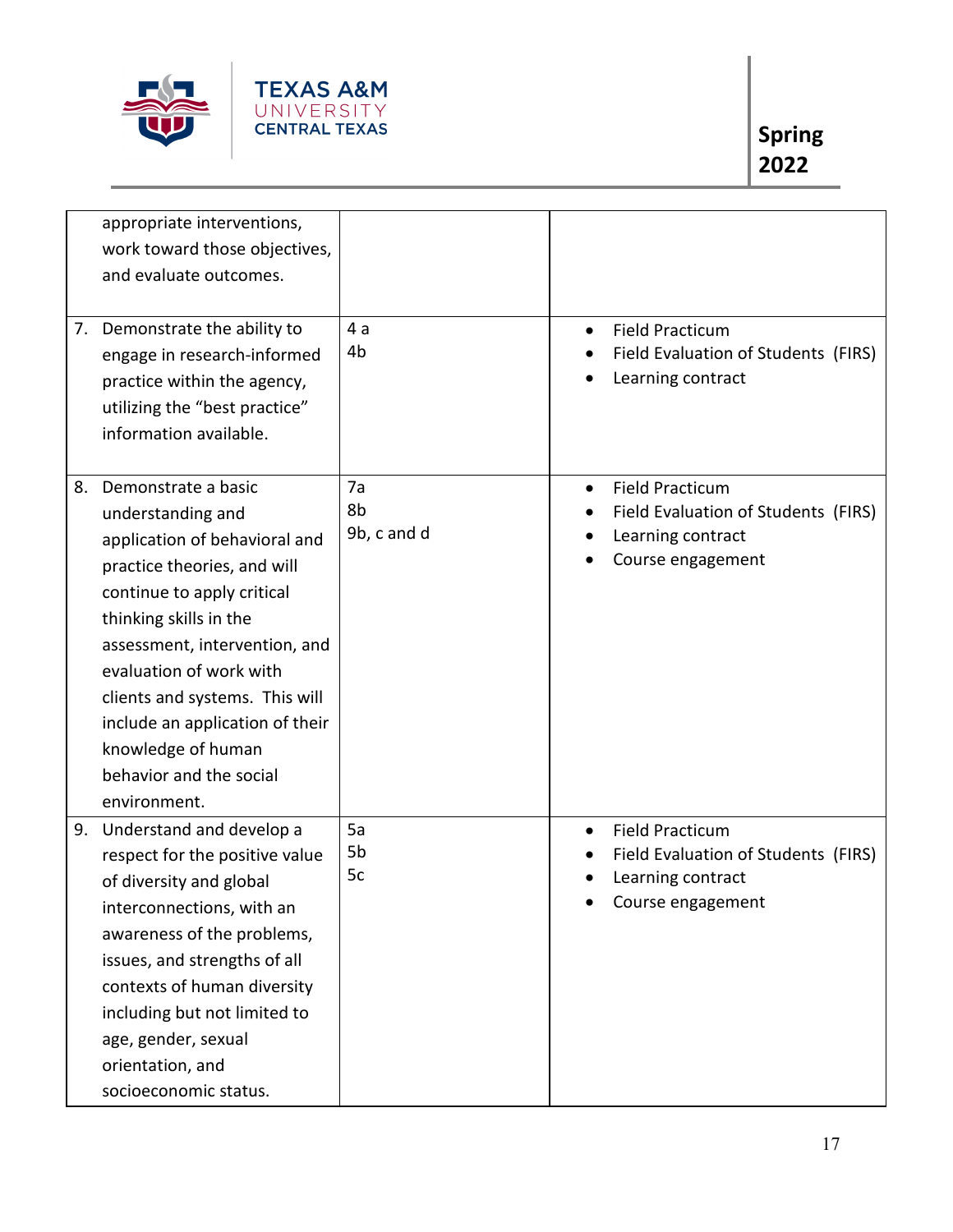

| Whenever possible, they will  |  |
|-------------------------------|--|
| work to advance human         |  |
| rights and social and         |  |
| economic justice within the   |  |
| framework of field placement  |  |
| agency policy and guidelines. |  |
|                               |  |

#### **Course Requirements**

#### **Required Text**

- American Psychological Association. (2020). *Publication manual of the American Psychological Association* (7th ed.). Washington, DC: Author.
- Garthwait, C. L. (2021). *The social work practicum: A guide and workbook for students (8th ed.).* Upper Saddle River, NJ: Pearson Education, Inc.
- National Association of Social Workers. (2020). *Code of ethics of the national association of social workers*. Provided in Field Manual
- Texas A & M University-Central Texas Social Work Program Student Handbook
- Texas A&M University-Central Texas Social Work Program Field Instruction Manual

#### **Recommended**

- Barker, R. (2014). *The Social Work Dictionary.*(6th ed.). Washington, DC: NASW Press.
- •

#### **Final Grades**

Students must achieve a minimum of a "C" in this course in order to continue on to Field II. Grades are based on both agency performance and classroom participation as outlined below.

Failure to Achieve a minimum of either 175points on the portion to be completed with the agency supervisor or a minimum of 525 points on the portion that is related to class assignments will result in the student not achieving a "C" on either the placement portion of the class or the seminar portion of the class. Not achieving a "C" on either portion of the class will result in the student being unable to progress to Field II. If the student does not achieve a "C" on either portion of the class s/he will be required to repeat Field I prior to progressing on to Field II.

#### **Course Assignments and Grades:**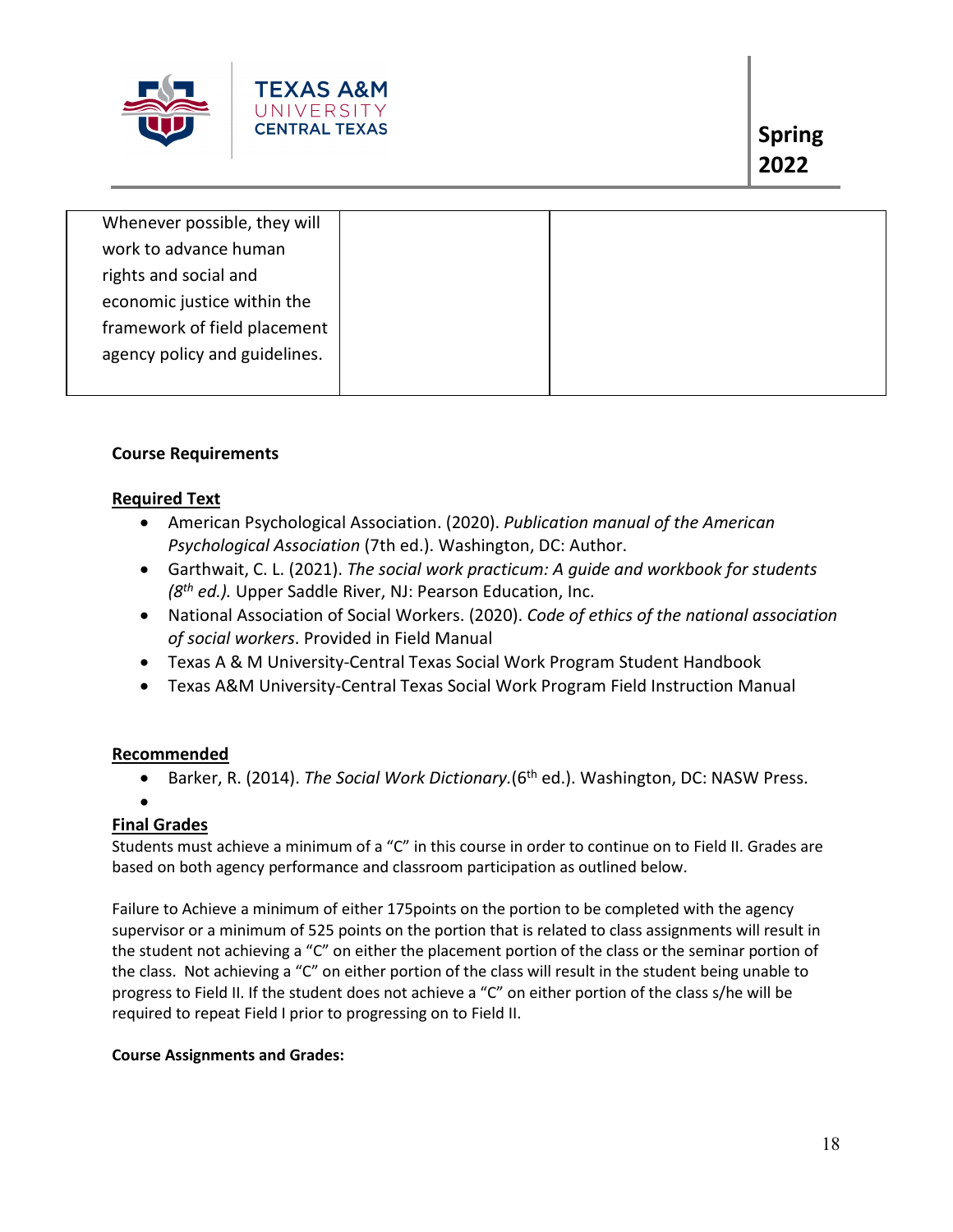

**To Be Completed with Agency Field Instructor/Task Supervisor & Turned into field class instructor**

|                           |                     | <b>Percent of overall</b> |
|---------------------------|---------------------|---------------------------|
| Assignment                | <b>Total Points</b> | grade                     |
| <b>Midterm Evaluation</b> | 100                 | 10%                       |
| <b>Final Evaluation</b>   | 150                 | 15%                       |

#### **To Be Completed as Part of Course Learning Objectives**

|                                    |                     | <b>Percent of overall</b> |
|------------------------------------|---------------------|---------------------------|
| Assignment                         | <b>Total Points</b> | grade                     |
| <b>Learning Contract</b>           | 100                 | 10%                       |
| Journals                           | 120                 | 12%                       |
| Resume                             | 100                 | 10%                       |
| <b>Client Assessment Paper</b>     | 150                 | 10%                       |
| <b>Agency Presentation</b>         | 150                 | 15%                       |
| Attendance                         | 100                 | 10%                       |
| Field Manual Quiz                  | 140                 | 5%                        |
| <b>Total Points and Percentage</b> | 1000                | 100%                      |

**Points and Corresponding Grades:**

**Time Sheet Requirements**

Due to the importance of maintaining documentation in social work, students will now be required to submit their time sheets bimonthly to the department's Administrative Assistant via email. These should be signed by the Field Supervisor at the agency or the Task Supervisor, if there is not a social worker on site. Students will have one week after the two week mark to have the documents submitted to CANVAS. They will be due the Friday after the two week date by 5:00 pm. Failure to have them signed and or submitted on time will receive a point deduction for the course. There will be a 25 pt deduction for each time sheet that is not turned in with signatures. Points will not be awarded for having them on time as this is an expectation of all students.

**All Assignments (Total 1000 possible points)**

| $90-100\%$ A   |  | over 900 Points |
|----------------|--|-----------------|
| $80 - 89 \%$ B |  | over 800 Points |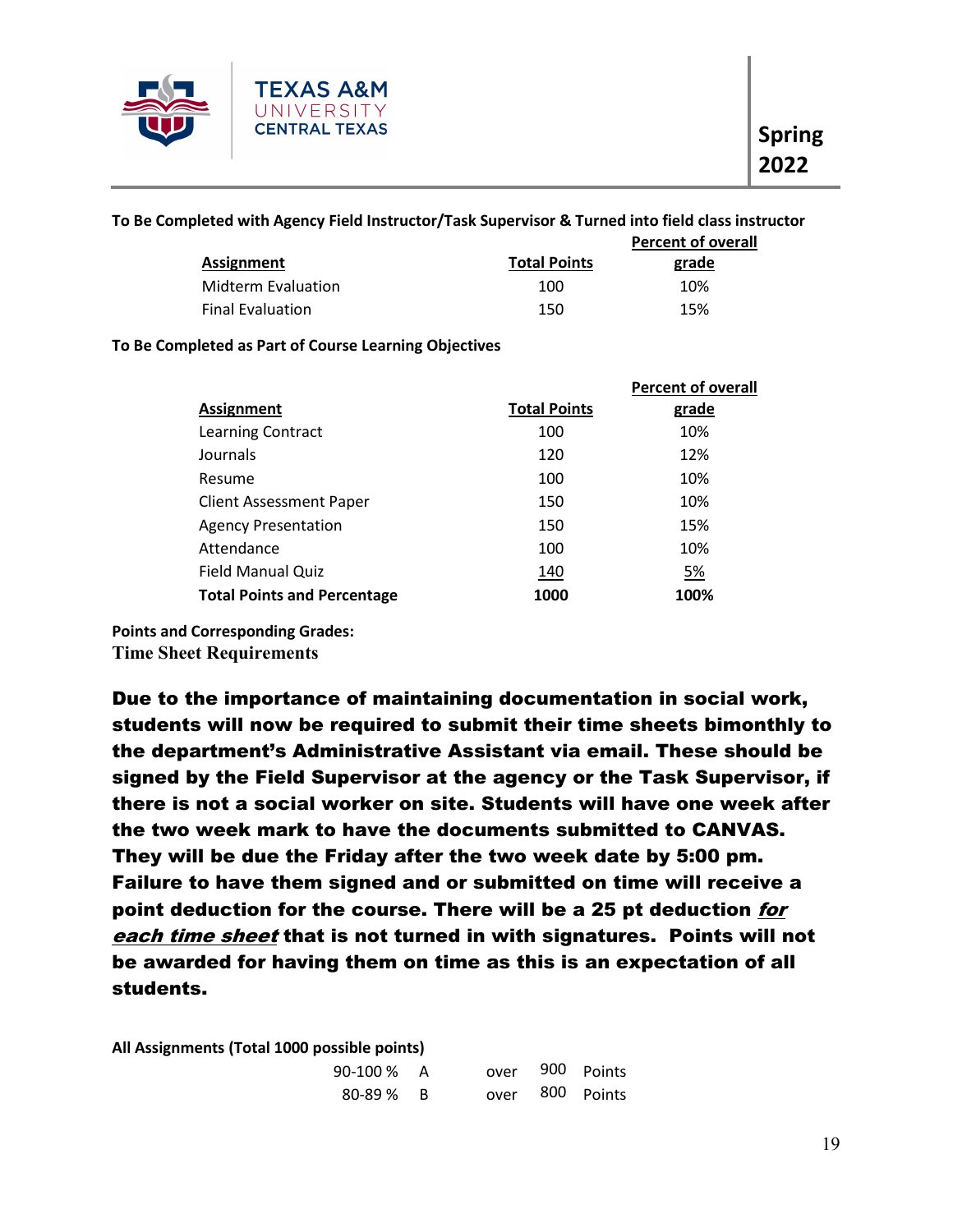

70-79% C over 700 Points 60-69 % D over 600 Points Less than 60% F less than 559 Points \* If score is less than 699 student must repeat the course.

#### **COURSE SCHEDULE\***

| Week<br>Date | <b>Assignment</b> | <b>Field</b><br><b>Hours</b> |
|--------------|-------------------|------------------------------|
|--------------|-------------------|------------------------------|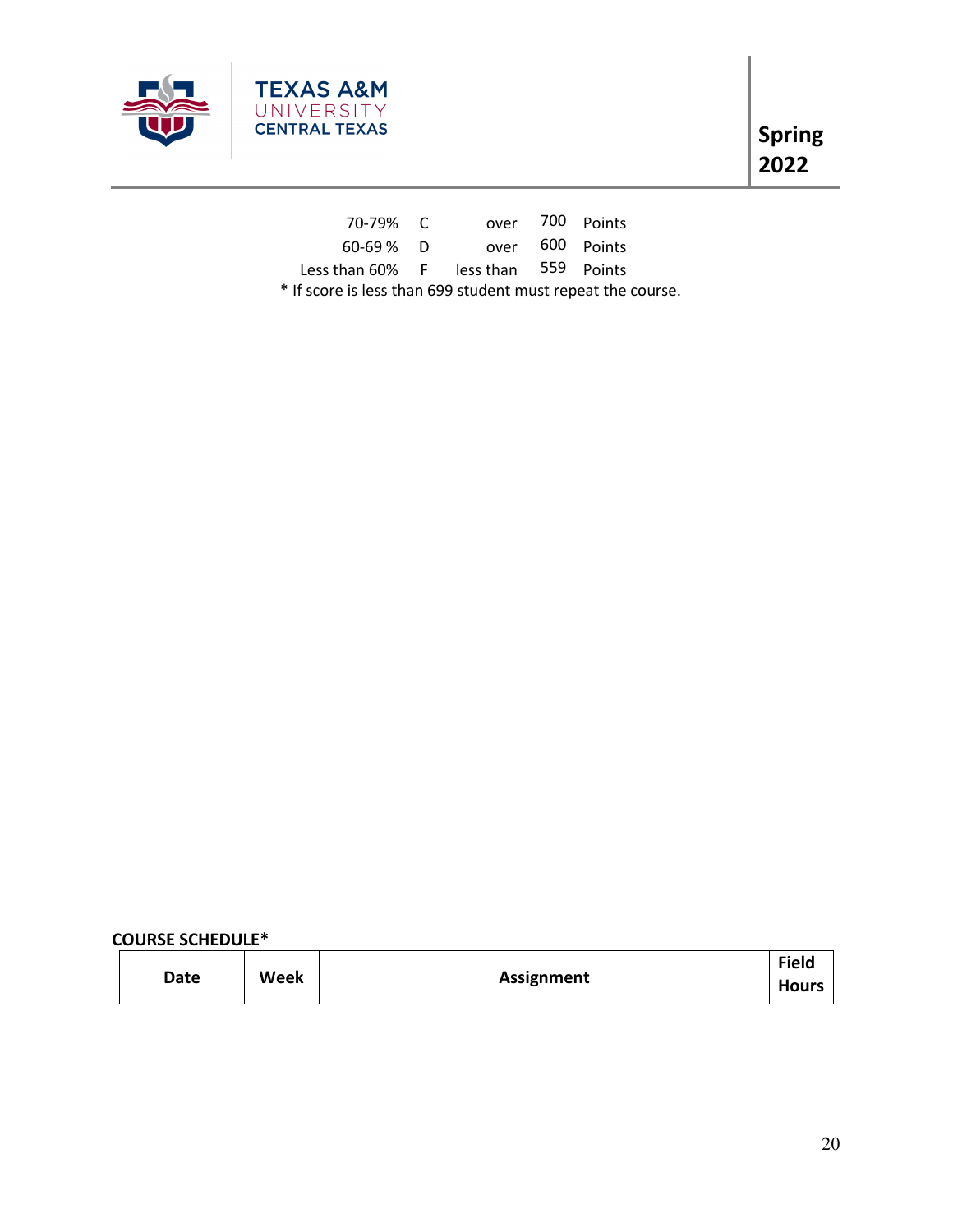

|      |   | Discuss Agencies/Malpractice Insurance                       | $\mathbf 0$ |
|------|---|--------------------------------------------------------------|-------------|
|      |   | <b>Competency Based Learning Contract</b>                    |             |
|      |   | Student Orientation Checklist Handout review &               |             |
|      |   | 1A                                                           |             |
| 1/19 | 1 | <b>Field Manual Quiz</b>                                     |             |
|      |   | *Review & Sign Student Field Responsibilities                |             |
|      |   | *Students must meet for supervision this week.               |             |
|      |   | Review of memorable moments journal                          |             |
|      |   |                                                              | 16          |
|      |   | <b>COMPENTENCY 1 REVIEW</b>                                  |             |
| 1/26 | 2 | Field Manual Quiz                                            |             |
|      |   | REQUIRED meeting with Field II student                       |             |
|      |   |                                                              |             |
|      |   | <b>COMPETENCY 2 REVIEW</b>                                   | 32          |
|      |   | <b>Generalist Practice Review</b>                            |             |
|      |   | Ch 4: Personal Safety; Handouts                              |             |
|      |   | <b>Review Journals</b>                                       |             |
|      |   | Feelings vs. Thoughts Handout<br>$\bullet$                   |             |
|      |   | Skills used in practicum,<br>$\bullet$                       |             |
|      |   | NASW COE applied to practice                                 |             |
| 2/2  | 3 | Use of generalist practice theories                          |             |
|      |   | Discuss Agencies/Theory/Upcoming Learning                    |             |
|      |   | Contract                                                     |             |
|      |   | Discuss how to write a journal entry                         |             |
|      |   | Resume Review/Bring Resume to next class                     |             |
|      |   | Learning Contract 1A, 1B completed and signed off by         |             |
|      |   | supervisor                                                   |             |
| 2/4  |   | Time sheets due by 5:00                                      |             |
|      |   | <b>COMPETENCY 3</b>                                          | 48          |
|      |   | <b>Guest Speaker Resume Presentation/Interviewing Skills</b> |             |
|      |   |                                                              |             |
|      |   | Schedule resume feedback with Career Services                |             |
| 2/9  | 4 | Ch. 5: Communication                                         |             |
|      |   | Review Discuss Agencies/Theory/LC                            |             |
|      |   | Supervision Notes; Learning Contracts 1C, 1D, 2A Due,        |             |
|      |   | Journal #1 Due                                               |             |
|      |   | <b>COMPETENCY 4 REVIEW</b>                                   | 64          |
| 2/16 | 4 | Ch 4: Personal Safety; Handouts                              |             |
|      |   | <b>Review Journals</b>                                       |             |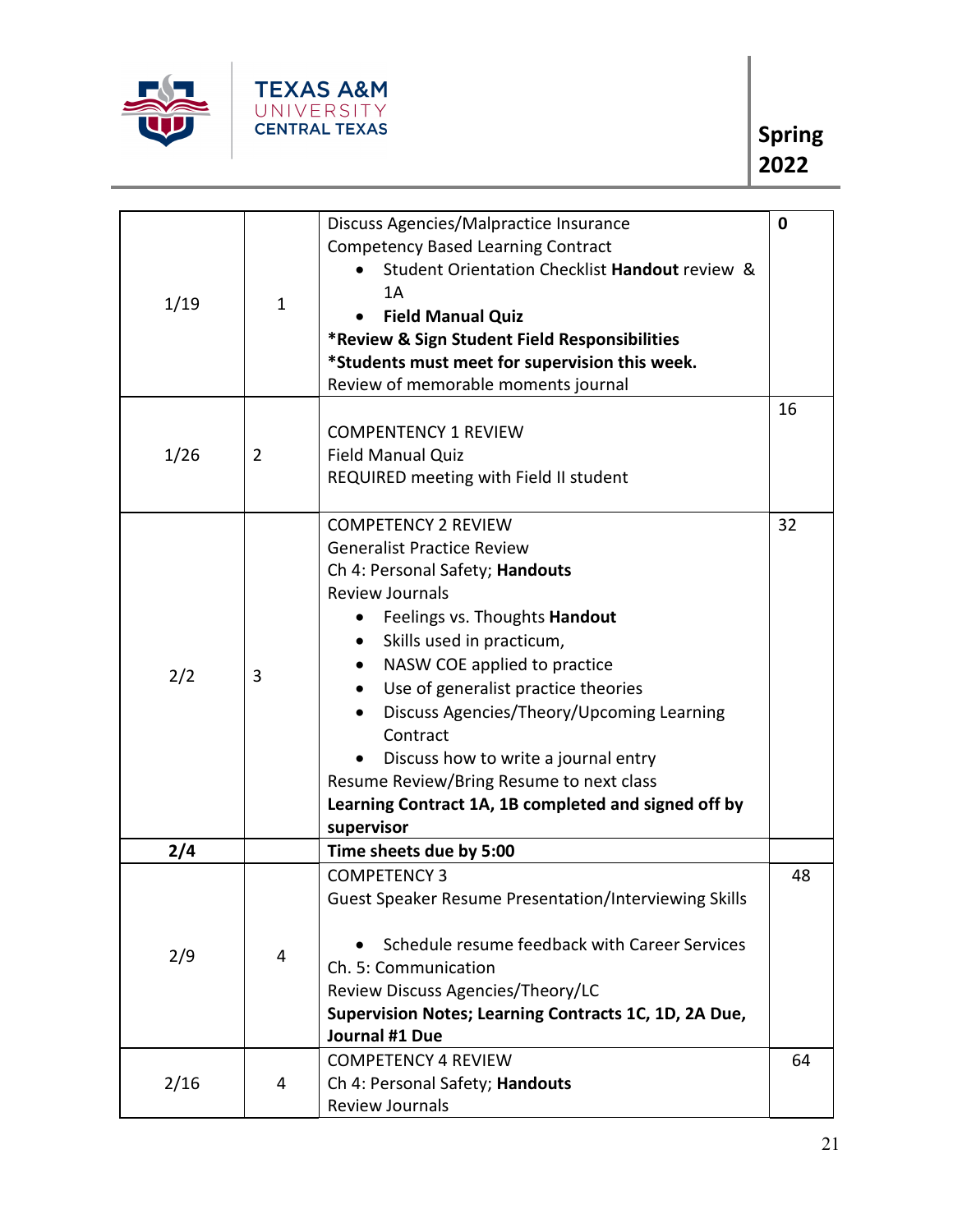

|               |                | Discuss Agencies/Theory/LC/MDT Meeting/Annotated             |     |
|---------------|----------------|--------------------------------------------------------------|-----|
|               |                | Bibliography                                                 |     |
|               |                | Identifying a client for the Integrative Client Assessment   |     |
|               |                | and Annotated Bibliography paper Learning Contract: 2        |     |
|               |                | A, 4 A, and 6 B                                              |     |
|               |                | <b>Journal 2 Due</b>                                         |     |
| 2/18          |                | Time sheets due by 5:00                                      |     |
|               |                | <b>COMPETENCY 5 REVIEW</b>                                   | 80  |
|               |                | Ch. 14: Planned Change Process                               |     |
|               |                | Ch 12: Social Work Ethics                                    |     |
| 2/23          |                | NASW Code of Ethics/TX SW Code of Conduct                    |     |
|               | 5              | Discuss Agencies/Theory/LC                                   |     |
|               |                | Supervision Notes; Learning Contract 5A, 6A, 6C              |     |
|               |                | Journal 3 due                                                |     |
|               |                |                                                              |     |
|               |                | Professor at Conference NO CLASS                             | 96  |
| 3/2           | 6              |                                                              |     |
|               |                |                                                              |     |
| 3/4           |                | Time sheets due by 5:00                                      |     |
|               |                |                                                              |     |
|               |                | <b>COMPETENCY 6 REVIEW</b>                                   | 112 |
| 3/9           |                | Ch. 11: Professional Social Work                             |     |
|               |                | Spring Break Must have prior permission from agency          | 112 |
| $3/14 - 3/18$ |                | supervisor to take this week off                             |     |
|               |                | Discuss Agencies/Theory/LC                                   | 128 |
|               |                | <b>Supervision Notes, Learning Contract 4A</b>               |     |
| 3/23          | $\overline{7}$ | <b>Supervision Notes; Learning Contract 2A Due; February</b> |     |
|               |                | times sheets, Journal # Due Resume Due                       |     |
|               |                | <b>COMPETENCY 8 REVIEW</b>                                   | 144 |
| 3/30          | 8              |                                                              |     |
| 4/1           |                | Time sheets due by 5:00                                      |     |
|               |                | <b>COMPETENCY 9 REVIEW</b>                                   | 160 |
|               |                | Ch. 7: The Community Context of Practice                     |     |
|               | 9              | Agency Analysis & Community Presentation Review              |     |
| 4/6           |                | Discuss Agencies/Theory/LC/status of MDT meeting             |     |
|               |                | Journal #4 Due Midterm evaluation DUE                        |     |
| 4/13          |                | Professor at Conference                                      | 176 |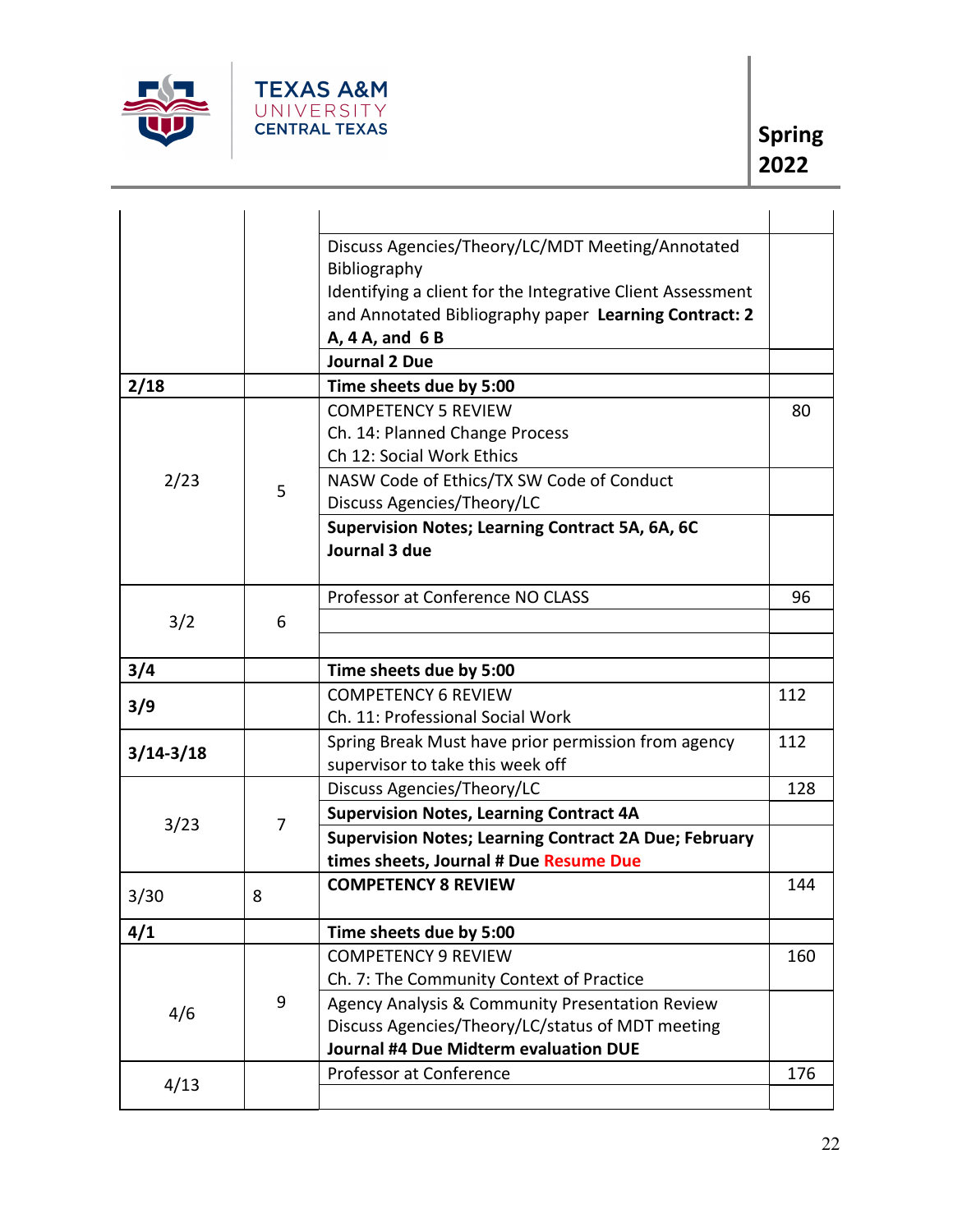

**Spring and Spring Spring 2022 2022**

|      | 10 | Journal #5 Due online                          |     |
|------|----|------------------------------------------------|-----|
|      |    |                                                |     |
| 4/15 |    | Time sheets due by 5:00                        |     |
|      |    | <b>CLIENT ASSESSMENT PAPER DUE</b>             | 192 |
| 4/20 | 11 | Chapter 13                                     |     |
|      |    | Legal Issues                                   |     |
|      |    | Journal #6 Due                                 |     |
|      |    | Texas Law for the Social Worker: Statutes/Case | 208 |
| 4/27 |    | Law/HIPPA                                      |     |
|      | 12 | <b>Supervision Notes Due;</b>                  |     |
|      |    |                                                |     |
|      |    |                                                |     |
| 4/29 |    | Time sheets due by 5:00                        |     |
| 5/4  | 14 | <b>Agency Presentations</b>                    | 225 |
|      |    | Due Online by 6:00 PM for ALL                  |     |
|      |    | <b>Agency Presentations</b>                    | 225 |
| 5/11 | 15 | Time sheets due by 5:00                        |     |

**\*Note: The professor reserves the right to amend the schedule and syllabus at any time.**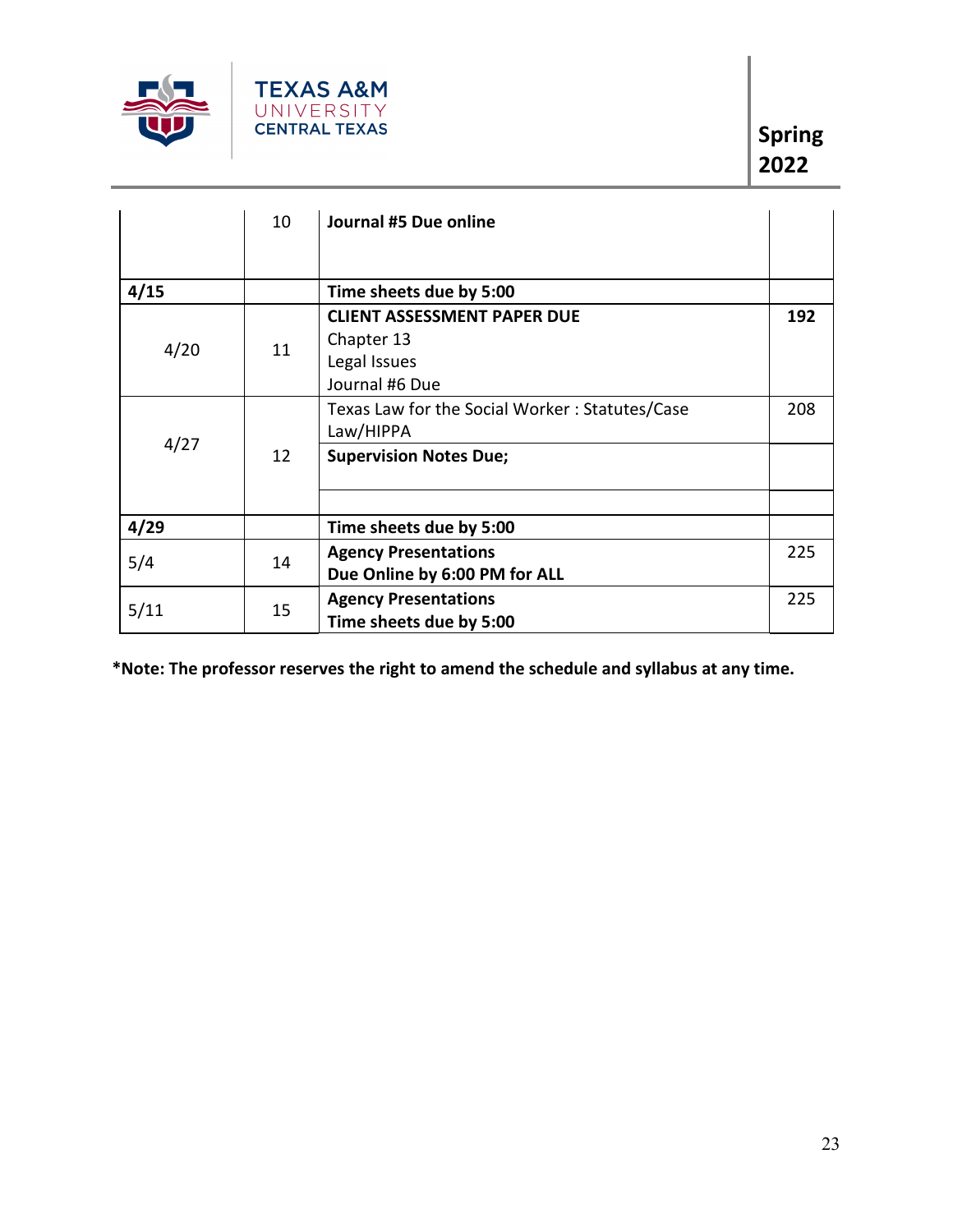

#### **A Note about Sexual Violence at A&M-Central Texas**

Sexual violence is a serious safety, social justice, and public health issue. The university offers support for anyone struggling with these issues. University faculty are mandated reporters, so if someone discloses that they were sexually assaulted (or a victim of Domestic/Dating Violence or Stalking) while a student at TAMUCT, faculty members are required to inform the Title IX Office. If you want to discuss any of these issues confidentially, you can do so through Student Counseling (254-501-5955) located on the second floor of Warrior Hall (207L).

Sexual violence can occur on our campus because predators often feel emboldened, and victims often feel silenced or shamed. It is incumbent on ALL of us to find ways to actively create environments that tell predators we don't agree with their behaviors and tell survivors we will support them. Your actions matter. Don't be a bystander; be an agent of change. For additional information on campus policy and resources visit the [Title IX webpage](https://www.tamuct.edu/compliance/titleix.html) [\[https://www.tamuct.edu/compliance/titleix.html\]](https://www.tamuct.edu/compliance/titleix.html).

#### **Behavioral Intervention**

Texas A&M University-Central Texas cares about the safety, health, and well-being of its students, faculty, staff, and community. If you are aware of individuals for whom you have a concern, please make a referral to the Behavioral Intervention Team. Referring your concern shows you care. You can complete the [referral](https://cm.maxient.com/reportingform.php?TAMUCentralTexas&layout_id=2) online

[https://cm.maxient.com/reportingform.php?TAMUCentralTexas&layout\_id=2].

Anonymous referrals are accepted. Please see the [Behavioral Intervention Team](https://www.tamuct.edu/student-affairs/bat.html) website for more information [https://www.tamuct.edu/student-affairs/bat.html]. If a person's behavior poses an imminent threat to you or another, contact 911 or A&M-Central Texas University Police at 254-501-5805.

#### **Copyright Notice**

Students should assume that all course material is copyrighted by the respective author(s). Reproduction of course material is prohibited without consent by the author and/or course instructor. Violation of copyright is against the law and Texas A&M University-Central Texas' Code of Academic Honesty. All alleged violations will be reported to the Office of Student Conduct.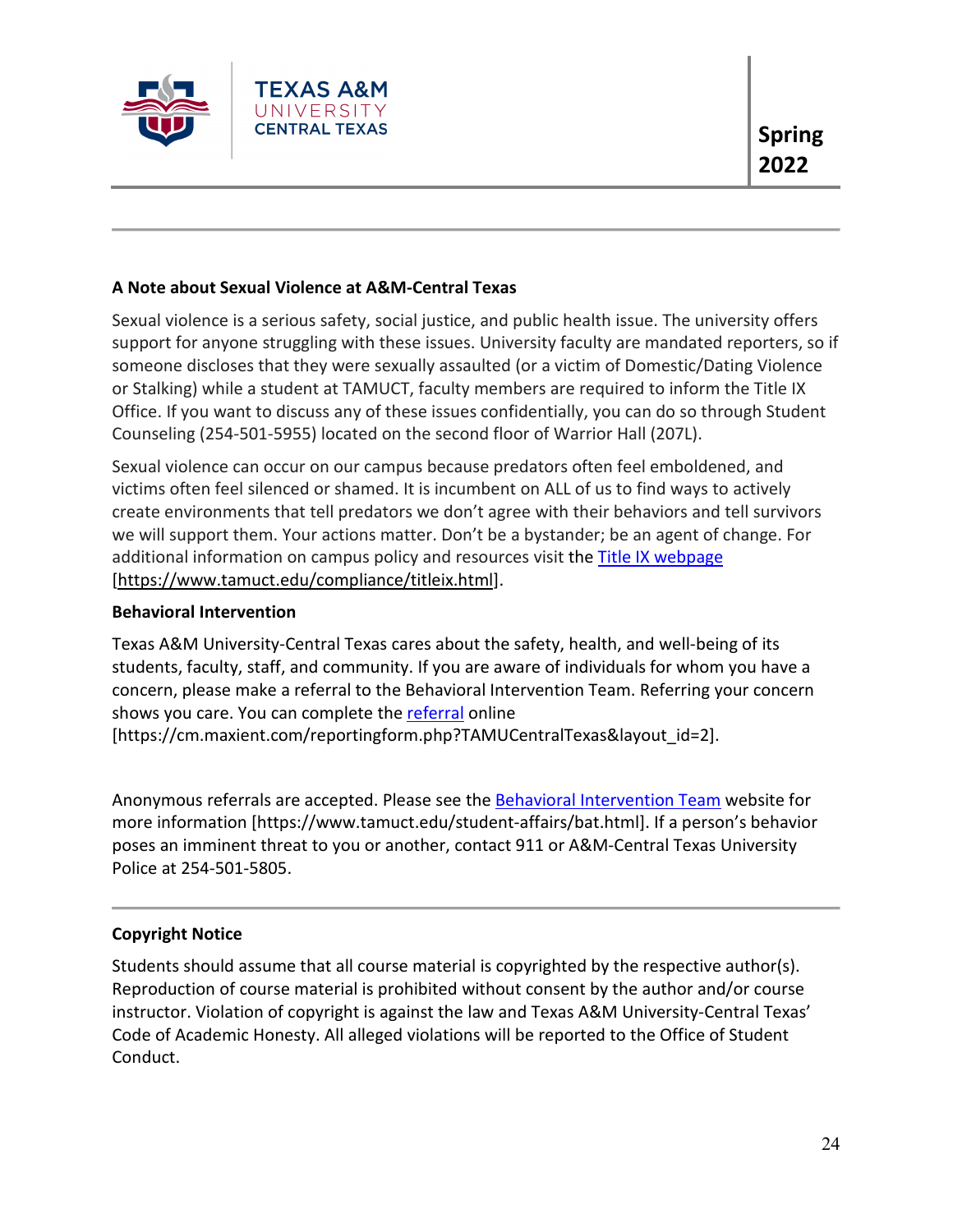

Copyright. (*2022)* by (*Molina-Moore, T.*) at Texas A&M University-Central Texas, (*Arts and Sciences*); 1001 Leadership Place, Killeen, TX 76549; 254-*519-5406*, tmmoore@tamuct.edu

# **Course Assignments**

The following activities will be completed during the semester.

# **Midterm Evaluation of Professional Behavior (100pts and 10% of grade)**

Each student will complete, in conjunction with his/her agency field instructor/task supervisor the online evaluation of the student's professional behavior. This evaluation will then be graded as a percentage based on the points given by the agency supervisor. If a rating of 1, 2 or 3 is received, the student is required to provide a response to the feedback and advise how they will make changes to demonstrate professionalism. (Link will be emailed to agency field instructor/task supervisor for completion)

# **Final Evaluation (150 pts and 15% of grade)**

Each student will complete, in conjunction with his/her agency field supervisor the evaluation available in the field program manual. This evaluation will then be graded as a percentage based on the points given by the agency supervisor. In addition, the student's time sheets must be turned in with the final evaluation. Failure to turn in the final evaluation and time sheets on the last class period will result in failure in the field class and necessitate repeating of the Field I course. (Link will be emailed to supervisor for completion)

# **Learning Contract (100pts or 10%)**

Each student is to work with his/her agency field instructor/task supervisor to complete the learning contract tasks that will show the ability to demonstrate the completion of the 31 generalist practice behaviors. This contract should follow the due dates found on the course calendar. Additional tasks will be expected to be added next semester to reflect the more macro emphasis that semester.

# **Integrative Client Assessment (150 or 15%)**

This assessment will include services that the student would suggest in their treatment plan on all levels of social work. Students are to discuss with their supervisor which client at the agency will be most appropriate and have a client identified by the 3<sup>rd</sup> week of the semester. The student will use a pseudonym to uphold client confidentiality. *See calendar for due date/see Rubric*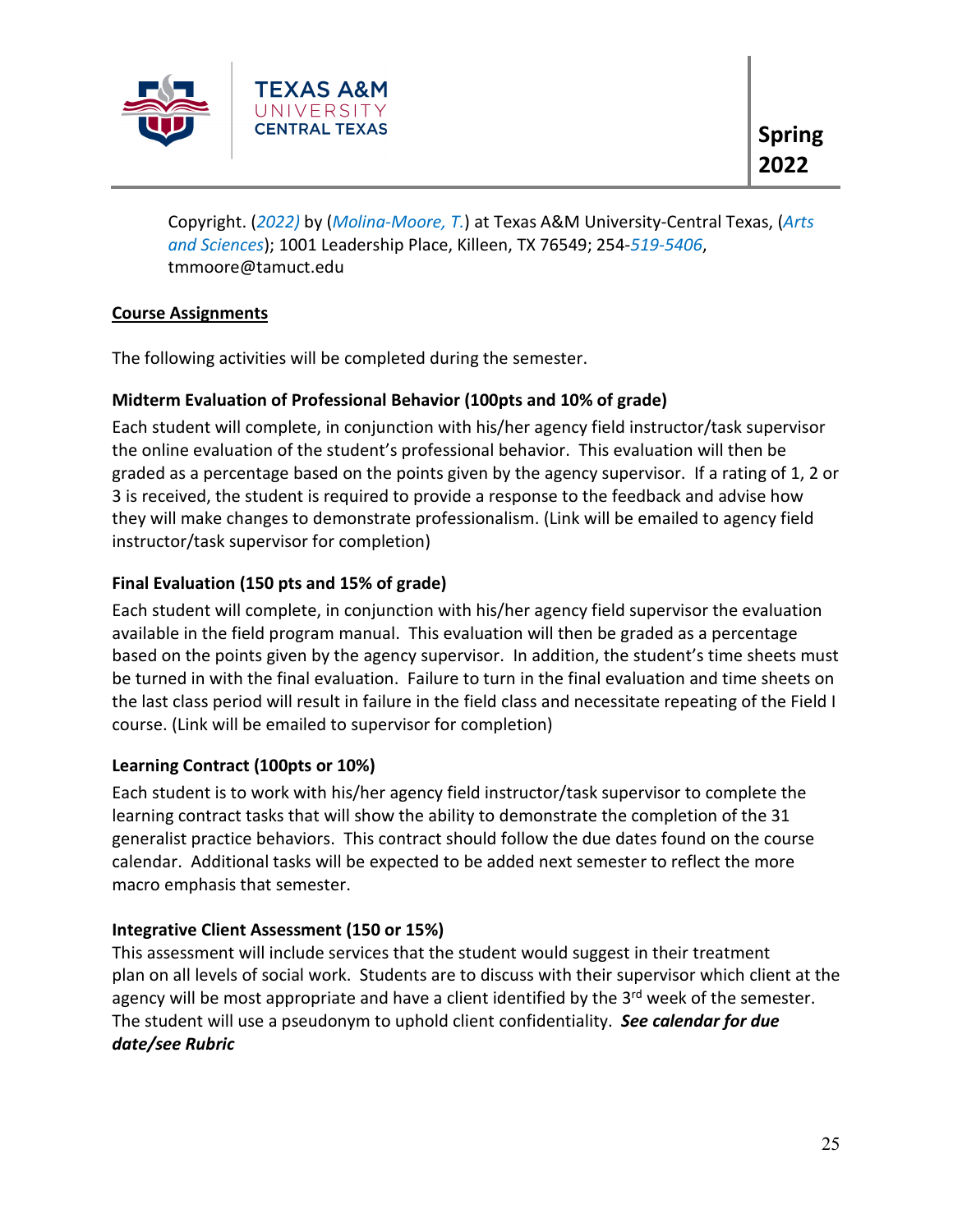

# **Agency Analysis & Community Presentation (150 pts or 15%)**

Each student will present their demonstration of understanding of the agency's mission and services through this class presentation. Students should be dressed professional, use professional language and adhere to APA requirements. *See calendar for due date/see Rubric*

## **Resume 100 pts or 10%)**

The students will complete a resume assignment highlighting their professional social work experience. *See calendar for due date/see Rubric*

# **Field Journals** (**120 pts or 12%)**

The student will demonstrate their ongoing development as a social work professional through the use of journaling. Each student will complete 6 journals detailing **one or two key activities** that occurred in the field placement each week, **social work skills they utilized** during the activities, their **reactions** to and feelings about the experiences, **goals and strategies** they have developed as a result of these activities, **two (2) theoretical frameworks** they have studied in their coursework that helped them understand and plan an approach to what they experienced during the day. Students will receive a maximum of 10 pts per journal, if all components are met, 7 pts if only one theory is identified and 3 pts if no theories are identified. *See calendar for due date/See Format of Journal and Sample Journal*

# **Field Manual Quiz (140 or 14%)**

**Students are required to read the field manual prior to the first day of class as it contains the policies and procedures of the field internship experience. As such, students will be tested the first day of class for readiness and attention to detail.** 

#### **Class Policies**

The following policies apply to all students enrolled in this course:

- 1. Students are not permitted to enter class more than ten (10) minutes late. Exceptions will be made with *prior discussion and approval by the professor only*.
- 2. Once class has begun, students are expected to remain for the duration of the class. It is expected that all students will take care of personal affairs (i.e., get beverages, take care of phone calls, meeting with students and other professors, use the restroom, etc.) before class begins. Students who have a medical/physical condition for which they need to request an exception to this policy are advised to speak with the Disability Services Coordinator and/or discuss this with the professor to see if an exception can be granted. Students leaving the class outside of these parameters should not attempt to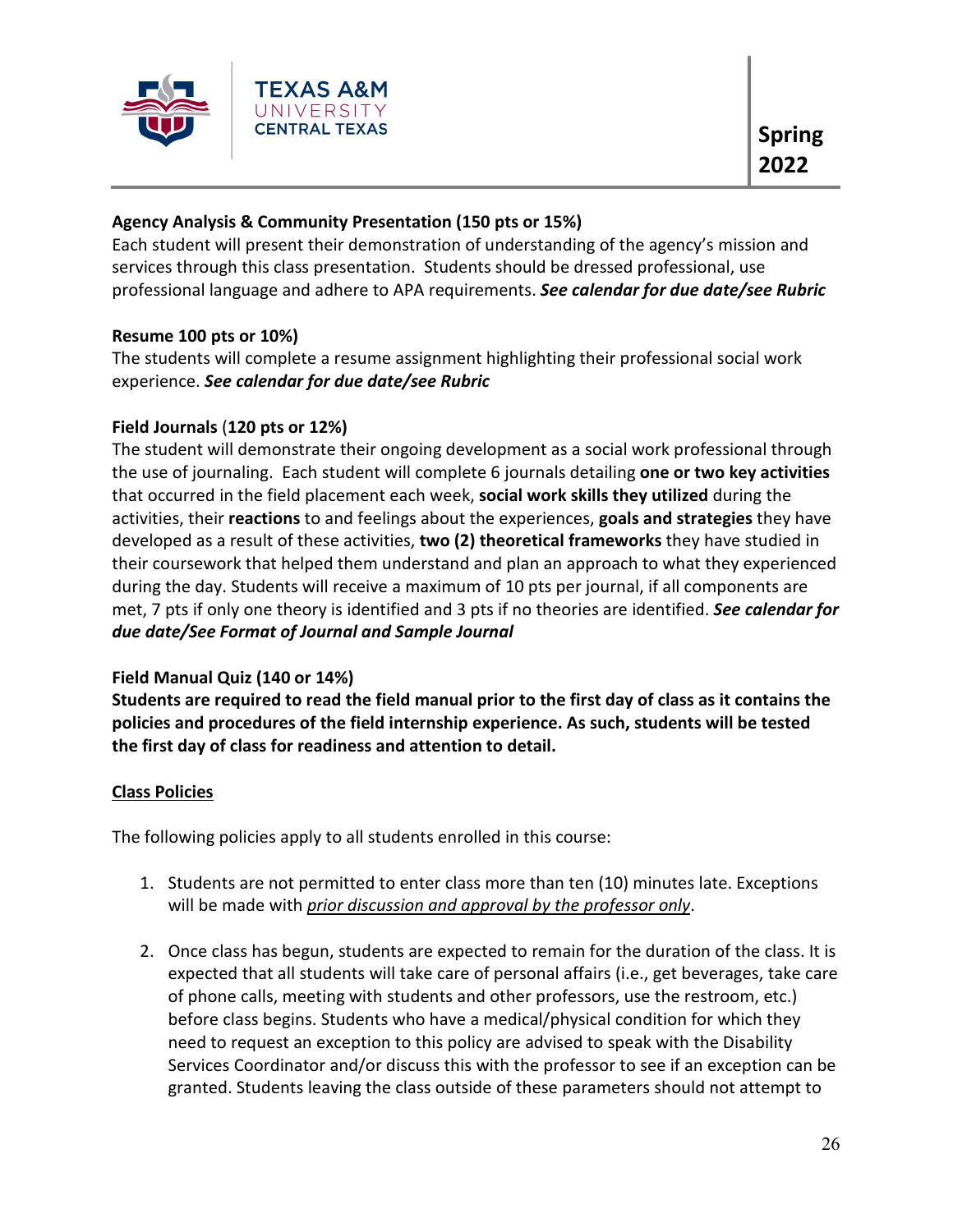

re-enter the class and will receive a 0 for class participation and/or attendance that day. *Please note: During the summer when classes are 2 hours and 30 minutes in length, the instructor will have a minimal 10 minute break built into each scheduled learning period to support student needs.* 

*3.* Students are expected to display professional decorum at all times. This includes, but is not limited to, respecting classmates and the instructor. In this regard, it is expected that students will not speak to/hold conversations with/pass notes to other students, use cell phones, or engage in other types of unprofessional behaviors once class has begun. Talking during lecture, out of turn, or while other students are talking is disruptive to the learning environment, disrespectful to peers, and unprofessional in demeanor. Students are strongly encouraged to engage in discussion in a respectful and appropriate manner; hence, it is expected that students apply classroom etiquette and raise a hand if there is something to share or to answer a question. It is also expected that students will display patience in raising a hand and recognize that the professor will eventually call on the student and/or may attempt to vary responses from peers **and not call on the student in an effort to do so**. Shouting out answers, making loud noises, and/or waving a hand vigorously to capture attention is unprofessional and inappropriate behavior. Consistent display of such behavior will result in consultation by the professor and can potentially impact the attendance/participation grade*. Students are encouraged t use a "parking lot" to for questions that may be better to address after class with the professor.* 

*Please note: This professor will NOT assign seats to students. If behavior accelerates to such a need, a meeting will be requested with the student, the instructor and potentially the department to address appropriateness to be able to continue with the course. If it is determined that the behavior significantly impacts/impairs learning for other students, the student may be asked to leave the class permanently, resulting in an F for the course.* 

- 4. To support the academic learning environment, students are asked to refrain from sharing personal information in class that will not support/add significantly to the class discussion. Sharing of personal stories and/or issues that are not related to the topic can distract class learning and limit knowledge sharing by the professor and other students. In this regard, please note that the professor reserves the right to redirect/limit such conversations in class unless students are expressly asked to share such information by the instructor.
- 5. **NO TECHNOLOGY IS PERMITTED DURING IN CLASS EXAMS, QUIZZES, OR OTHER TYPES OF ASSIGNMENTS AS DEFINED BY THE PROFESSOR, UNLESS GIVEN SPECIFIC**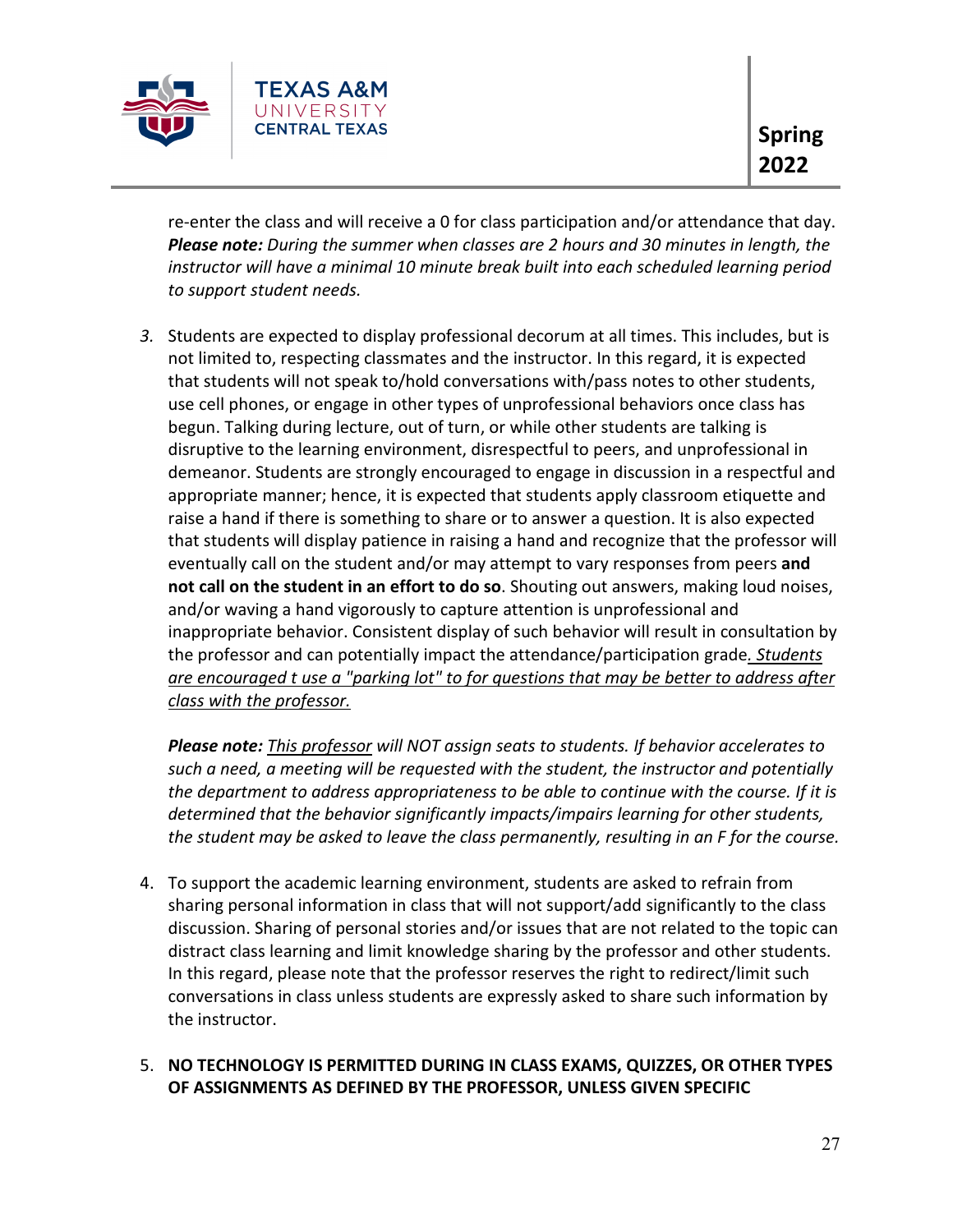

**PERMISSION BY THE PROFESSOR.** During such assignments, students may be asked to turn in cell phones to the professor, place bags beneath desk or to the side of class, or other request to minimize use of such technology. Students discovered to be using cell phones, ipads, e-readers, recording devices, etc. during assignments without expressed, written approval by the professor to do so will receive a zero (0) for the assignment and referred to Student Affairs for academic integrity concerns. Students warned against doing so once and found to do so again *in this or any subsequent course* will receive an F for the course in which the behavior was identified and referred to Student Affairs.

- 6. Students are NOT permitted to work collaboratively (together) on *any* assignment unless given EXPRESSED permission by the instructor to do so. This includes homework, take home quizzes, papers, etc. Failure to adhere to this policy can result in a zero (0) on the assignment and referral to Student Affairs for academic integrity concerns.
- 7. **All assignments must be turned in at the beginning of class on the day they are due** unless indicated otherwise by the professor**.** The professor will explain to you when the beginning of class is for the course (*for example*: 10 minutes after the start of class, following the class greeting by the instructor, etc.). Late work *will not* be accepted or graded unless this has been discussed with and approved by the professor **BEFORE** the due date (not the due time) of the assignment. *Being absent from class on a day when an assignment is due does NOT grant a student an extension to the due date*; the student must still arrange to get that assignment turned in to the professor before class starts. Allowing students to turn in assignments late for a grade is not fair to other students who get their work done on time, disrupts the grading process for the professors, and sends a message that such behavior is professionally "okay," which it is not. This, as well as all other policies, will be held to strict code, and failure to adhere to this policy will result in a zero (0) for the assignment. This is inclusive of all assignments.

*Please note: This professor considers it unprofessional and unacceptable to run into class with a newly printed paper and attempt to assemble the paper at the professor's desk/podium (getting pages together, stapling, etc.) prior to turning the paper/assignment in. This shows failure to effectively plan and take initiative to get assignments turned in on time. Two (2) points will be deducted from any paper/assignment (even if turned in before class) that is prepared and submitted in such a manner; hence, it is advisable to appropriately assemble papers for submission BEFORE entering class.*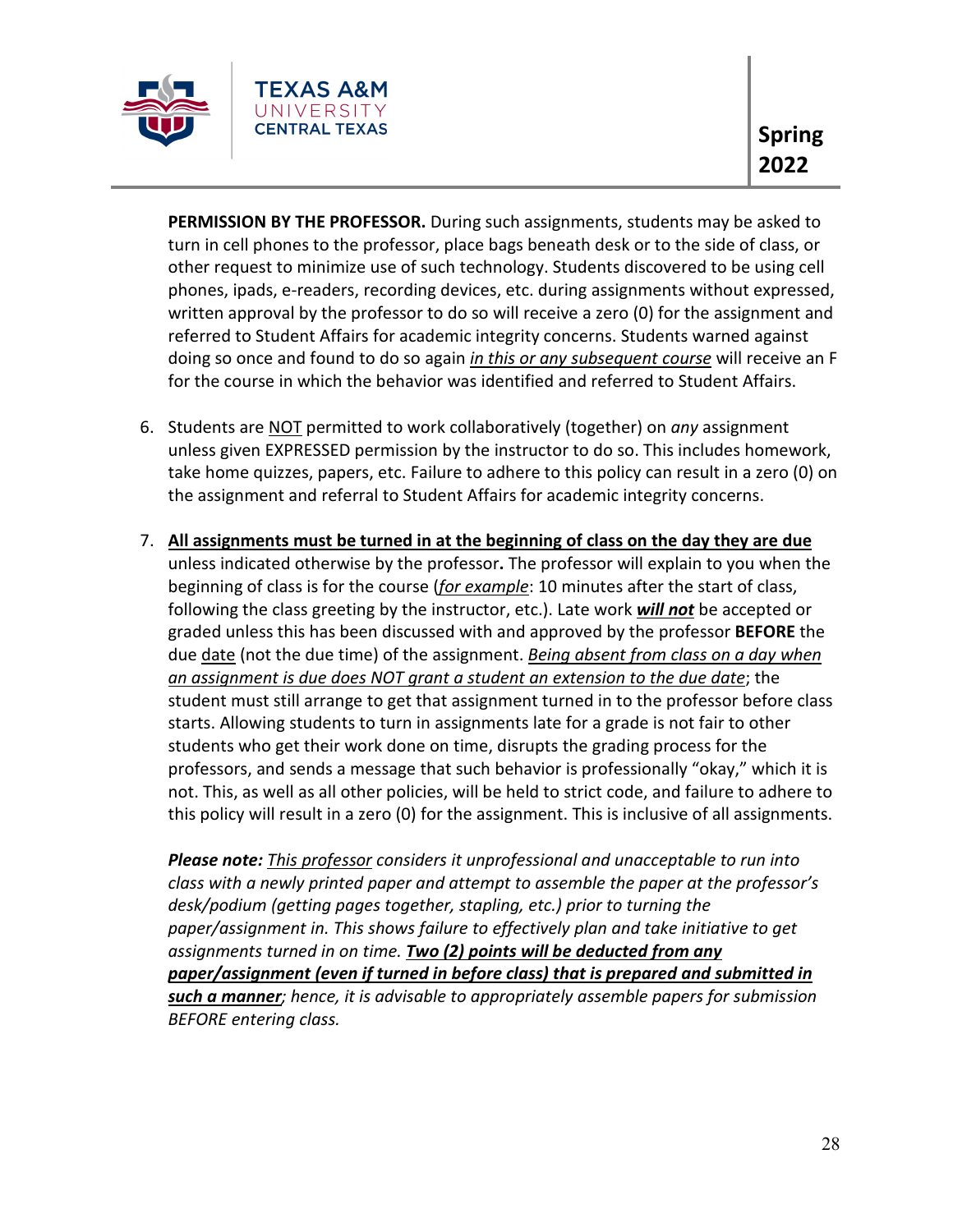

- 8. Unless otherwise noted, hard copies of papers must be submitted. Students should be prepared to submit electronic copies of any paper for class at the discretion of the instructor.
- 9. All papers submitted for grading MUST adhere to APA  $6<sup>th</sup>$  edition standards unless otherwise stated by the professor. This means that all papers must, *minimally*, be: 1) typed, 2) double spaced, 3) use Times New Roman font, 4) use 12 point font, 5) include an APA style cover page, and 6) include in-text citations AND a reference page for ANY SOURCED INFORMATION (this includes information learned in current or previous classes, read online, learned during a personal communication, reviewed over email, read in a text-book, etc.). Further, all typed papers submitted in class MUST be stapled or clipped together (if too large for staple). It is not acceptable, nor professional, to hand in a paper that is not professionally bound (in academia, professionally bound means stapled or securely clipped together). Unless instructed to do so, submitting papers in folders, binders, etc. are not required and should be limited in use.
- 10. TAMUCT expects all students to maintain high standards of personal and scholarly conduct and avoid any form of academic dishonesty. Academic dishonesty includes, but is not limited to, plagiarism (intentional or unintentional), copying another person's work, turning in someone else's work as your own, downloading material from the internet and inserting it into a paper as if it was your own work, taking ideas from classes or readings and putting them in a paper without citations/references, cheating on an examination or other academic work, collusion, and the abuse of resource materials. Any idea, even paraphrased ideas, used or borrowed must be given credit by showing the source with an appropriate citation and reference. **Any student who violates class and/or university policies regarding Academic Honesty will be sanctioned according to the University and program guidelines.** More information on university policies can be found at www.ct.tamus.edu/studentconduct. A copy of the University's policy is also located at the end of this syllabus.
- 11. **Additional & Important Note on Writing Assignments:** All written assignments are expected to be the original work of the student. While paraphrasing and some direct quotations are permitted, it is expected this will be done within the context of your own analysis and synthesis of the information read. Paraphrasing is a skill of reading information and, using your own thoughts, summarizing the information in a way that supports the topic discussed. While the paraphrase involves your own thoughts, it originates from a source and that source is cited. Quoting is a matter of taking words, verbatim, from another source and restating them without, or with minimal, manipulation. Quotations are placed in quotation marks (" ") or placed in a block format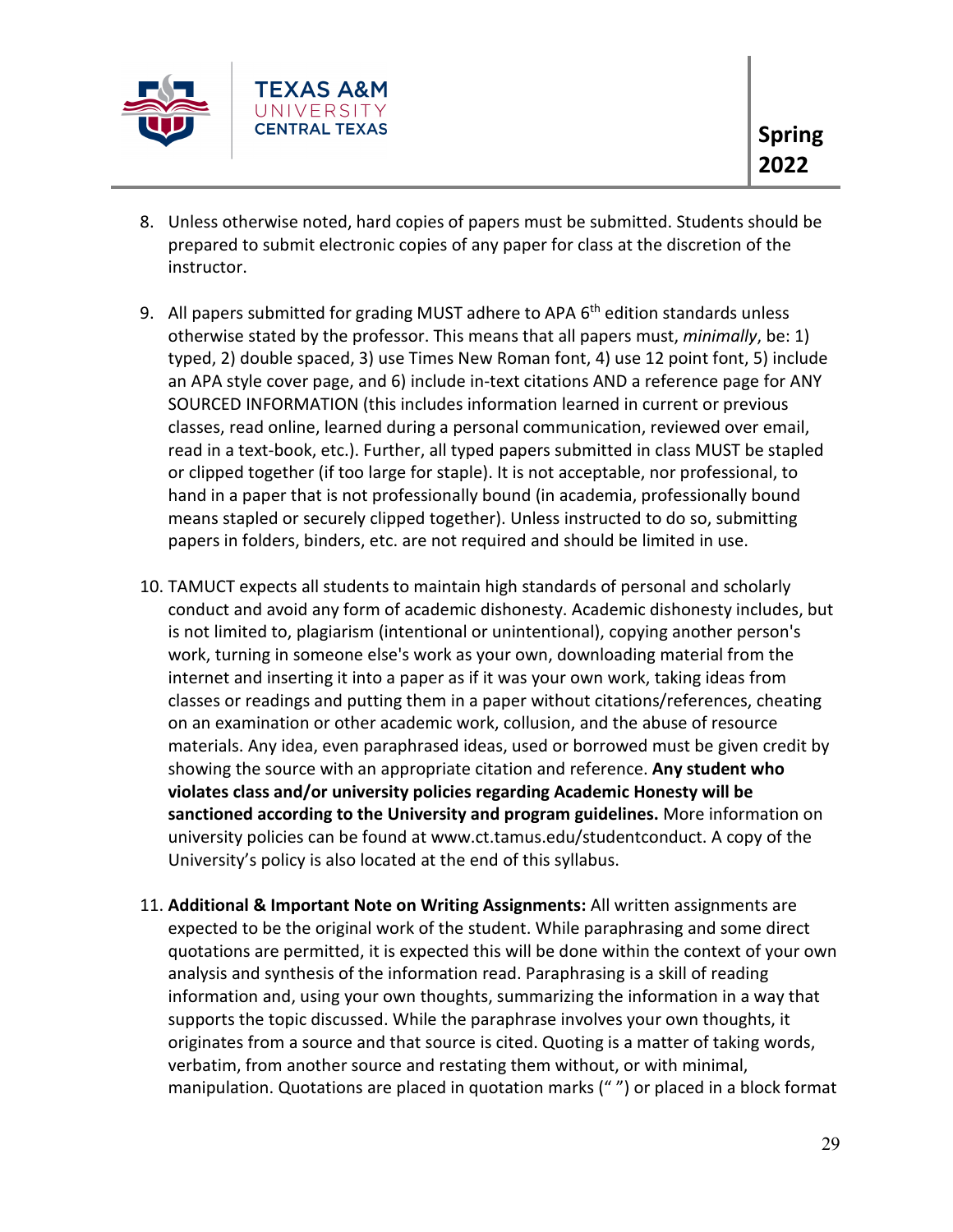

within the text. Quoting does not involve analysis and synthesizing and, therefore, does not require critical thinking except when used appropriately to support (not substitute) an idea. Because of this, students are discouraged from using significant quotations as this limits your learning experience. Students found to excessively quote will be penalized. Students using words as their own without **appropriately** citing will be penalized – including failing the assignment and up to failing the course. Students found to have plagiarized (using words as your own without giving **proper credit**, whether paraphrasing or directly quoting) will also be referred to the Student Affairs. Therefore, it is **VERY** important that students take academic integrity in writing very seriously. If you are in doubt, it is always best to cite your source and/or speak with your professor for more guidance. The Writing Center, Library, and Owl Purdue are also resources that can help you. *A copy of this statement is located at the end of this syllabus. You are required to acknowledge receipt and understanding regarding the policy for academic integrity in this course by signing and submitting the acknowledgement statement no later than the second (2nd) week of class. Failure to do so will result in consultation with the professor, program faculty and/or Student Affairs and could limit your successful continuation in this course.* 

12. Class discussions, oral presentations, and written materials must adhere to professional standards of expression and conform to the style described by the American Psychological Association (APA, 2020). This includes avoidance of the use of language that degrades women, people of color, gays, lesbians, bisexuals, transgendered, and other diverse and at-risk populations. All students are expected to display the utmost respect for all people, regardless of differences.

#### *Final Note Regarding Class Policies*

*The aforementioned policies are designed to create and foster a positive and rewarding learning environment for all students. Failure to adhere to the aforementioned class policies, as well as university policies, demonstrates a potential inability to conduct oneself professionally in the field of study. These policies are applicable throughout the program and, as such, students who consistently fail to comply with these policies will be considered inappropriate candidates for field placement and/or the degree of Bachelor of Social Work at TAMUCT, as their behavior is considered inappropriate for a social work practitioner.*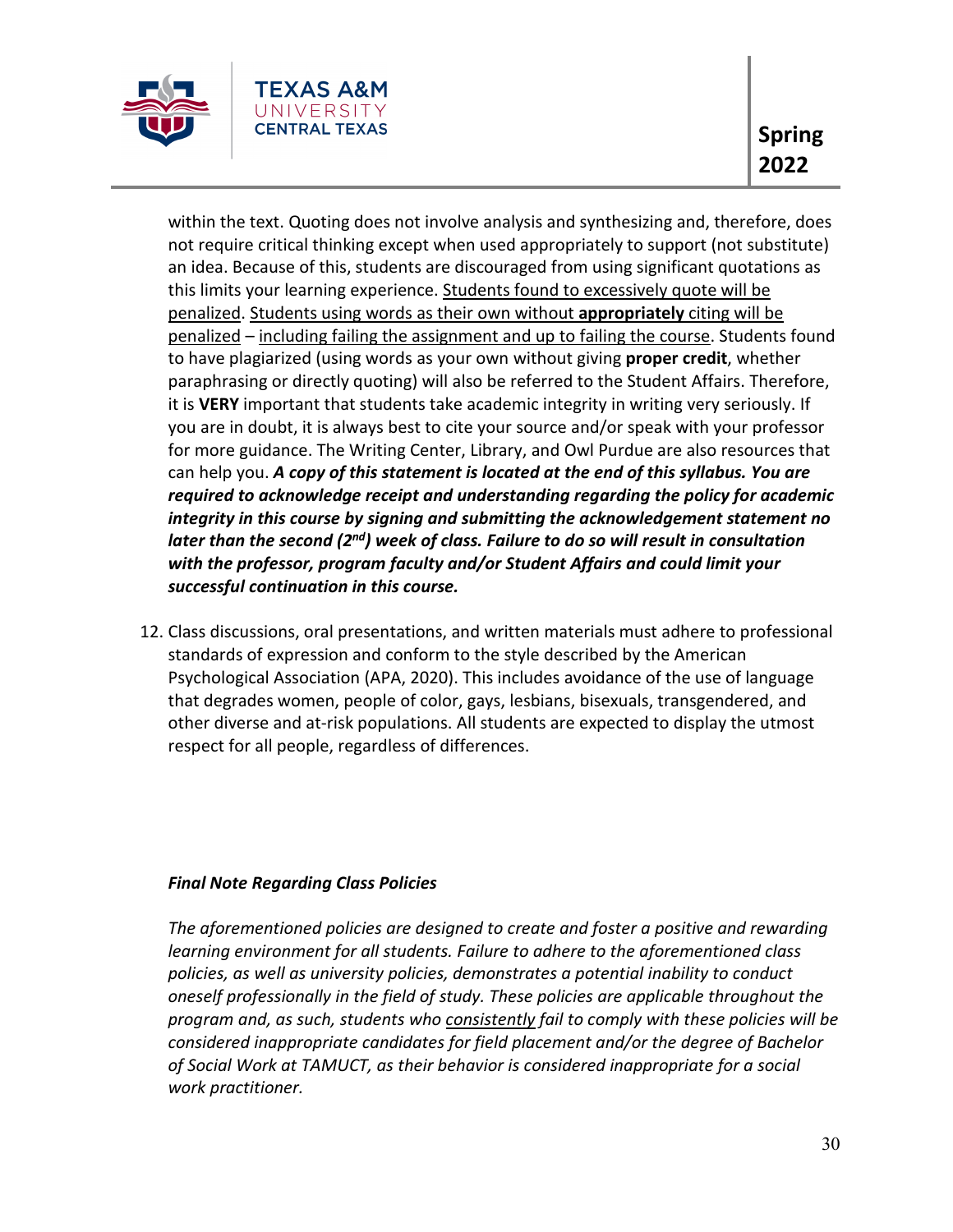

*An assessment of student behavior as it relates to class policies, and overall decorum required throughout the TAMU-CT social work program and the University, is provided via the "Rubric for Assessing Professional Behaviors" (attached to this syllabus). Any student in this course found to perform below the standard requirements will be provided with a rubric outlining areas for concern. Failure to obtain scores of 3 or 4 in any of the 15 professional behavior areas listed in the rubric will limit a student's ability to be assigned a field placement and/or can result in removal from a field placement. These behaviors, which align with the National Association of Social Workers (NASWs) core values and ethics, TAMU-CTs Code of Conduct, and the Social Work Program class policies, are considered the expected professional behaviors of social work interns and future generalist social workers and, therefore, are held to the strictest code.* 

## **Special Notes for Field Placement:**

During your field placement, you will be a representative of Texas A&M University-Central Texas and the field placement agency. Your conduct and performance on the job will reflect on both of these institutions. You are expected to conform to acceptable standards of dress, neatness, professionalism, and courtesy to your supervisors, your fellow workers, staff members of the agency, and your clients. You are to abide by the policies and regulations of the field placement agency. You are to be present at your field placement agency according to your established schedule, viewing it as a professional job even though you are not receiving a salary. Your responsibilities as well as those of your field agency supervisor and field seminar professor are detailed in the Texas A&M University-Central Texas Social Work Program Field Instruction Manual. You are expected to be familiar with and to abide by the policies and procedures contained in that manual. In addition, please note the following:

Field is your opportunity to learn social work in a real agency setting with real clients who are dealing with real-life stresses and situations. Make the best use of this opportunity that you can. Every agency and every placement will be different. Instead of worrying about what other students are doing or not doing, focus on learning the most you possibly can from your agency placement. Your supervisor will assign tasks for you based on his/her judgment of the best way for you to learn. For example, you may feel you are ready to run a group, but your supervisor may want to watch you at simpler tasks first. Don't be too quick to assume that you are an expert at simple tasks; most of us have much to learn. If your supervisor has concerns about letting you take on additional responsibilities, you need to talk with him/her about this and accept their feedback about ways in which you need to improve your work performance to show that you are ready to carry more responsibility.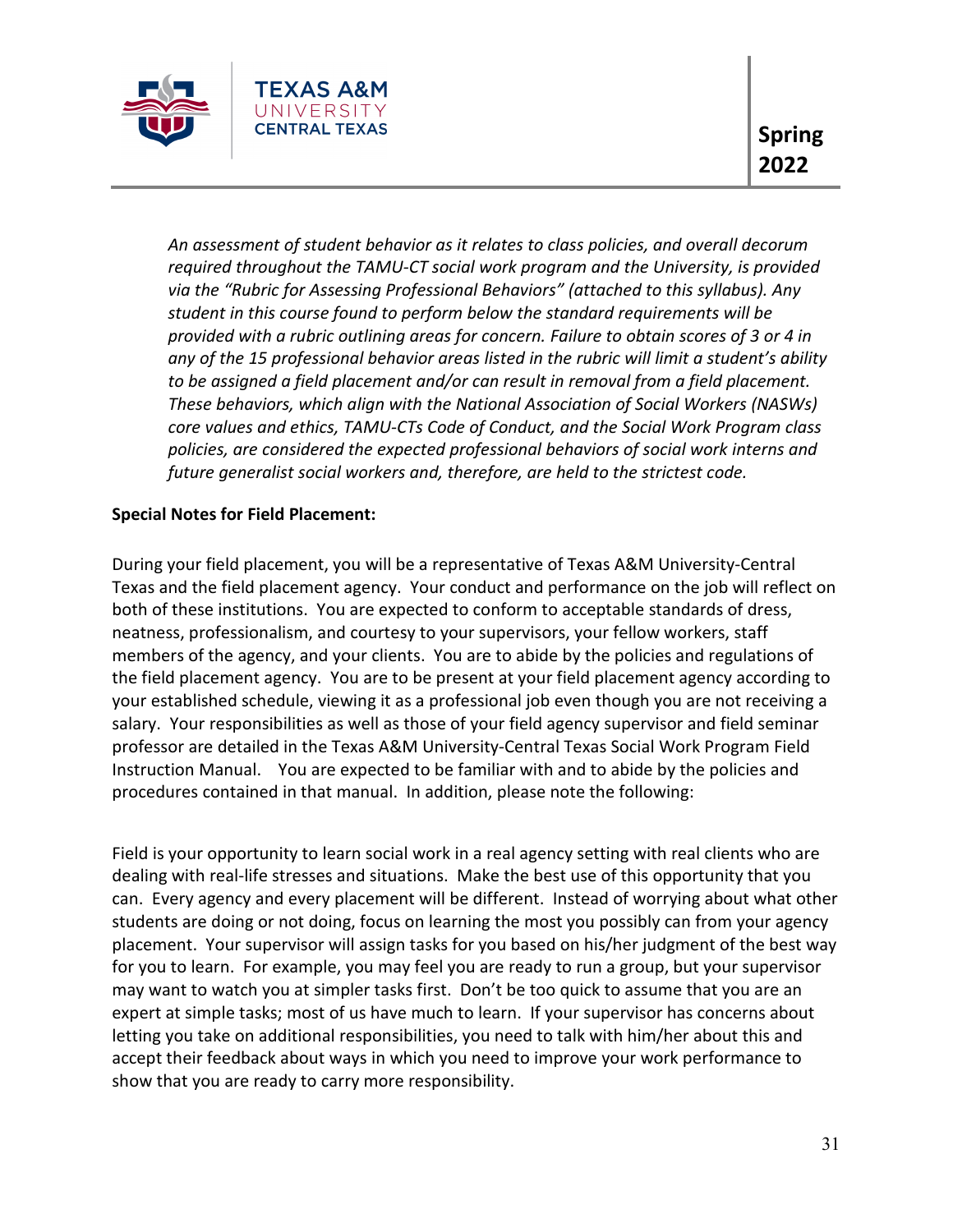

You are in your field placement as a learner. You are not expected to know everything when you enter your agency. You are expected to have some skills, abilities and social work values, but mainly supervisors want you to be willing and eager to learn as you go. Part of this learning will involve you receiving feedback and constructive criticism from your field agency supervisor. Do not try to avoid feedback; rather, try to listen non-defensively, consider carefully, and make changes in your behavior and attitudes based on the feedback. This skill is called the "ability to make effective use of supervision" and is an important aspect of being a social worker.

During your field placement you will be expected and encouraged to ask questions to facilitate your learning process. It is extremely unlikely that your own ideas regarding "how things ought to be run" will be of sufficient merit to justify immediate implementation. However, do not hesitate to share your ideas with your field agency supervisor, who will listen and be interested. It may be that your ideas will warrant serious consideration by the agency in due time. Keep in mind that the people with whom you are working with have more experience than you do.

Occasionally you may need to spend some time in your agency working on a written field assignment because you need to talk with your field supervisor and/or other agency staff to get information for those assignments. This will be true of your agency analysis, your learning objectives, and your learning contract. However, do NOT go to your agency and tell your field supervisor that you can't do any field activities that day because you want to spend the day writing one of your papers. The time you spend within the agency is valuable for the opportunities it offers, and you need to show willingness and enthusiasm for maximizing those opportunities. When there is a slow period at the agency, your field supervisor will probably be willing to let you work on schoolwork; but let this be a fallback activity, not something you insist on.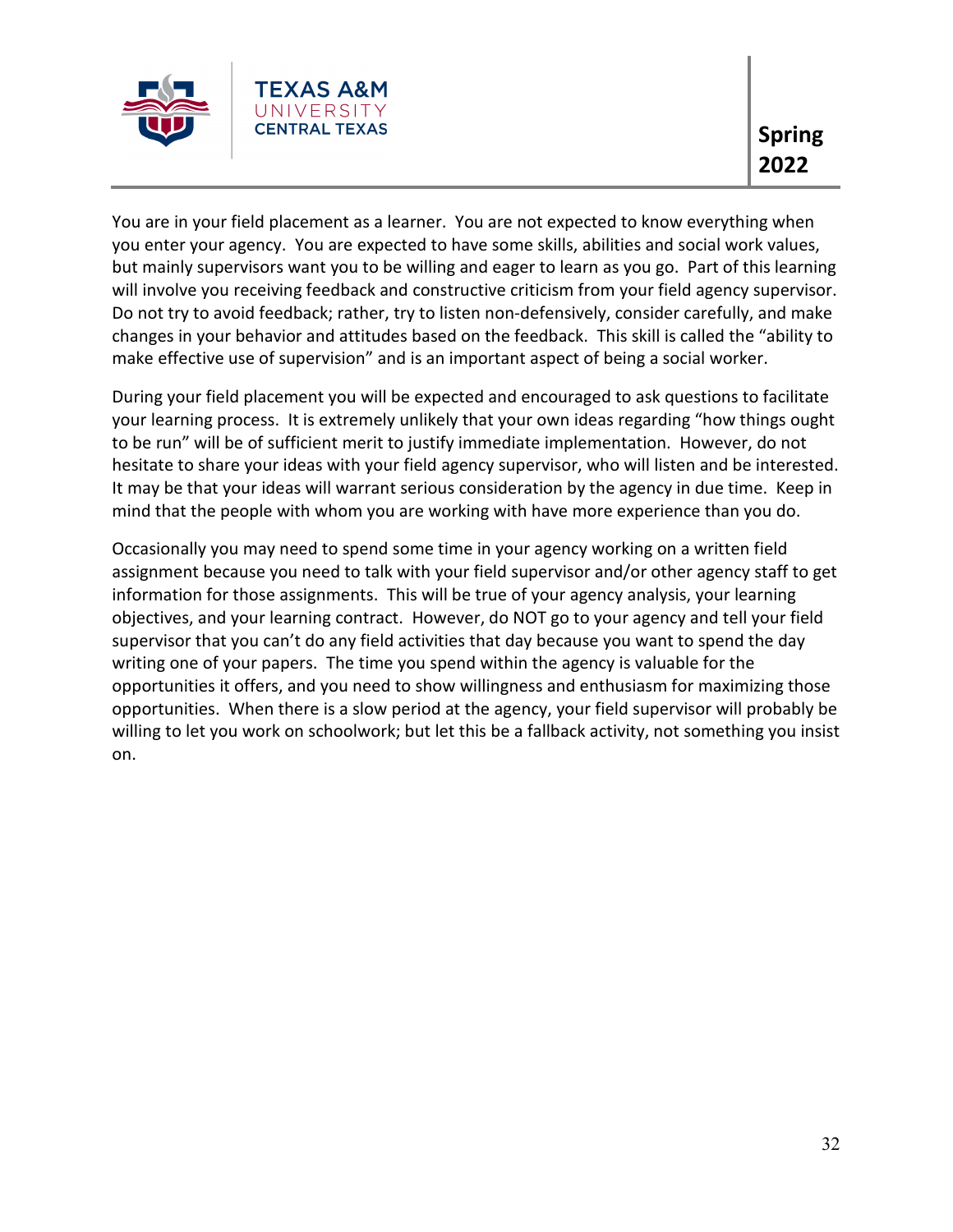

Realize that you are developing your reputation as a social worker in your field placement. When you go to apply for a job after graduation, future employers will be very interested in hearing what your field agency supervisor thought of your work (and they will be much less interested in your GPA). They will want to know not only about your social work skills, but also about your work ethic, your ability to get along with co-workers, your promptness and dependability, your enthusiasm and concern for clients, and your ability to accept supervision and criticism and to fulfill your responsibilities.

Do not enter into personal relationships with clients. Do not make promises to clients to provide favors or special treatment during field placement or afterwards. Do not join with clients in any criticism of the practice setting to which you are assigned. Do not make arrangements to meet with clients away from the agency after working hours. Do not allow a client to come to your home. *NEVER TRANSPORT A CLIENT IN YOUR PERSONAL VEHICLE; THIS IS STRICTLY PROHIBITED. IF YOUR FIELD SUPERVISOR ASKS YOU TO DO THIS, EXPLAIN THAT YOU ARE NOT ALLOWED TO AND REFER THEM TO THE FIELD SEMINAR PROFESSOR.*

Keep confidences as you would in any professional situation. Do not discuss the affairs of the agency with the general public. Say nothing that will identify any individual client, employee, or situation. The information you discuss with your field agency supervisor and/or your field seminar professor is confidential in nature, as is information discussed in field seminar classes regarding your field placement activities. All students who attend the Field Seminar are expected to keep what is discussed there strictly confidential.

# **Use of Technology in the Field:**

The Internet has created the ability for students and social workers to communicate and share information quickly and to reach millions of people easily. Participating in social networking and other similar Internet opportunities can support a students' personal expression, enable individual social workers to have a professional presence online, foster collegiality and camaraderie within the profession, provide opportunity to widely advocate for social policies and other communication. Social networks, blogs, and other forms of communication online also create new challenges to the social worker-client relationship. Students should weigh a number of considerations when maintaining a presence online:

(a) Students should be cognizant of standards of client privacy and confidentiality that must be maintained in all environments, including online, and must refrain from posting identifiable client information online or conducting searches using client information.

(b) When using the Internet for social networking, students should use privacy settings to safeguard personal information and content to the extent possible, but should realize that privacy settings are not absolute and that once on the Internet, content is likely there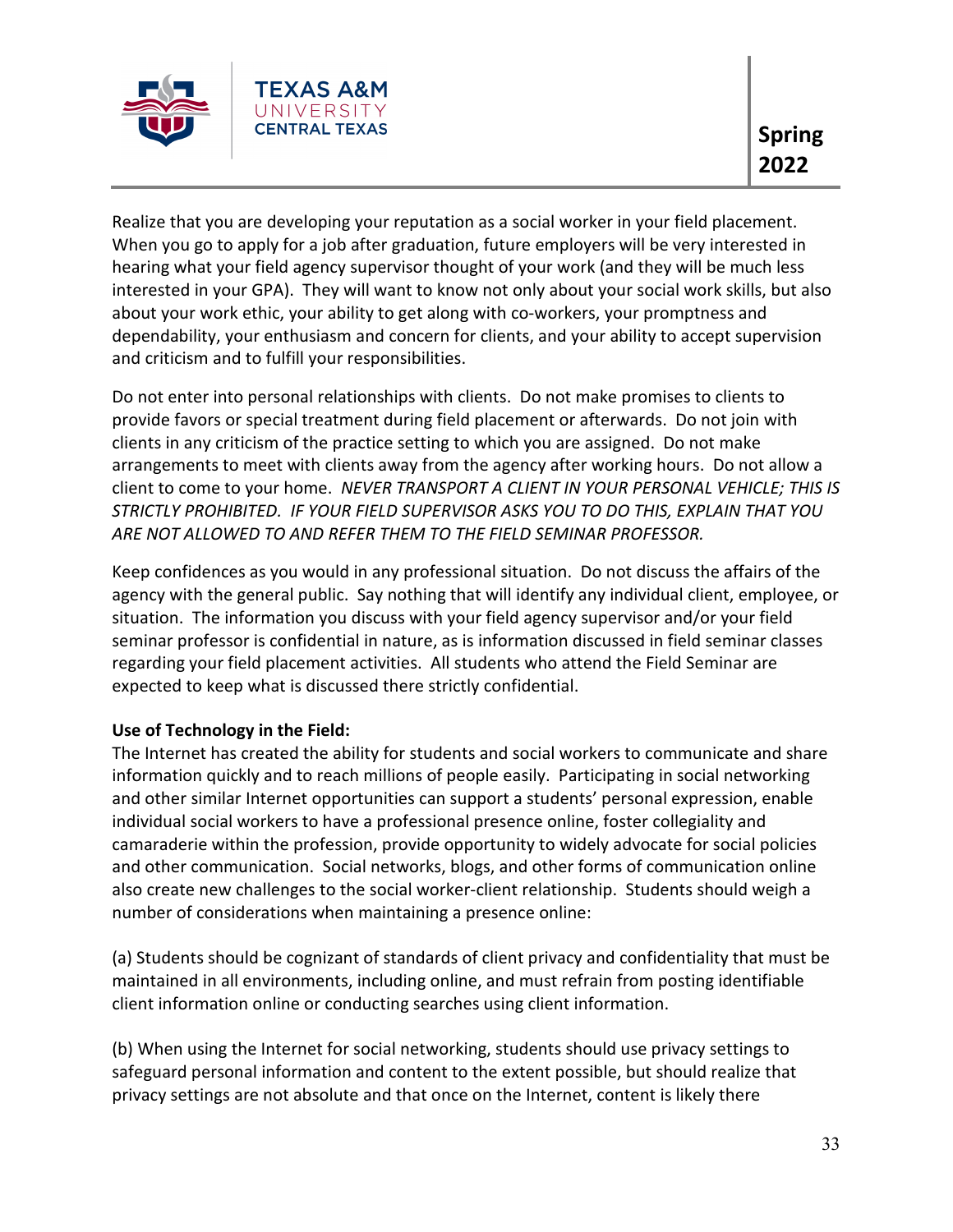

permanently. Thus, students should routinely monitor their own Internet presence to ensure that the personal and professional information on their own sites and, to the extent possible, content posted about them by others, is accurate and appropriate.

(c) Students should never interact with clients, co-workers, or supervisors on the Internet, students must maintain appropriate boundaries of the social worker-client relationship in accordance with professional ethical guidelines, just as they would in any other context. *Example, do not ask your supervisor, clients, or co-workers to be your friends on Facebook. Example, do not accept friend request of any client or anyone you work with at your field agency.*

(d) To maintain appropriate professional boundaries students should consider separating personal and professional content online. Should a client seek out a student online, the student should direct the client with the students professional contact information.

(f) Students must recognize that actions online and content posted may negatively affect their reputations among clients and colleagues, may have consequences for their social work careers and can undermine public trust in the social work profession.

# *(Adopted from the American Medical Association, 2010)*

Students may be removed from a field placement and/or receive a failing grade in this class for a serious or repeated violation(s) of these expectations, of the student's responsibilities, of the ethics of the social work profession or of the policies of the agency.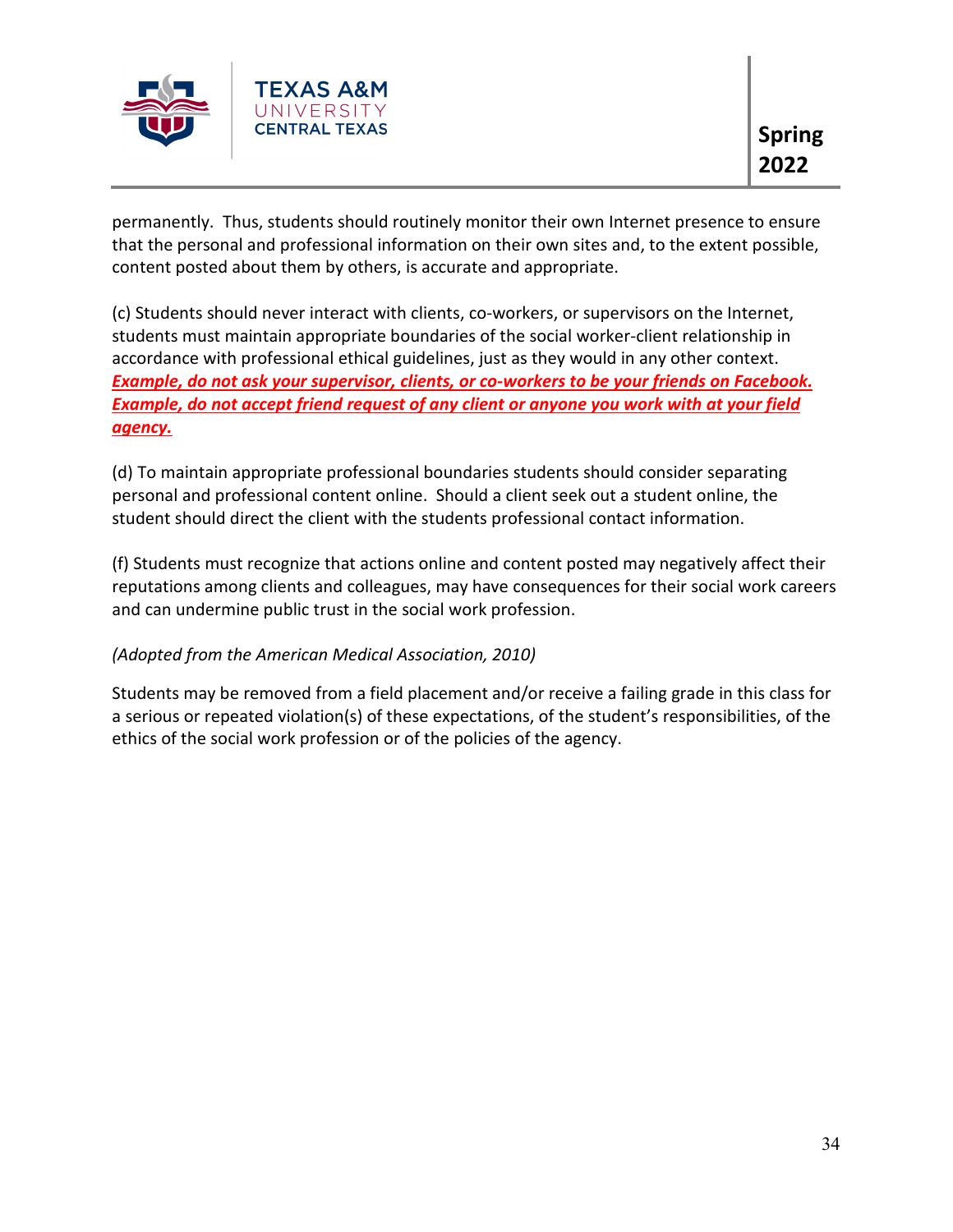

# *Field I Learning Contract Beginning-Level Social Worker*

# 1. **Competency 1: Demonstrate Ethical and Professional Behavior**

A. The student will read the dress code section of the policy and procedure's manual for the agency. If no manual is available, then they are to speak with the field instructor/task supervisor at the agency and obtain the dress code rules. The student will then complete one paragraph detailing the dress code procedures. *See calendar for due date*

B. The student will type a formal internship and supervision schedule that is planned and agreed upon by the field instructor/task supervisor and the student within the first week of working at the agency. The student will also include the preferred contact method of the supervisor, and ensure to keep a copy. Student should have an outlined plan for the following: *Breaks, Lunch, Holidays, Spring Break, Inclement Weather, Running Late, Absence, or should an illness or emergency occur and the student will not be able to attend as scheduled*. *See calendar for due date*

Additionally, the student will demonstrate they have maintained their hours and supervision through the use of time sheets with their field instructor/task supervisor or contracted supervisor. **A copy can be found in the syllabus.** The student will keep a copy for themselves and turn in the original to class at the beginning of each month to the field class instructor. *Due monthly*

C. The student will demonstrate appropriate use of supervision to guide professional judgement and behavior by attending weekly supervision. In order to prepare for their supervision time, the student must come prepared for the meeting with at least three areas to discuss every week. These can be theories, ethics, procedures or overall questions related to the field of social work. **A copy can be found in the syllabus**. The form must be written by the student in advance of the meeting, with the areas to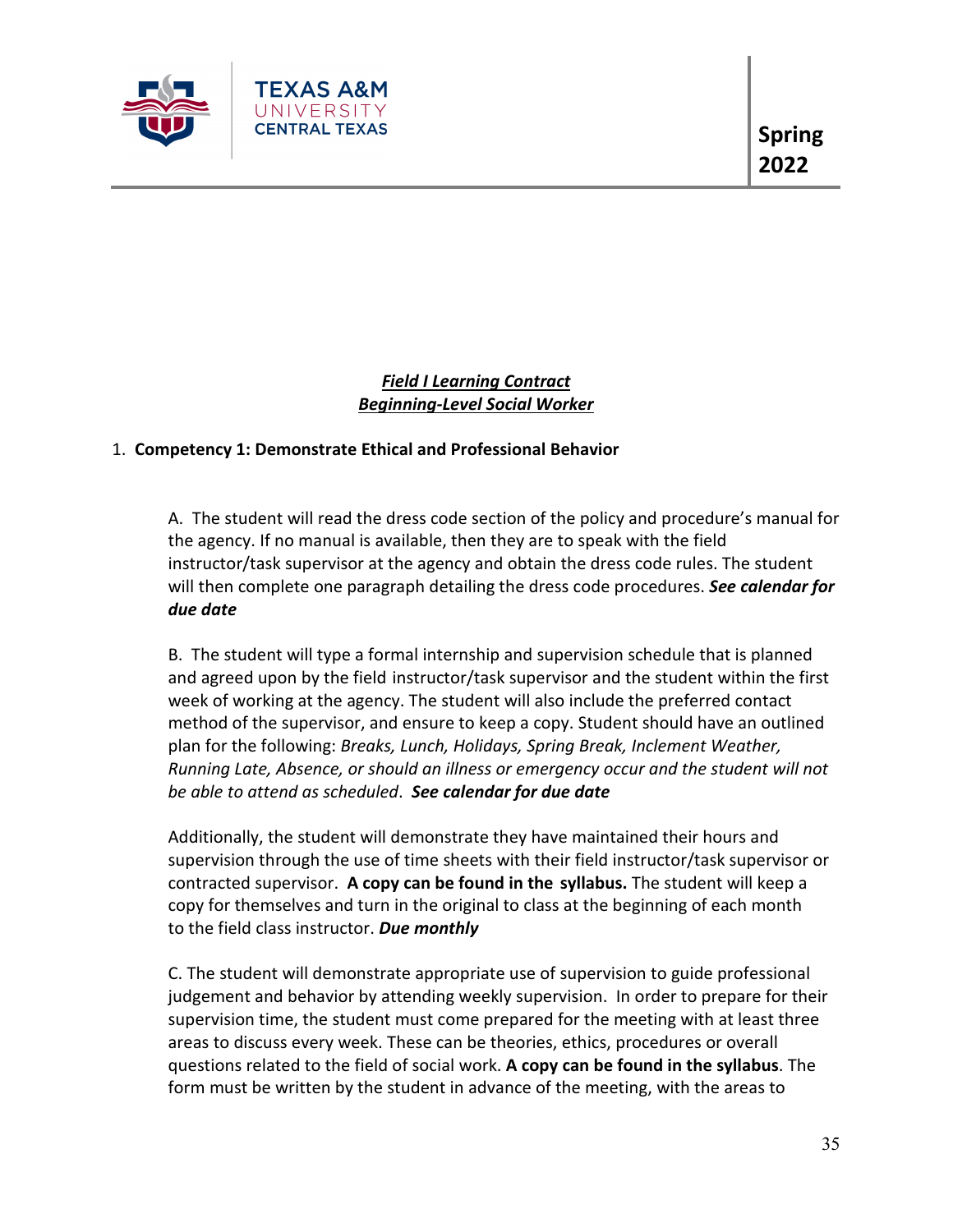

discuss completed. The student will keep a copy for themselves and turn in the original each week of class. *Due weekly/See Supervision Notes*

\*Students receiving outside social work supervision from their agency are still expected to complete the supervision log with their agency task supervisor. A total of two supervision logs will be turned in weekly.

Should the social work supervisor not be available to meet one week, the student and supervisor may have a telephonic or Skype meeting. Should there be another week the social work supervisor is unable to meet; the student should be prepared to meet with contracted supervisor.

*D.* The student will demonstrate an awareness of agency expectations, and with the assistance of their agency field instructor/task supervisor complete the Intern Checklist. *See calendar for due date*

## 2. **Competency 2: Engage Diversity and Difference in Practice**

:

A. The student is to identify one population served by the agency with whom they may have personal values, any bias or political differences. The student is then to research which specific social work core value, principle or standard this applies to within the NASW *Code of Ethics*. The student is then to write one paragraph, APA style discussing the above issue and how they plan to make their field instructor/task supervisor aware of this potential conflict. *See calendar for due date*

- **3. Competency 3 : Advance Human Rights and Social, Economic, and Environmental Justice** 
	- A. The student will identify one population at their agency that is "falling through the cracks" and then research the reasons this population is not being served within your agency. This information will be used to write a policy brief at a later date and assignment. **See Calendar for due date**
- **4. Competency 4: Engage in Practice Informed research and research informed practice**
	- A. Students will identify one practice theory commonly used at their agency. Once that has been identified, the student is to research that theory and find two-peer reviewed journal articles related to working with this population at their agency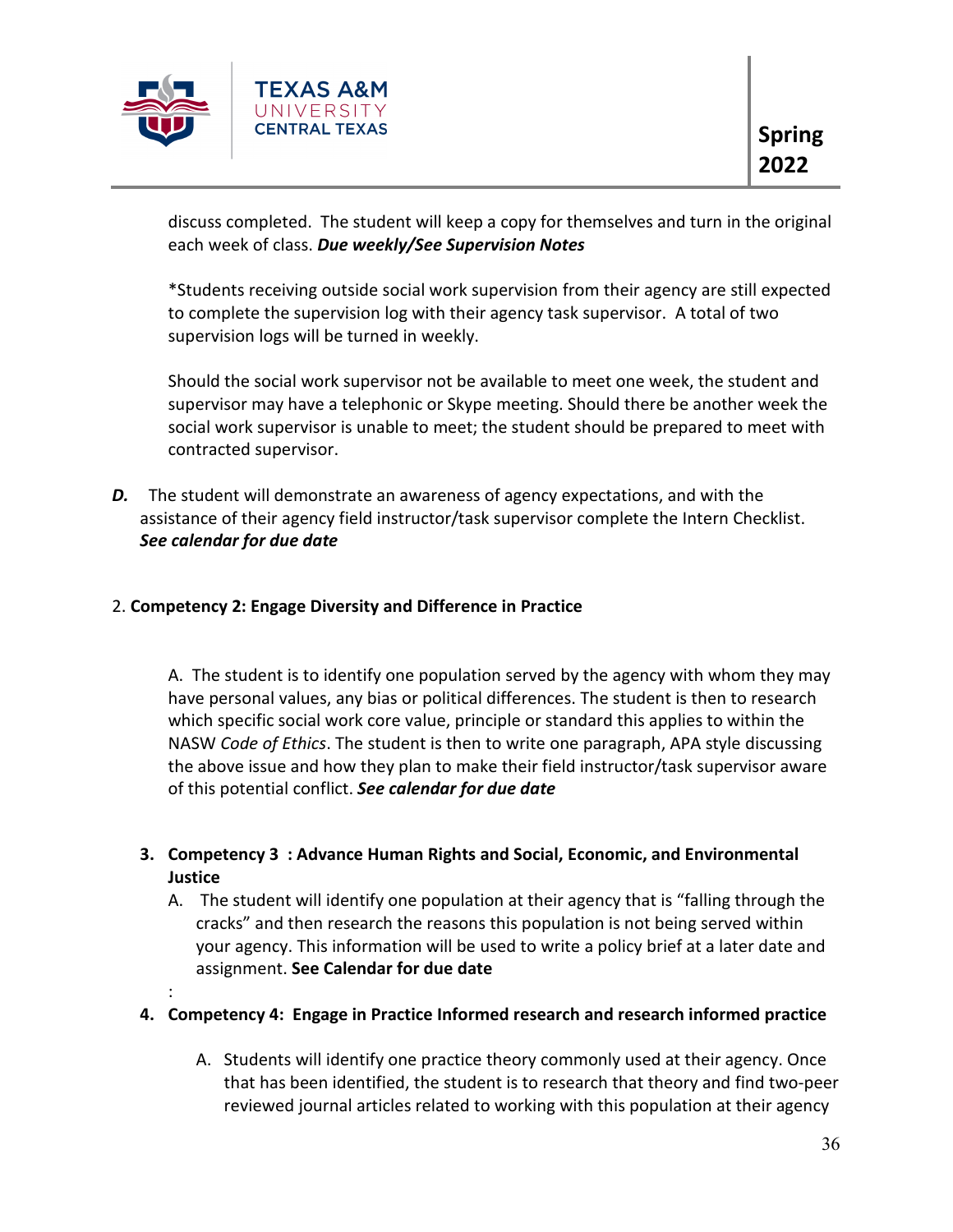

using that specific theory. The student will print out articles and bring to class for discussion. *See calendar for due date*

# *5.* **Competency 5: Engage in Policy Practice**

A. Based on the information identified in Competency 3 the student will choose a legislative representative to advocate to on behalf of their current population and write a letter. This may be to a local or state representative. This letter will not be sent at this time but will be used for a future assignment.

#### **Competency 6: Engage with Individuals, Families, Groups, Organizations, and Communities**

- A. The student will engage using the previous social work skills taught in other courses. The student will then discuss those skills used in every journal assigned this semester.
- B. The student will identify one client that they will conduct a full assessment on and use this client for several assignments in the LC and the Integrative Client Paper.
- C. The student will identify the family system in the client above and meet with the family via phone or in person to introduce themselves and discuss their role in assisting the client and family. Student will write up a brief note of the conversation and turn this in.

#### **Competency 7: Assess Individuals, Families, Groups, Organizations and Communities**

- A. The student will complete an in-depth evaluation of the client based on the biopsycho-social-spiritual-environmental factors
- B. The student will complete an genogram to understand the family dynamics
- C. The student will complete a eco map on the identified client to gain a better understanding of the groups, organizations, and community services that the client may be currently using

#### **Competency 8: Intervene with Individuals, Families, Groups, Organizations, and Communities**

A. Based on the client identified above, the client will write a well-developed intervention plan that encompasses the individual, family, using groups, organizations and community opportunities. For example: a client within the child welfare system may need to learn new skills instead of screaming or striking the child physically. To accomplish this plan, the student may devise a plan that includes stress management for the client, child care for the children, and a group parenting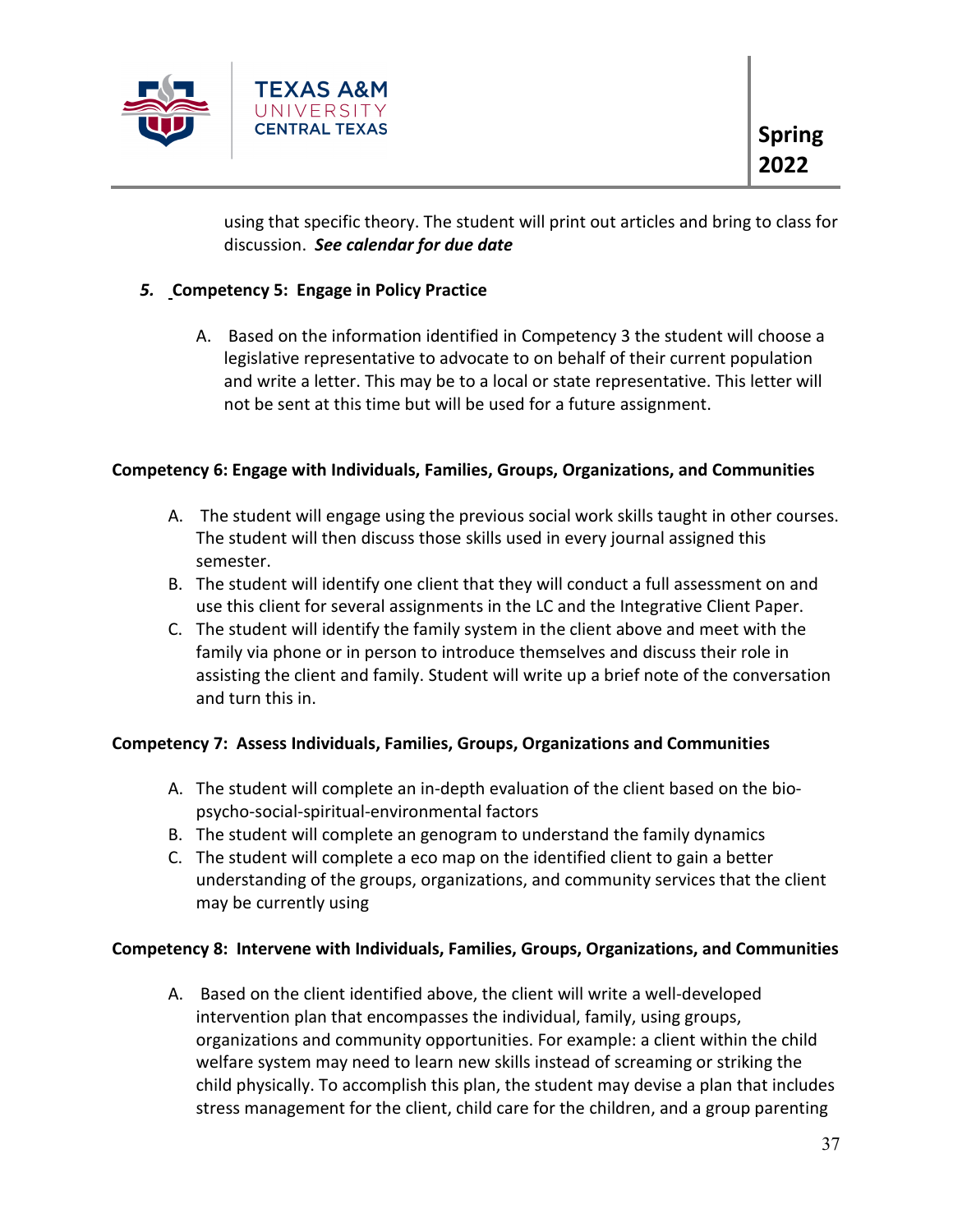

classes. The intervention plan with then also include the use of another organization to develop a domestic violence plan to leave if needed for safety. If the student identifies needs not meet by the community then they could engage on a local or state level advocating on behalf of the clients.

# **Competency 9: Evaluate Practice with Individuals, Families, Groups, Organizations, and Communities**

- A. Students will use case notes to determine the effectiveness of the plan listed above.
- B. Areas where the client is not able to make progress will be discussed with their direct supervisor to update case plans as needed.
- C. The student will conduct follow up calls on previous clients to assist in collecting data for the agency to use in its program evaluation.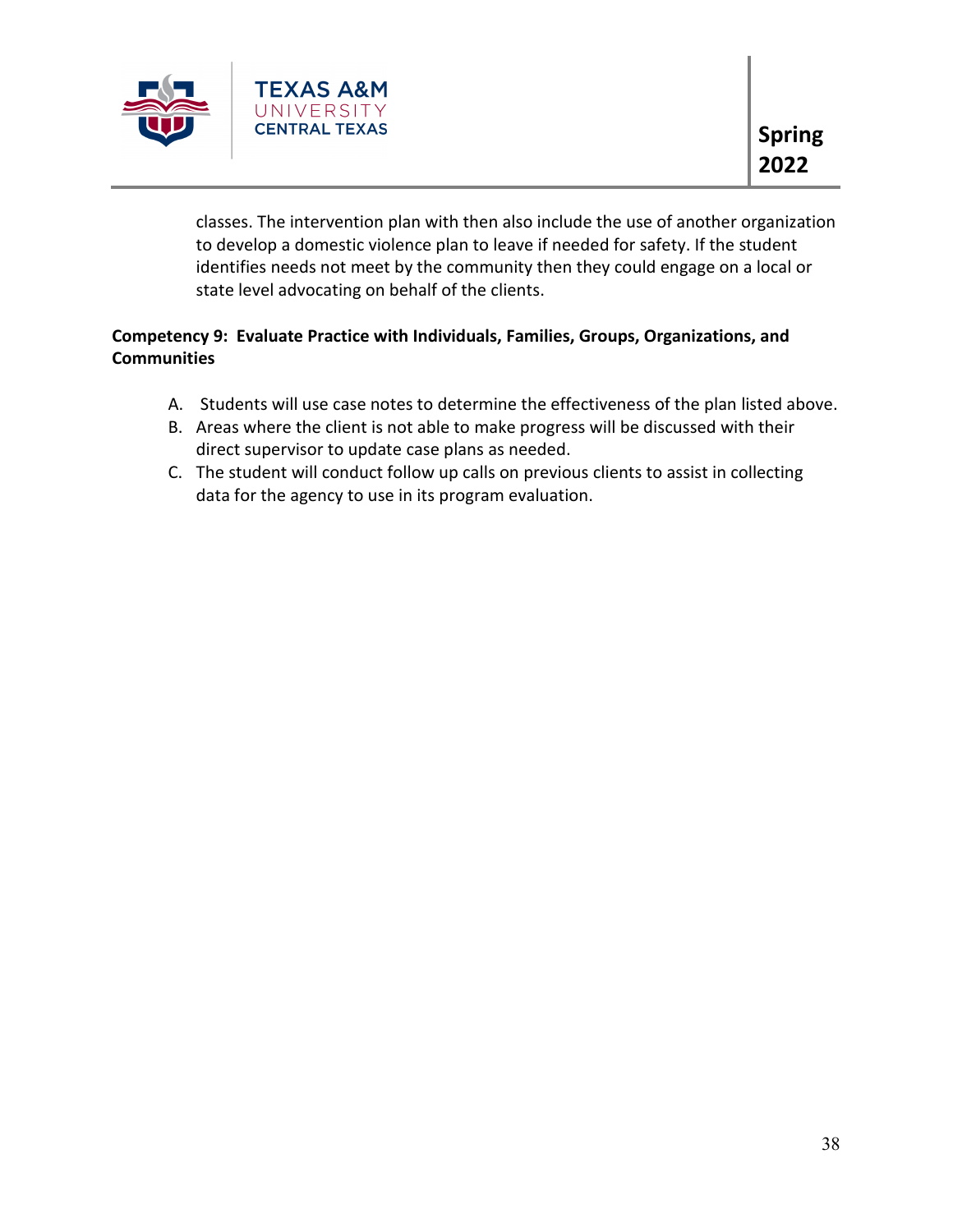

# **AGENCY TASK SUPERVISION NOTES**

Student: \_\_\_\_\_\_\_\_\_\_\_\_\_\_\_\_\_\_\_\_\_\_\_\_\_\_\_\_\_\_\_\_\_\_\_\_ Date: \_\_\_\_\_\_\_\_\_\_\_\_\_\_\_\_\_\_\_\_

- 1. Discussion Areas (personal, task, administrative):
- 2. Competency number with skills and abilities noted for this week. Each week should be a different competency.
- 3. Decisions/Action Plans:
- 4. Review of Skills/ Progress on Learning Contract/Class Papers:
- 5. Areas to work on next week (interactions/activities) or tasks for student/supervisor:
- 6. Feedback on student's professional behaviors (Examples: attendance, punctuality, initiation of communication, respect, self-awareness diversity awareness, collegiality, engagement, written expression, initiative and reliability, responsiveness to feedback, compliance with professional requirements & NASW Code of Ethics, quality and quantity of work, or professional appearance).

Hours Accumulated for Week: \_\_\_\_\_\_\_\_\_\_\_\_\_\_

| Signature of Student |  |
|----------------------|--|
|                      |  |

Signature of Agency Task Supervisor \_\_\_\_\_\_\_\_\_\_\_\_\_\_\_\_\_\_\_\_\_\_\_\_\_\_Date \_\_\_\_\_\_\_\_\_\_\_\_\_\_\_\_\_\_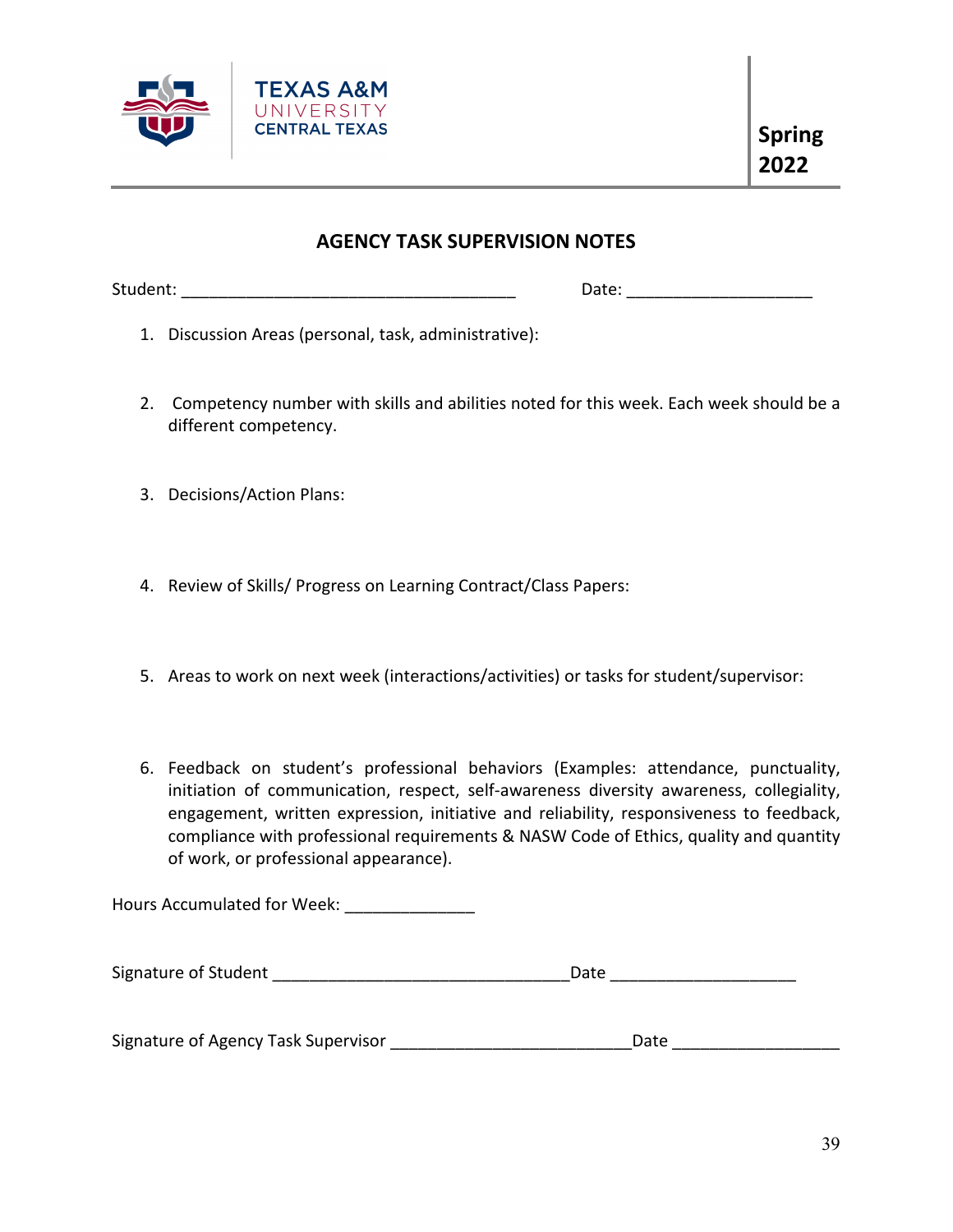

**Note: The student has the responsibility for the completion of this form on a weekly basis. Each supervision log should be turned in as advised by class instructor. If additional pages are needed, please use back of form or staple additional pages to this form.**

# **FIELD INSTRUCTOR SUPERVISION NOTES**

Student: \_\_\_\_\_\_\_\_\_\_\_\_\_\_\_\_\_\_\_\_\_\_\_\_\_\_\_\_\_\_\_\_\_\_\_\_ Date: \_\_\_\_\_\_\_\_\_\_\_\_\_\_\_\_\_\_\_\_

- 1. Discussion Areas (clinical, personal, task, administrative):
- 2. Competency number with skills and abilities noted for this week. Each week should be a different competency.
- 3. Decisions/Action Plans:
- 4. Review of Theories/Skills/Ethics/Progress on Learning Contract/Class Papers:
- 5. Areas to work on next week (interactions/activities) or tasks for student/supervisor:
- 6. Feedback on student's professional behaviors (Examples: attendance, punctuality, initiation of communication, respect, self-awareness diversity awareness, collegiality, engagement, written expression, initiative and reliability, responsiveness to feedback, compliance with professional requirements & NASW Code of Ethics, quality and quantity of work, or professional appearance):

| Hours Accumulated for Week:          |      |  |
|--------------------------------------|------|--|
| Signature of Student                 | Date |  |
| Signature of Agency Field Instructor | Date |  |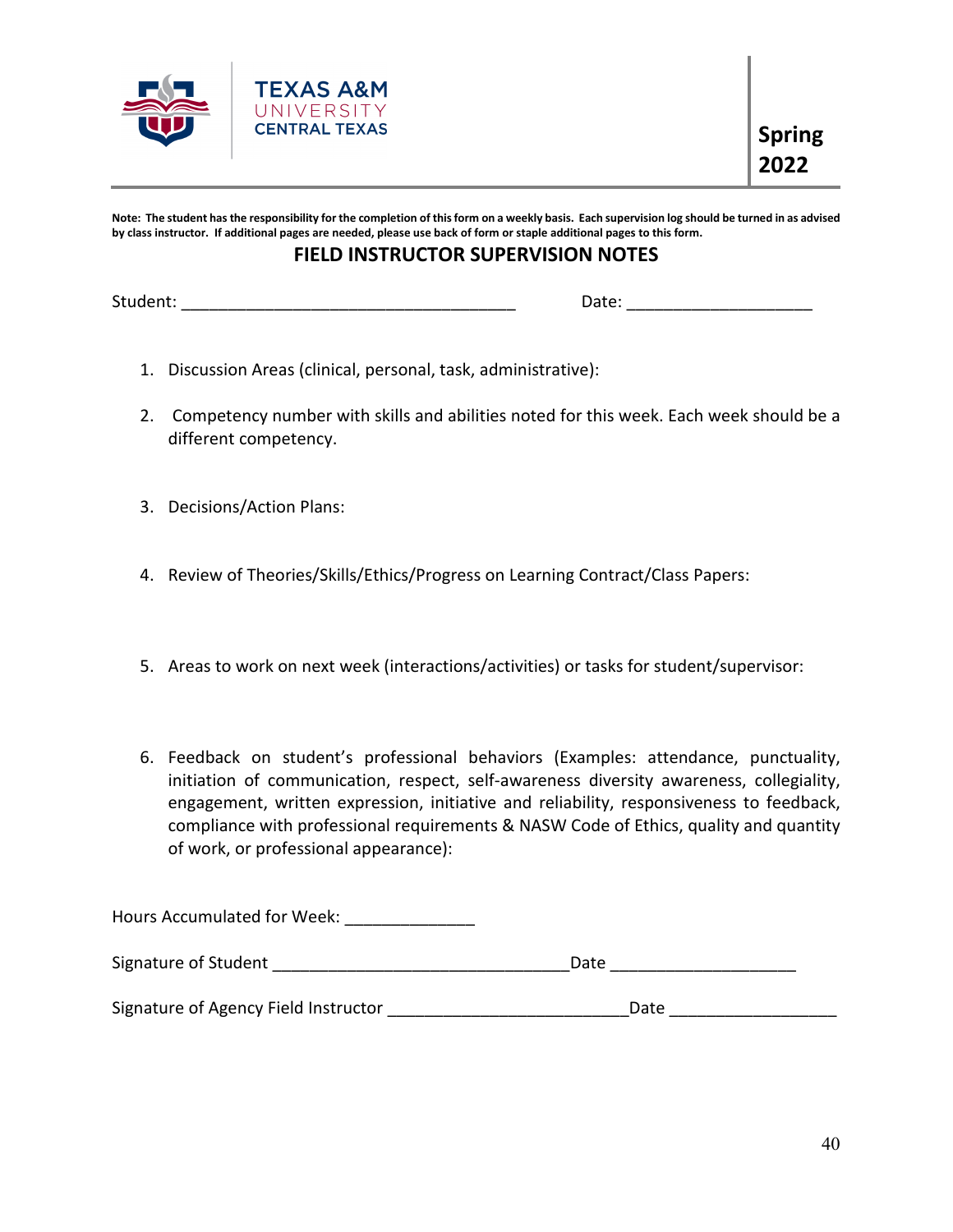

# **CONTRACTED SOCIAL WORK SUPERVISION NOTES**

Student: \_\_\_\_\_\_\_\_\_\_\_\_\_\_\_\_\_\_\_\_\_\_\_\_\_\_\_\_\_\_\_\_\_\_\_\_ Date: \_\_\_\_\_\_\_\_\_\_\_\_\_\_\_\_\_\_\_\_

- 1. Discussion Areas (clinical):
- 2. Competency number with skills and abilities noted for this week. Each week should be a different competency.
- 3. Decisions/Action Plans:
- 4. Review of Theory/Skills/Ethics:
- 5. Areas to work on next week (interactions/activities) or tasks for student/supervisor:
- 6. Feedback on student's professional behaviors (Examples: attendance, punctuality, initiation of communication, respect, self-awareness diversity awareness, collegiality, engagement, written expression, initiative and reliability, responsiveness to feedback, compliance with professional requirements & NASW Code of Ethics, quality and quantity of work, or professional appearance):

Hours Accumulated for Week: \_\_\_\_\_\_\_\_\_\_\_\_\_\_\_

Signature of Student \_\_\_\_\_\_\_\_\_\_\_\_\_\_\_\_\_\_\_\_\_\_\_\_\_\_\_\_\_\_\_\_Date \_\_\_\_\_\_\_\_\_\_\_\_\_\_\_\_\_\_\_\_

Signature of Contracted Social Work Supervisor \_\_\_\_\_\_\_\_\_\_\_\_\_\_\_\_\_\_\_\_\_\_\_\_\_\_\_\_\_\_\_\_\_ Date  $\qquad \qquad \blacksquare$ 

**Note: The student has the responsibility for the completion of this form on a weekly basis. Each supervision log should be turned in as advised by class instructor. If additional pages are needed, please use back of form or staple additional pages to this form.** .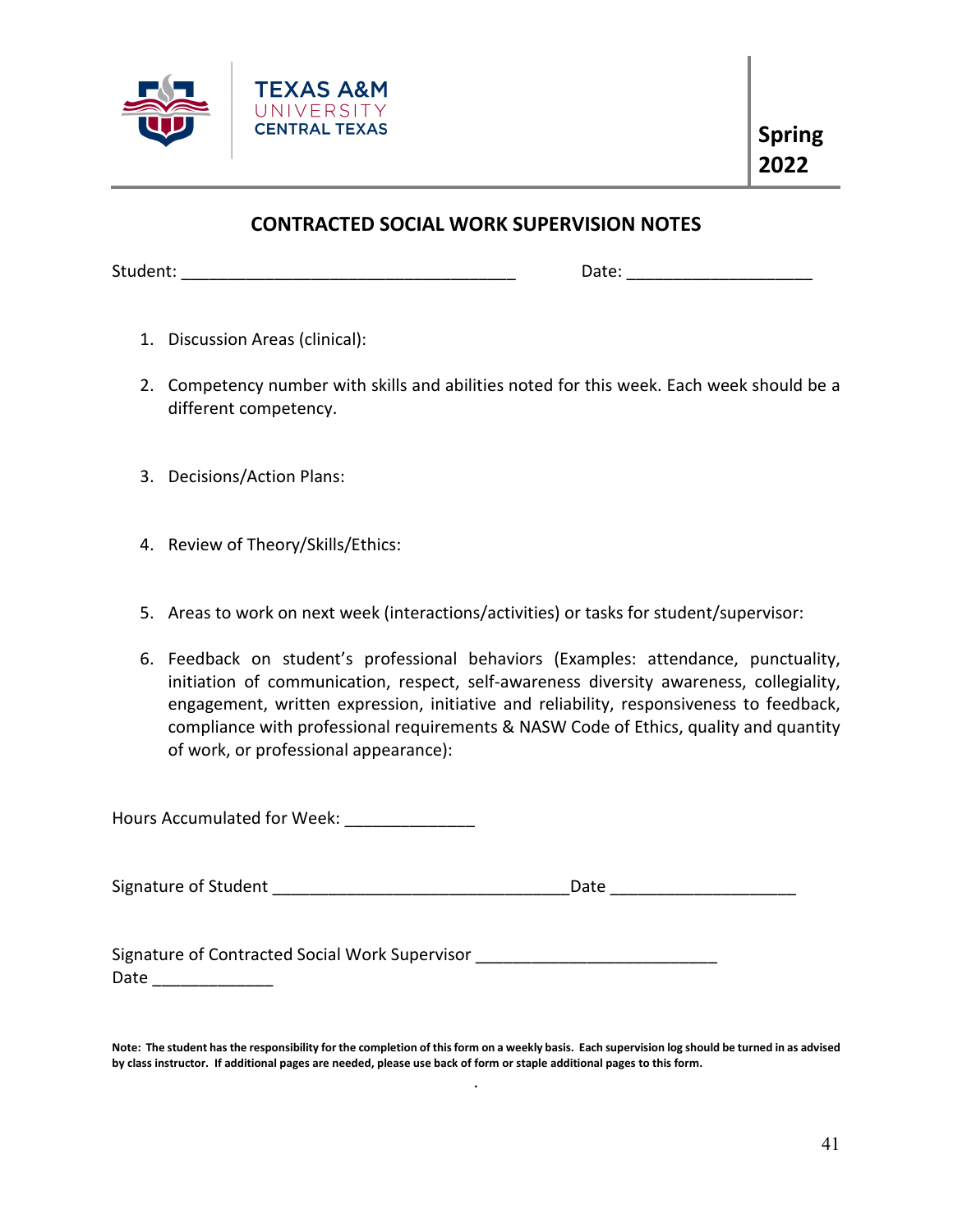

#### **FORMAT FOR FIELD PLACEMENT JOURNAL**

Date:\_\_\_\_\_\_\_\_\_\_\_\_ Journal # : \_\_\_\_\_\_\_\_\_\_\_\_\_\_\_

Name: Name:  $\qquad \qquad \qquad \qquad \qquad$  Name:

Description of Activity:

Social Work skills you utilized during the activity (Refer to handout):

Reactions/Feelings/Challenges resulting from this activity(Refer to handout):

Theoretical frameworks you have studied in classes that helped you understand what occurred and how to plan strategies for dealing with it(Refer to handout, one paragraph for each theory):

Professional development goals/strategies resulting from this activity/a question or concern you want to bring up in field seminar as a result of having this experience:

**Students will receive a maximum of 10 pts per journal, if all components are met, 5 pts if only one theory is identified and 2 pts if no theories are identified. It is the students, not the professors, responsibility to keep track of turning in journals. If a journal is not received or labeled then no credit will be given.**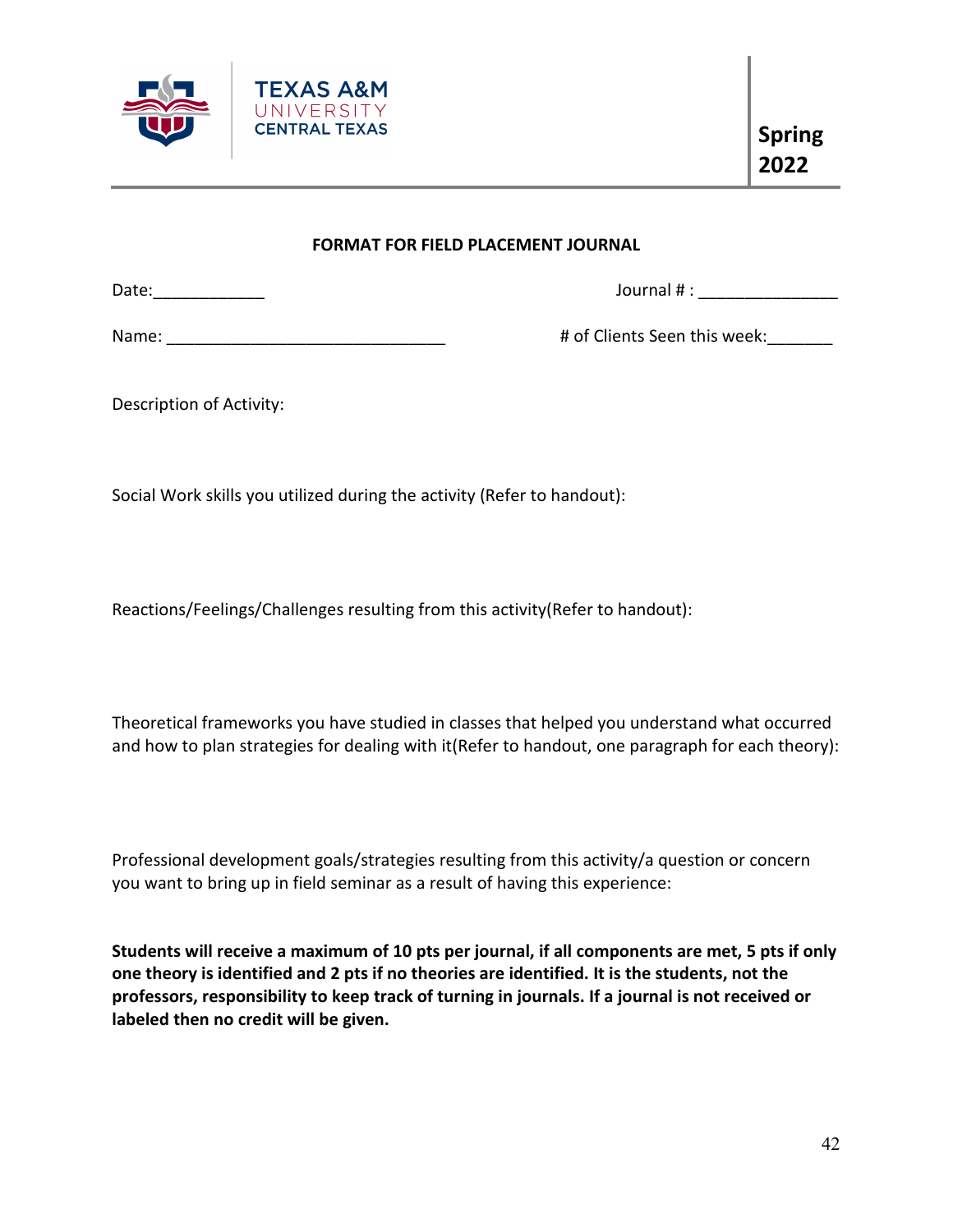

|                    |                                | <b>Agency Analysis &amp; Community Presentation Grading Rubric</b>                                  |
|--------------------|--------------------------------|-----------------------------------------------------------------------------------------------------|
| <b>Name</b>        |                                | Grade                                                                                               |
| Time Started:      |                                | Time ended:                                                                                         |
| <b>Total Time:</b> |                                |                                                                                                     |
| Content            | $/150$ points                  |                                                                                                     |
|                    | Agency Introduction /10 points |                                                                                                     |
|                    |                                | Students are expected to provide an introduction to the agency contact information, location,       |
|                    |                                | hours, phone number, website, point of contact information, and overall description. They are       |
|                    |                                | to explain how lone the agency has been in existence and how it was originally created.             |
|                    |                                |                                                                                                     |
|                    |                                | Students are expected to <b>accurately quote and cite the agency's mission statem</b> ent. They are |

Students are expected to **accurately quote and cite the agency's mission statem**ent. They are expected to describe how the mission is reflected in the agency's vision and in the way the agency treats the staff and clients.

# **Agency History \_\_\_\_\_\_\_\_\_\_\_\_\_\_\_\_\_\_/20 points**

Students are expected to describe the history of the agency. They are expected to describe how and by whom the agency was founded. Students should describe any significant changes that have occurred from inception to the present time in agency funding, services, organizational structure, clientele, and policies.

# **Agency Services \_\_\_\_\_\_\_\_\_\_\_\_\_\_\_\_\_/15 points**

Students are expected to accurately describe and cite the services that the agency provides. They are expected to describe what each service entails, how clients sign up for the service, how the service is provided and by whom, and how clients are terminated from the service.

# **Client Population \_\_\_\_\_\_\_\_\_\_\_\_\_\_\_\_/15 points**

Students are expected to accurately describe and cite the client population that the agency serves. They are expected to describe clients by their typical demographics. They are also expected to describe inclusion and exclusion criteria for clients to receive services.

# **Agency Funding \_\_\_\_\_\_\_\_\_\_\_\_\_\_\_\_\_/15 points**

Students are expected to describe from where the agency receives funding. Students are expected to describe any stipulations or limitations on the funding, and discuss whether the agency is for profit or non profit.

**Agency Organizational Structure \_\_\_\_\_\_\_\_\_\_\_\_\_/15 points**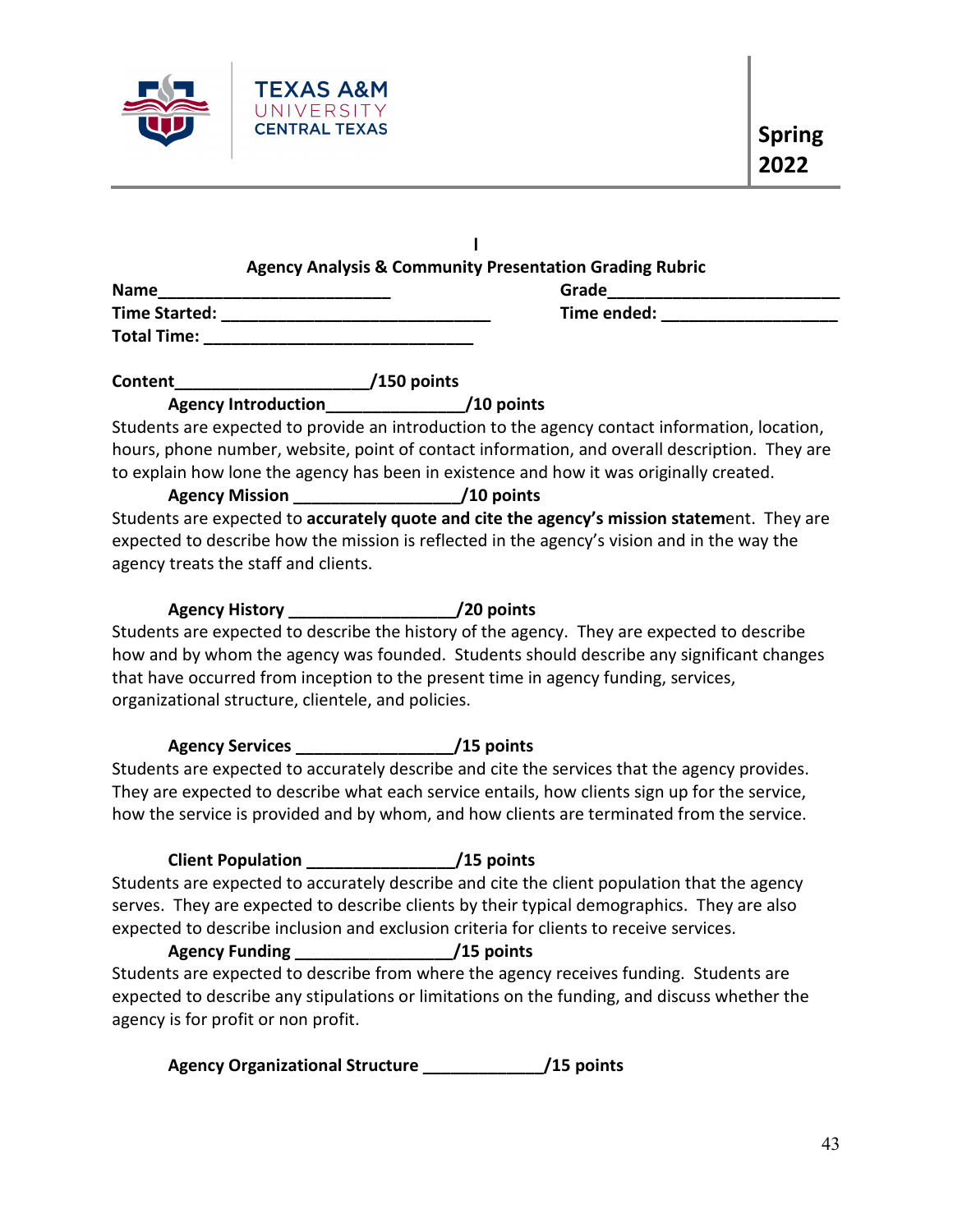

Students are expected to describe the organizational structure of the agency. If it is a large agency, then there should be a brief overview of the overall agency structure followed by an indepth description of the departmental structure in which the student is interning. If the agency is a small agency, the student is expected to provide an in-depth description of the agency structure to include any boards.

# **Agency Policies \_\_\_\_\_\_\_\_\_\_\_\_\_\_\_\_\_\_/10 points**

The student is expected to describe at least two agency policies briefly and relate how these policies affect the clients and/or staff within the agency.

**Role of Intern \_\_\_\_\_\_\_\_\_\_\_\_\_\_\_\_/20 points**

Students are to describe the role of an intern within the agency. Although the paper is completed early in the semester, the student is to provide a description of intern duties as well as the impact of interns on the agency functioning.

## **Role of Social Worker \_\_\_\_\_\_\_\_\_\_\_\_\_\_\_\_\_\_\_/20 points**

Students are expected to describe the role of the social worker within the agency. They are expected to describe the social worker's job duties, responsibilities, and licensure/educational status.

# **Community Meeting**

# **Description of Meeting \_\_\_\_\_\_\_\_\_\_\_\_\_\_\_\_\_/10 points**

Students are to attend a meeting in the community in which multiple social service agencies and disciplines are represented. Students are to describe the type of meeting, who was in attendance, the meeting agenda, and what occurred at the meeting while protecting client confidentiality.

**How Meeting Affects Clients at Placement \_\_\_\_\_\_\_\_\_\_\_\_\_\_\_\_/5 points**

Students are to describe how the community meeting could be helpful to clients who are served at the students' placement agencies.

**How Meeting Reflects SWK Practice \_\_\_\_\_\_\_\_\_\_\_\_\_\_\_\_\_/10 points** Students are to describe how the community meeting reflects social work practice on the micro, mezzo, and macro levels, as well as, describe any ethical principles and policies of social work practice that were reflected.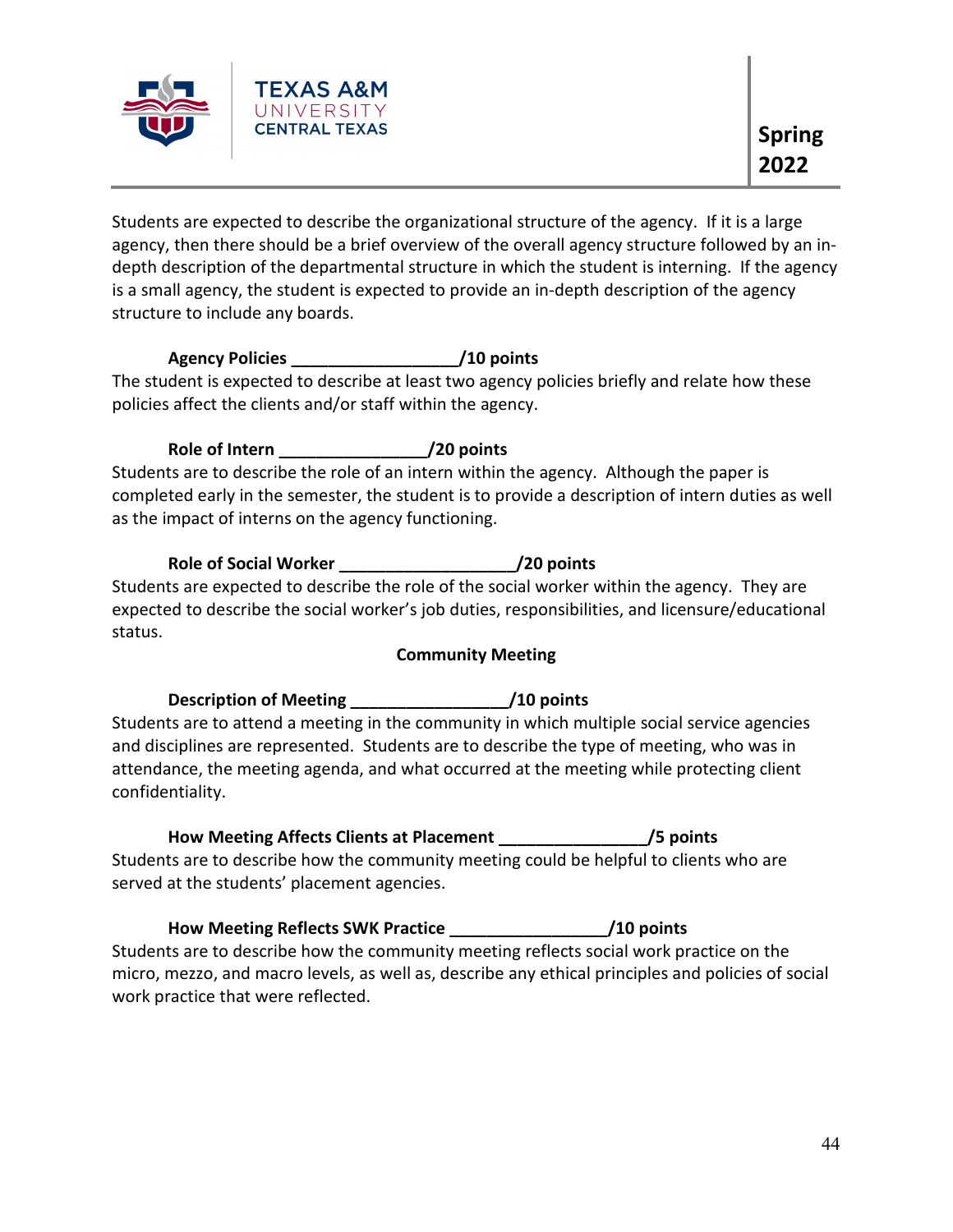

# **Recommendations for Meeting \_\_\_\_\_\_\_\_\_\_\_\_\_\_\_\_/5 points**

Students are expected to make realistic recommendations for how to improve the meeting so that it can better reflect social work practice, serve clients at the placement agency, and serve clients within the community.

#### **Grammar \_\_\_\_\_\_\_\_\_\_\_\_\_\_\_/10 points**

The paper is expected to contain no grammatical errors. This includes spelling and tone. Paragraphs should be on the college level of writing which includes a introductory sentence, followed by at least 4 supporting sentences. The sentences should flow well and not have to be read several times to look for content or to understand.

**APA\_\_\_\_\_\_\_\_\_\_\_\_\_\_\_\_\_\_\_\_/10 points** 

The paper should be in 6<sup>th</sup> ed APA. This includes a cover page. The spacing and structure should be writing within APA guidelines with APA style citations within the text, and an APA style reference page.

# **Volume and Rate of Speed\_\_\_\_\_\_\_\_\_\_\_\_\_\_\_\_\_\_\_\_\_\_\_\_\_\_\_5 points**

Students are expected to speak clearly, succinctly, and at a normal rate of speed. Their volume is expected to be loud enough to be heard at the back of the classroom. Students who speak at good rate and volume will receive 10 points. Students who speak too quickly, too slowly, or too quietly will receive 9 points. Students who will speak a combination of two of these will receive 7-8 points. Students who speak a combination of all three of these or are very difficult to understand will receive 5-6 points.

**Creativity\_\_\_\_\_\_\_\_\_\_\_\_\_\_\_\_\_\_\_\_\_\_\_\_\_\_\_\_\_\_\_\_\_\_\_\_\_\_\_\_\_5 points**

Students are expected to give a presentation that maintains the audience's attention. They are expected to have some type of visual aid.

**Questions\_\_\_\_\_\_\_\_\_\_\_\_\_\_\_\_\_\_\_\_\_\_\_\_\_\_\_\_\_\_\_\_\_\_\_\_\_\_\_\_\_\_5 points**

Students are expected to accurately answer questions asked by the professor and their peers.

| Professionalism | 5 points |
|-----------------|----------|
|-----------------|----------|

Students are expected to dress and act professionally during the presentation. This is preparation for speaking in front of city councils, legislators or peers.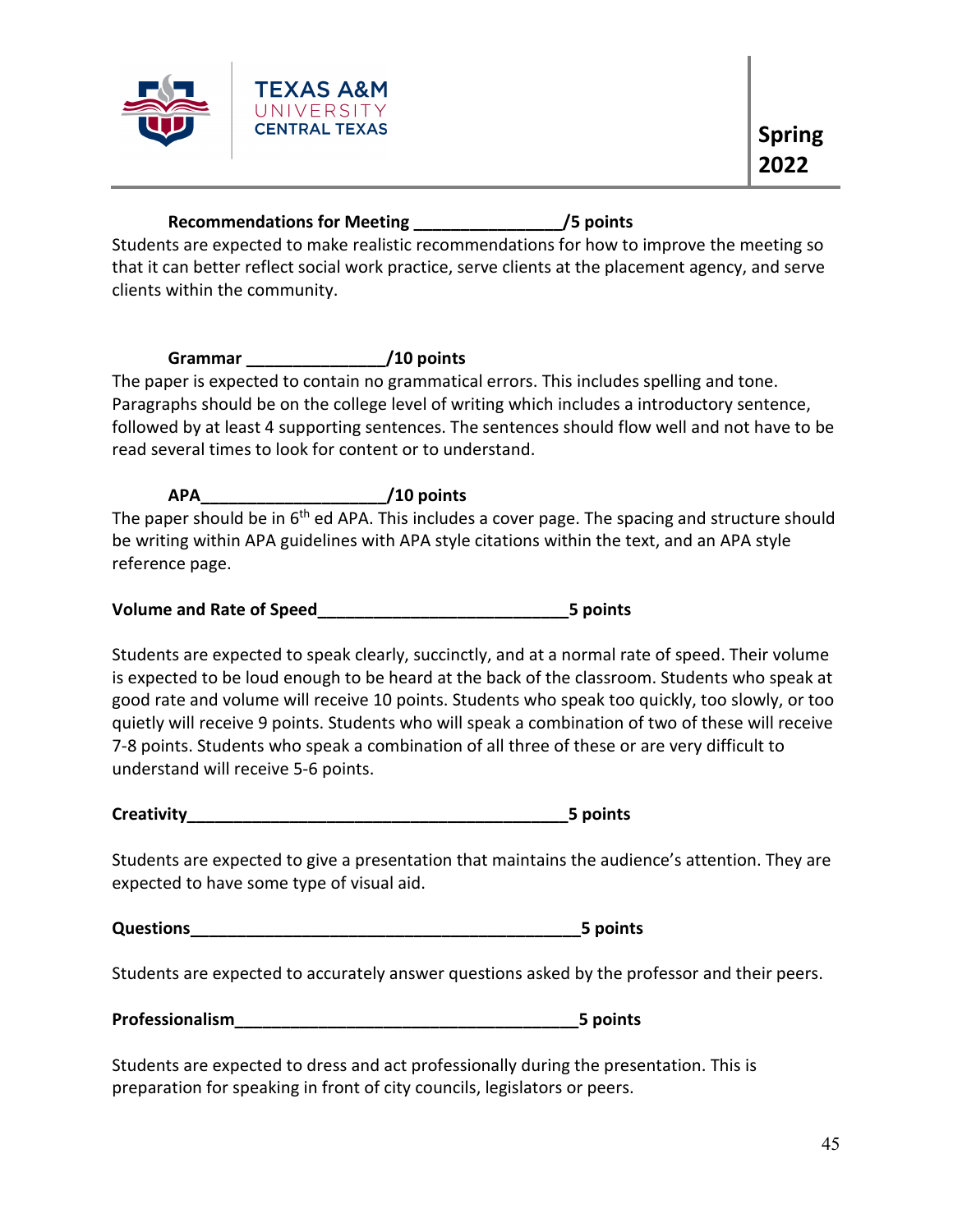

**Spring and Spring Spring 2022 2022**

Numerical Grade: \_\_\_\_\_\_\_\_\_\_\_\_\_\_\_\_\_\_\_\_\_\_

Percentage: \_\_\_\_\_\_\_\_\_\_\_\_\_\_\_\_\_\_\_\_\_\_\_\_\_\_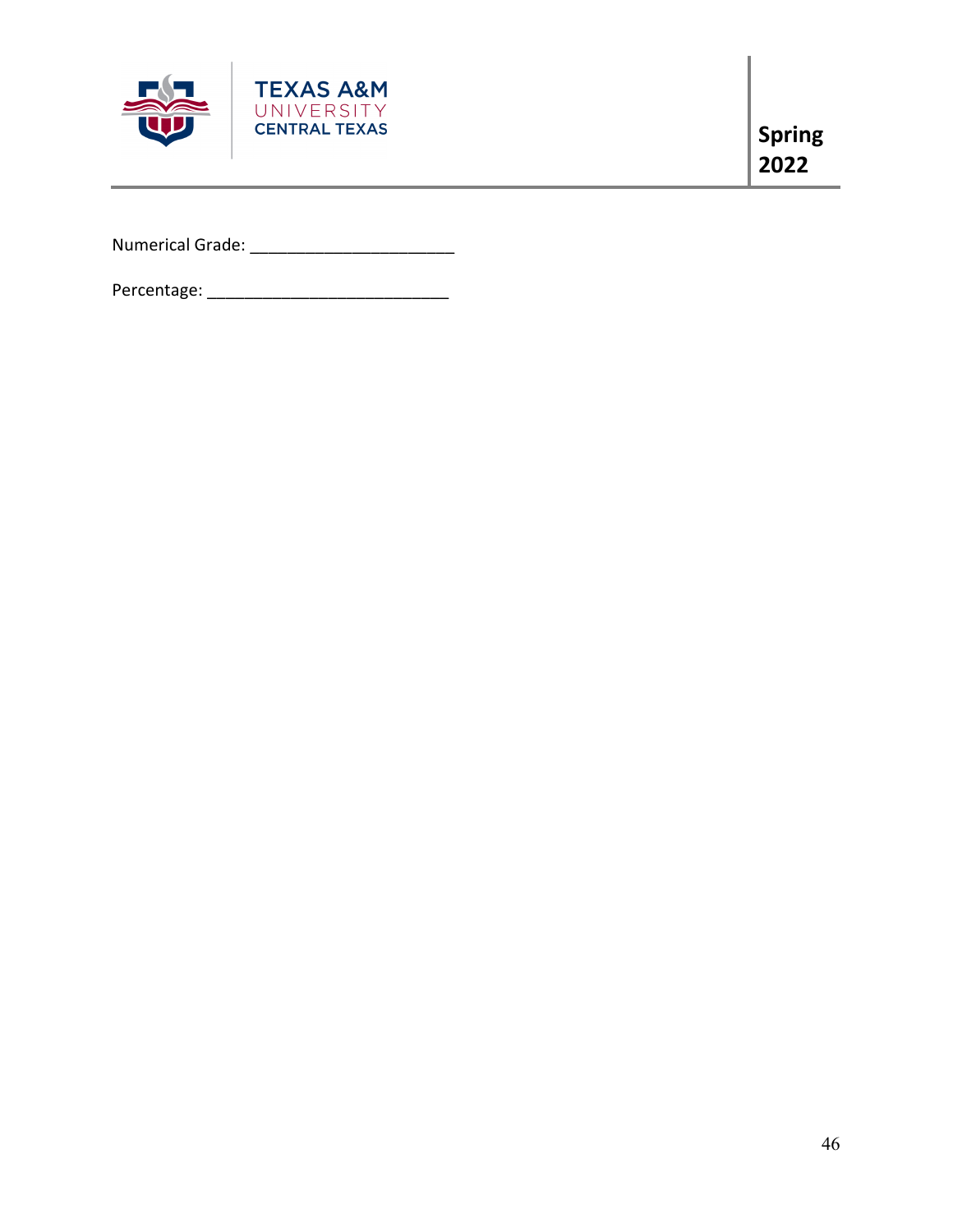

#### **Resume Grading Rubric**

Students are to create a resume emphasizing real experiences in the field of social work. Students are expected to create a document that is easy to read and without grammatical errors. This is not a made up document but one the student is expected to use for real job searches. Resume should include both a cover letter and follow up letter.

# **1. Cover Letter \_\_\_\_\_\_\_\_\_\_\_\_**

Grammar (15) \_\_\_\_\_\_\_\_\_\_\_\_

One point deducted per grammar and spelling error.

Format (10) \_\_\_\_\_\_\_\_\_\_\_\_

Document should be fundamentally correct, the document should flow smoothly, be easy to read, and appropriately aligned. 12 font, Times New Roman.

#### **2. Resume \_\_\_\_\_\_\_\_\_\_\_\_**

Grammar (15) \_\_\_\_\_\_\_\_\_\_\_\_

One point deducted per grammar and spelling error.

Format (10)

Document should be fundamentally correct, the document should flow smoothly, be easy to read, and appropriately aligned. 12 font, Times New Roman. **Students are allowed on page only for the resume.** 

**3. Follow up letter\_\_\_\_\_\_\_\_\_\_\_\_**

Grammar (15) \_\_\_\_\_\_\_\_\_\_\_\_

One point deducted per grammar and spelling error.

Format (10)

Document should be fundamentally correct, the document should flow smoothly, be easy to read, and appropriately aligned. 12 font, Times New Roman.

4. **Reference page** (15) \_\_\_\_\_\_\_\_\_\_\_\_

Student should have at least 3 professional references. DO NOT INCLUDE a family member

**5. Overall presentation of documents (10) \_\_\_\_\_\_\_\_\_\_\_\_**

**6. Career Services confirmation of review (20) \_\_\_\_\_\_\_\_\_\_**

Grade: \_\_\_\_\_\_\_\_\_\_\_\_\_\_\_\_\_\_\_\_\_\_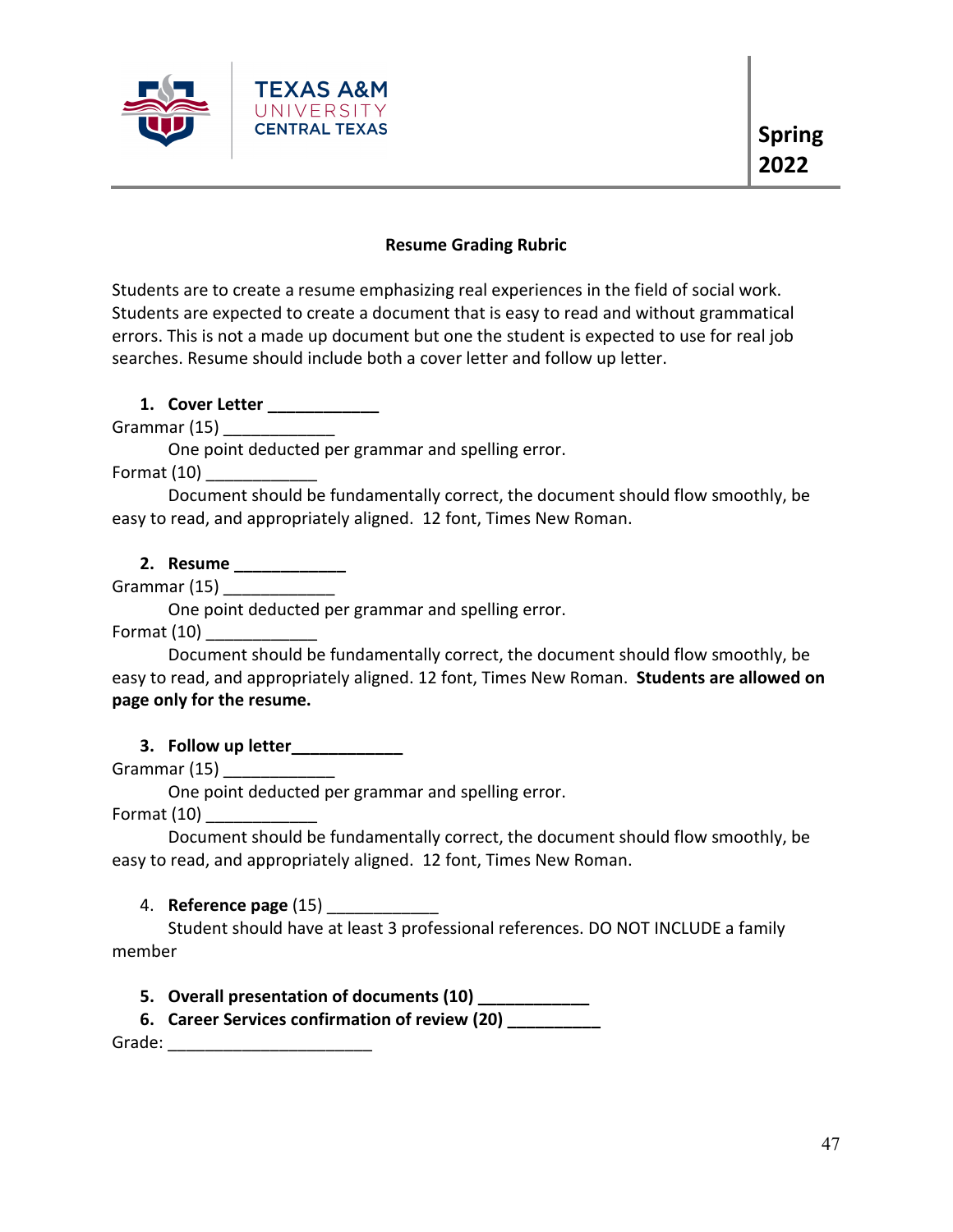

# **Integrative Client Assessment**

Assessments should be formatted with appropriate headings and sub-headings to identify various areas of discussion and completed in **paragraph form**. Points will be deducted from any paper that is not in paragraph form.

*Client Assessment: Using de-identified information from a client at your agency, you are to provide a thorough assessment of your client's needs, stressors, any biological concerns, psychological concerns and social dilemmas. This portion of the paper should be completed in paragraph form using appropriate APA titles and sub-titles to identify each topic area. Included in this assessment should be the strengths of the client, community resources, and an agency appropriate treatment plan. Please see attached grading matrix for a more detailed explanation of the areas to be covered.*

**Integrative Client Assessment \_\_\_\_\_\_\_\_\_\_/ 100 pts Total**

**Introduction of client: Provide description of client and meeting setting.** 

**Medical Issues\_\_\_\_\_\_\_\_\_\_\_\_\_\_\_\_\_\_\_\_/ 10 points**

Students are expected to accurately assess all medical issues their client possesses, describe the client's perception of medical issues, describe the family's perception of medical issues, describe any treatment for medical issues. Remember to include any medications, dosages, and current immunizations.

**Cognitive Issues\_\_\_\_\_\_\_\_\_\_\_\_\_\_\_\_\_\_\_\_/ 10 points**

Students are expected to accurately assess all cognitive issues their client possesses, describe the client's perception of cognitive issues, describe the family's perception of cognitive issues, describe any treatment for cognitive issues.

**Behavioral Issues \_\_\_\_\_\_\_\_\_\_\_\_\_\_\_\_\_\_/ 10 points**

Students are expected to accurately assess all behavioral issues their client possesses, describe the client's perception of behavioral issues, describe the family's perception of behavioral issues, describe any treatment for behavioral issues.

**Educational/Vocational Issues\_\_\_\_\_\_\_\_\_\_\_\_\_\_\_\_\_/ 2.5 points**

Students are expected to describe the educational status of the client. They are expected to describe any difficulties or significant successes the client experienced in the educational process. They are expected to identify the current vocational status of the client if applicable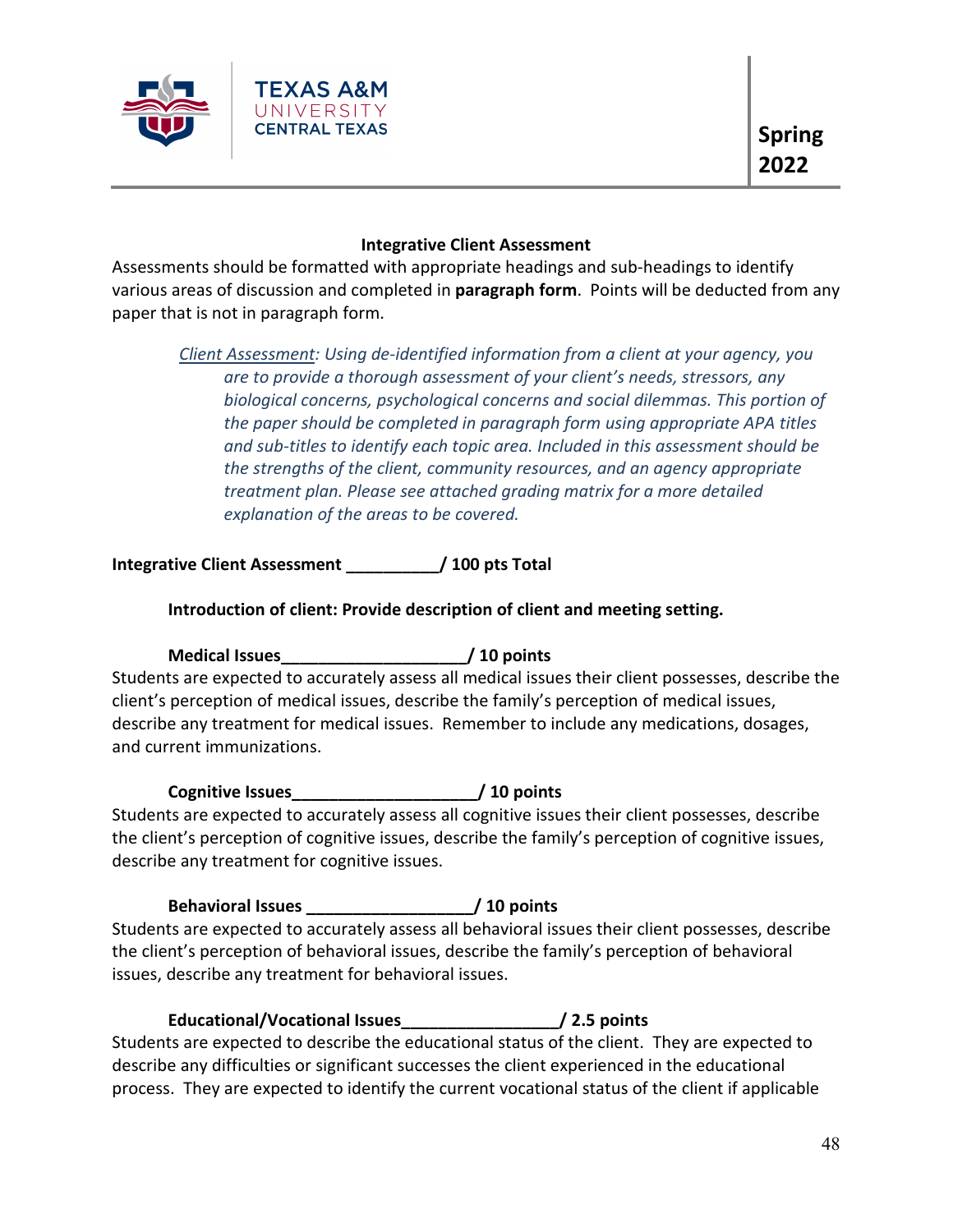

and any difficulties or significant successes the client as experienced vocationally both currently and historically. Students are expected to place these items at the appropriate place on the assessment form.

**Emotional/Psychological Issues \_\_\_\_\_\_\_\_\_\_\_\_\_\_\_\_\_/ 10 points** Students are expected to accurately assess all emotional/psychological issues their client possesses, describe the client's perception of emotional/psychological issues, describe the family's perception of emotional/psychological issues, and any treatment for emotional/psychological issues.

**Legal/Housing/Economic Issues\_\_\_\_\_\_\_\_\_\_\_\_\_\_\_\_\_/ 2.5points**

Students are to describe any past or current legal issues the client faces. Students are expected to describe the housing status of the client and if there are any issues with the current housing status. Students are expected to describe the client's current economic/financial status and if there are any current economic issues.

# **Family Issues\_\_\_\_\_\_\_\_\_\_\_\_\_\_\_\_\_\_/ 5 points**

Students are expected to describe the client's familial relationships with family of origin and family of procreation (if applicable). Students are expected to describe any significant abuse/neglect issues or family dynamics.

**Strengths & Limitations \_\_\_\_\_\_\_\_\_\_\_/ 10 points** Students are expected to identify the client's strengths and limitations and put them at the correct place on the assessment form.

# **Resources in Community \_\_\_\_\_\_\_\_\_\_\_\_\_\_/ 10 points**

Students are expected to identify which resources within the community the client is currently using and provide the address and phone number of these resources. Even if your client is not currently using resources outside of your agencies what services might be available to him/her if needed.

**Treatment Plan \_\_\_\_\_\_\_\_\_\_\_\_\_/ 15 points**

Students are expected to develop a client-directed treatment plan that addresses cognitive, emotional/psychological, behavioral or familial, or all of the preceding issues that the client possesses. Students are expected to then select micro theories to assist with these issues and make client-directed, behavioral and **measurable goal statements** for the client based on these theories. The student is to select one theory upon which an intervention for the client is to be based and clearly state the theory and intervention.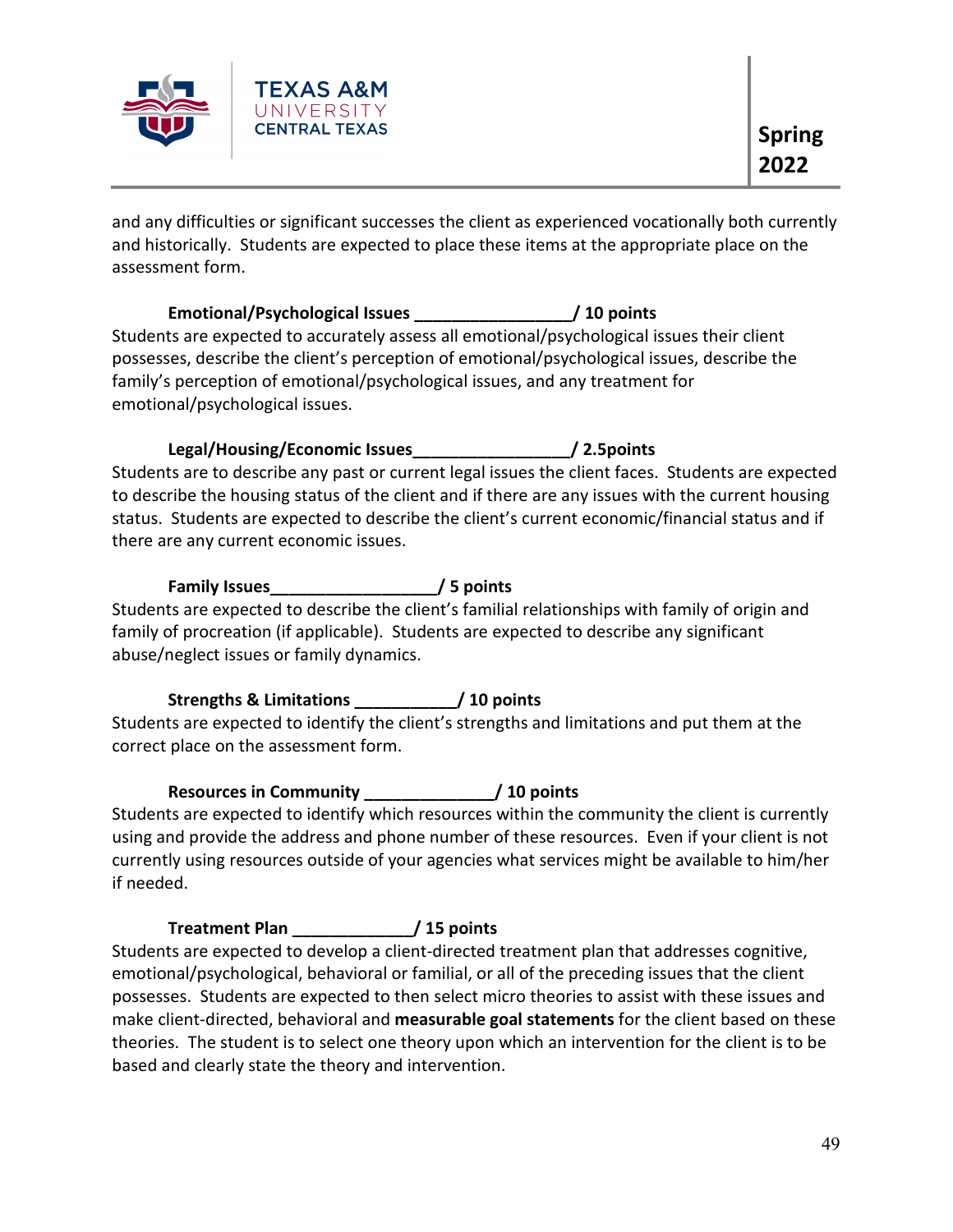

**Grammar\_\_\_\_\_\_\_\_\_/ 10 points** The assessment is expected to be free of grammatical errors.

**1-2 Errors: 10 pts 7-8 Errors: 4-5 pts 3-4 Errors: 8-9 pts 9-10 Errors: 2-3 pts 5-6 Errors: 6-7 pts 11 or more Errors: 1-0 pts**

**APA\_\_\_\_\_\_\_\_\_\_\_\_\_/10 points**  The assessment is expected to be in correct  $6<sup>th</sup>$  (ed) APA.

**1-2 Errors: 10 pts 7-8 Errors: 4-5 pts 3-4 Errors: 8-9 pts 9-10 Errors: 2-3 pts 5-6 Errors: 6-7 pts 11 or more Errors: 1-0 pts**

# **Micro Interventions Annotated Bibliography**

*Micro Intervention and Annotated Bibliography: Students should find two (2) professional journal articles which supports a micro level intervention for this client. The Annotated portion should include a minimum of two (2) paragraphs. The first should be a detailed (but not plagiarized) summary of the article and the pros and cons of the article. In a second paragraph the student should discuss how this intervention would be appropriate for his/her client and how the student intends to use this intervention for the client.*

# **Reference 1** \_\_\_\_\_\_\_\_\_\_\_\_\_\_\_\_\_\_**/10 points**

The student is expected to present an APA style peer-reviewed journal article detailing a micro intervention for the client s/he completed the assessment on. The student should write a paragraph which provides a thorough summary of the article, which is free of plagiarism and free of grammatical errors. In a second paragraph there should be a clear description of how the article relates to his/her client.

# **Reference 2 \_\_\_\_\_\_\_\_\_\_\_\_\_\_\_\_\_\_\_\_\_\_/10 points**

The student is expected to present an APA style peer-reviewed journal article detailing a micro intervention for the client s/he completed the assessment on. The student should write a paragraph which provides a thorough summary of the article, which is free of plagiarism and free of grammatical errors. In a second paragraph there should be a clear description of how the article relates to his/her client.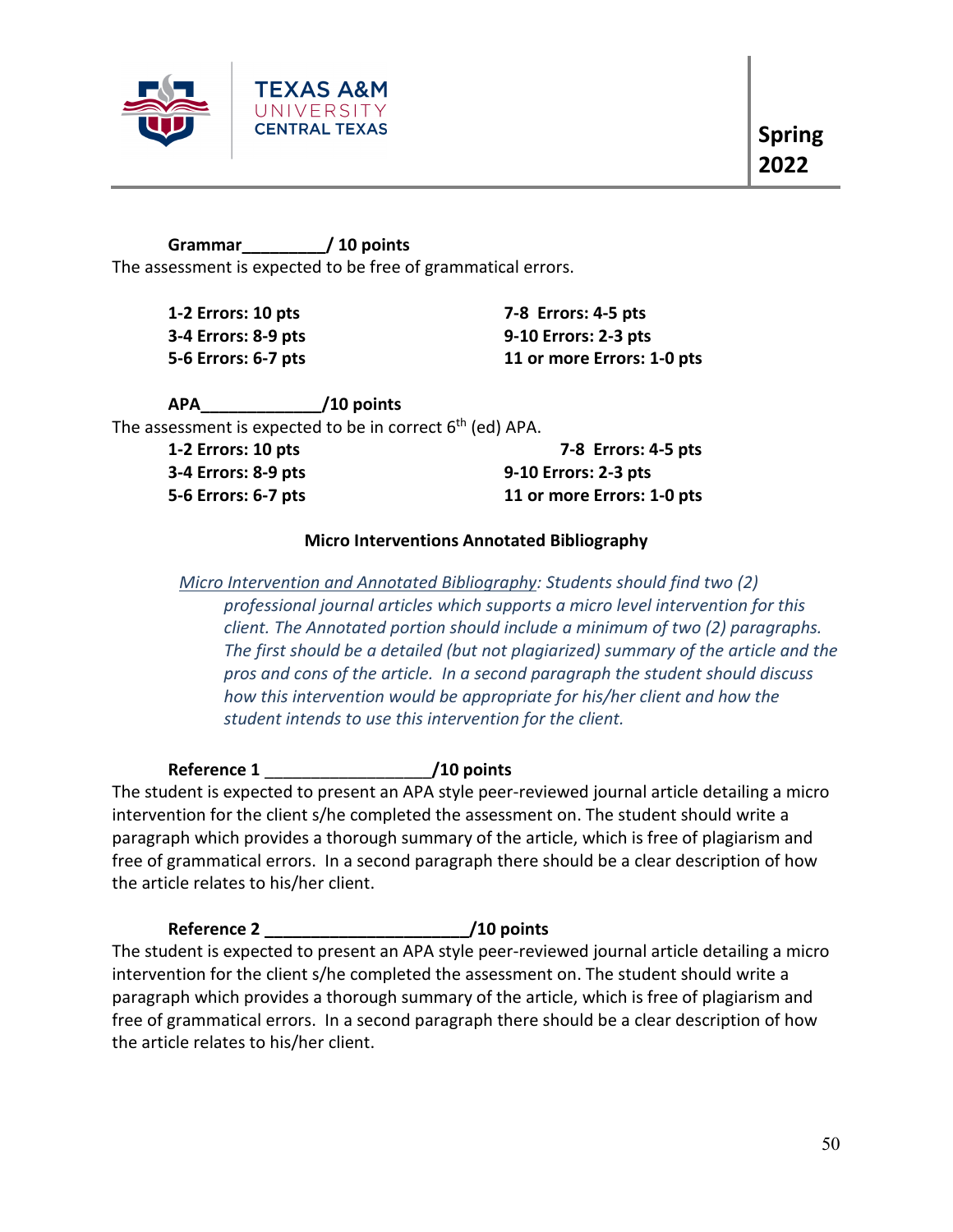

#### **Groups and Family Annotated Bibliography**

*Group and/or Family Intervention and Annotated Bibliography: Students should find two (2) professional journal articles which supports a group and or family level intervention for this client. The Annotated portion should include a minimum of two (2) paragraphs. The first should be a detailed (but not plagiarized) summary of the article and the pros and cons of the article. In a second paragraph the student should discuss how this intervention would be appropriate for his/her client and how the student intends to use this intervention for the client.* 

#### **Reference 1** \_\_\_\_\_\_\_\_\_\_\_\_\_\_\_\_\_\_**/10 points**

The student is expected to present an APA style peer-reviewed journal article detailing a group or family intervention for the client s/he completed the assessment on. The student should write a paragraph which provides a thorough summary of the article, which is free of plagiarism and free of grammatical errors. In a second paragraph there should be a clear description of how the article relates to his/her client.

#### **Reference 2 \_\_\_\_\_\_\_\_\_\_\_\_\_\_\_\_\_\_\_\_\_\_/10 points**

The student is expected to present an APA style peer-reviewed journal article detailing a group or family intervention for the client s/he completed the assessment on. The student should write a paragraph which provides a thorough summary of the article, which is free of plagiarism and free of grammatical errors. In a second paragraph there should be a clear description of how the article relates to his/her client.

| <b>Numerical Grade:</b> |  |
|-------------------------|--|
| Percentage:             |  |

.